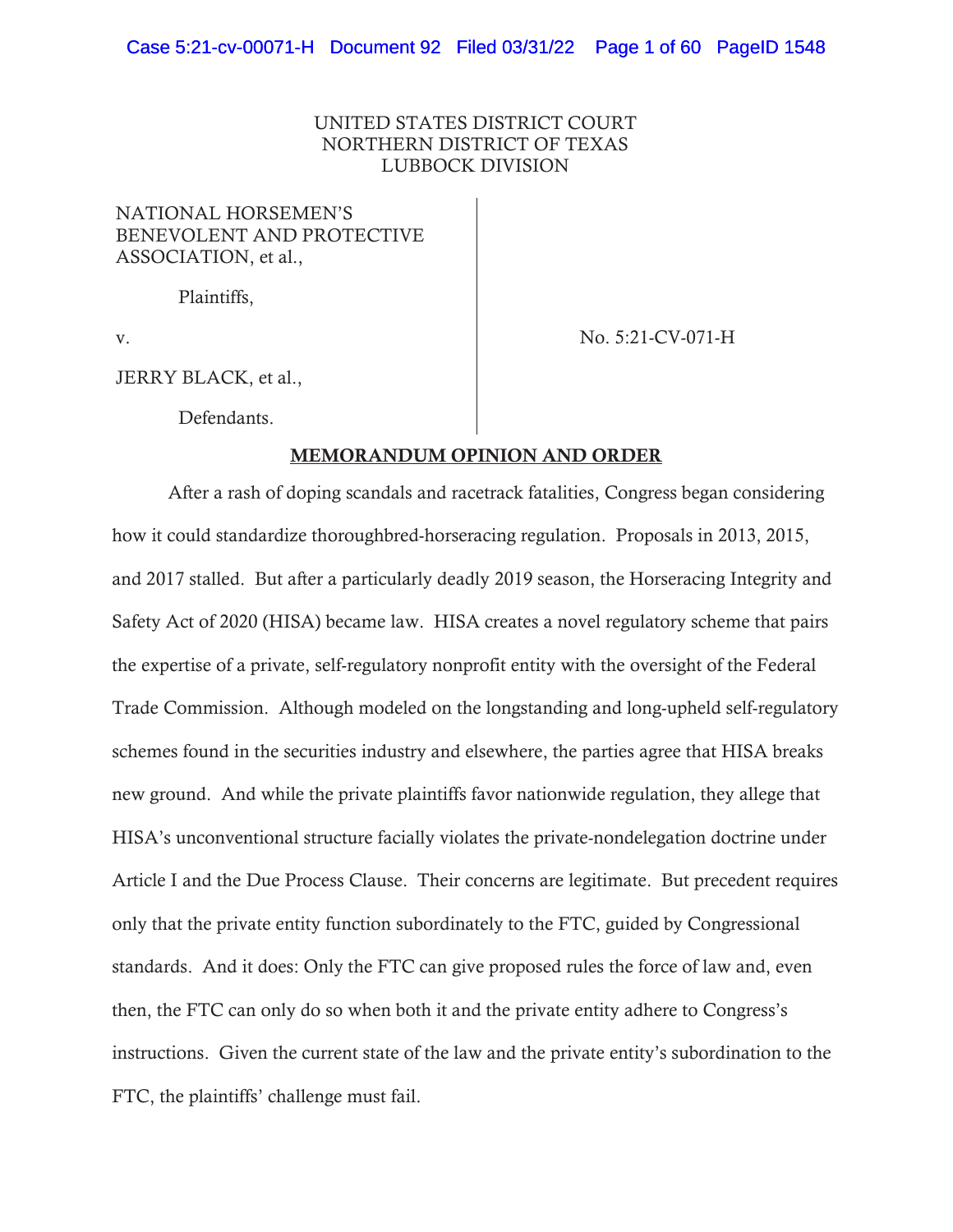### Case 5:21-cv-00071-H Document 92 Filed 03/31/22 Page 2 of 60 PageID 1549

Thus, for the reasons stated below, the Court denies the plaintiffs' motion for summary judgment (Dkt. No. 37). The Court grants the defendants' motions to dismiss the plaintiffs' Article I private nondelegation and due process claims (Dkt. Nos. 34; 36). The Court also dismisses the plaintiffs' Appointments Clause and public nondelegation claims, which the plaintiffs abandoned.

### 1. Factual and Procedural Background

### A. Factual Background<sup>1</sup>

On September 8, 2020, the Horseracing Integrity and Safety Authority, Inc. (the Authority) incorporated as a nonprofit to "establish safety and performance standards" and "develop and implement a horseracing anti-doping and medication control program and a racetrack safety program." Dkt. 34-1 at 28. A few weeks later, the Authority issued its corporate bylaws, defining its terms in accordance with the "contemplated Horseracing Integrity and Safety Act of 2020 or a substantially similar act." *Id.* at 53. And on December 27, 2020, HISA was signed into law, nationalizing thoroughbred horseracing regulation and "recogniz[ing]" the Authority for purposes of developing and implementing the same programs listed in its certificate of incorporation and bylaws. *See* Horseracing Integrity and Safety Act of 2020 § 1202, 15 U.S.C. § 3052. Although the private plaintiffs support nationalizing regulation, they take issue with the Authority's powers under HISA. Transcript of Oral Argument at 117–18 (hereinafter "Tr.").

Had the Authority been created by Congress, it may have been subject to certain Article II requirements. *See Free Enter. Fund v. Pub. Co. Acct. Oversight Bd.*, 561 U.S. 477,

<sup>&</sup>lt;sup>1</sup> The parties were given the opportunity to offer any further evidence not attached to their briefing on the plaintiffs' summary-judgment motion. Both parties declined to offer anything further and agreed to the viability and admissibility of the attached declarations and appendices. Tr. at 6–7.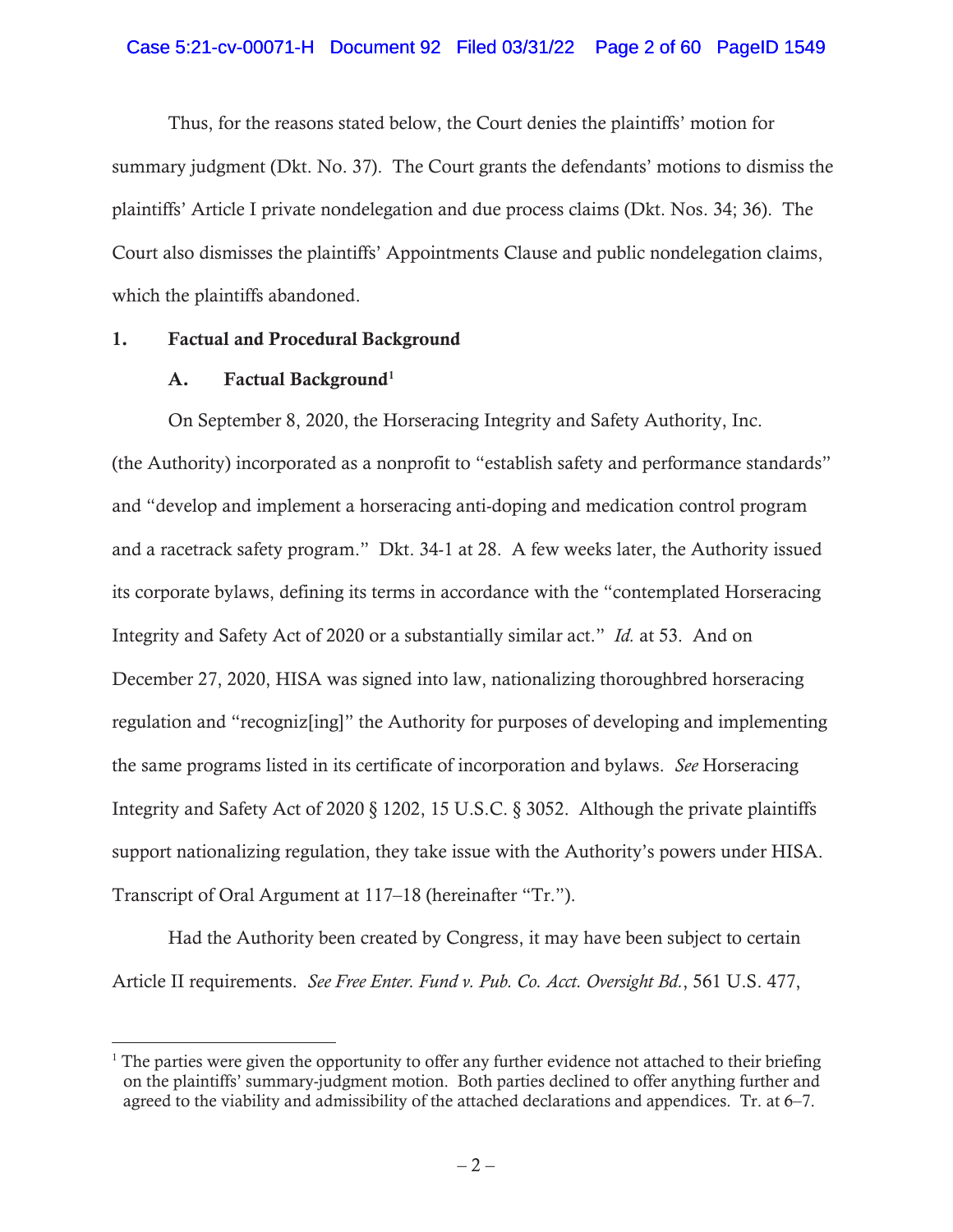### Case 5:21-cv-00071-H Document 92 Filed 03/31/22 Page 3 of 60 PageID 1550

483–85 (2010) (recognizing that, unlike private self-regulatory organizations, entities that are "Government-created [and] Government-appointed" must comply with Article II). But because Congress "recognized" it and left the appointment of its board to a private group selected by industry constituents—the Nominating Committee—the Authority avoids some of the strictures of governmental entities, just as other private, self-regulatory organizations that operate nationwide do. *See* 15 U.S.C. § 78o-3 (recognizing private associations such as the Financial Industry Regulatory Authority (FINRA)).

HISA enables the Authority to propose draft rules covering anti-doping and medication control (Section 3055), racetrack safety (Section 3056), and disciplinary proceedings (Section 3057). The Authority lacks the power, however, to promulgate rules themselves. *See* § 3053(b). Only the FTC can give a rule the force of law. *Id.* To do so, the FTC must determine that the rule is consistent with the statute and applicable rules, and it must independently approve it following notice and public comment.  $\S 3053(b)$ –(d). If the FTC disapproves a proposed rule, it must recommend modifications so that the Authority may "incorporate. The modifications" prior to resubmission.  $\S 3053(c)(3)$ . Without a proposed rule, the FTC may, for good cause under the Administrative Procedure Act, "adopt an interim final rule" if it finds it "necessary to protect (1) the health and safety of covered horses; or (2) the integrity of covered horseraces and wagering on those horseraces."  $\S 3053(e)$ ; 5 U.S.C.  $\S 553(b)(B)$  (good cause provision).

HISA also empowers the Authority to investigate rule violations and to assess penalties when it determines that an enacted rule has been violated. 15 §§ 3054(i), 3057(d). But the Authority may only investigate rule violations according to "uniform procedures" reviewed and approved by the FTC. § 3054(c). Moreover, HISA lists the required elements

– 3 –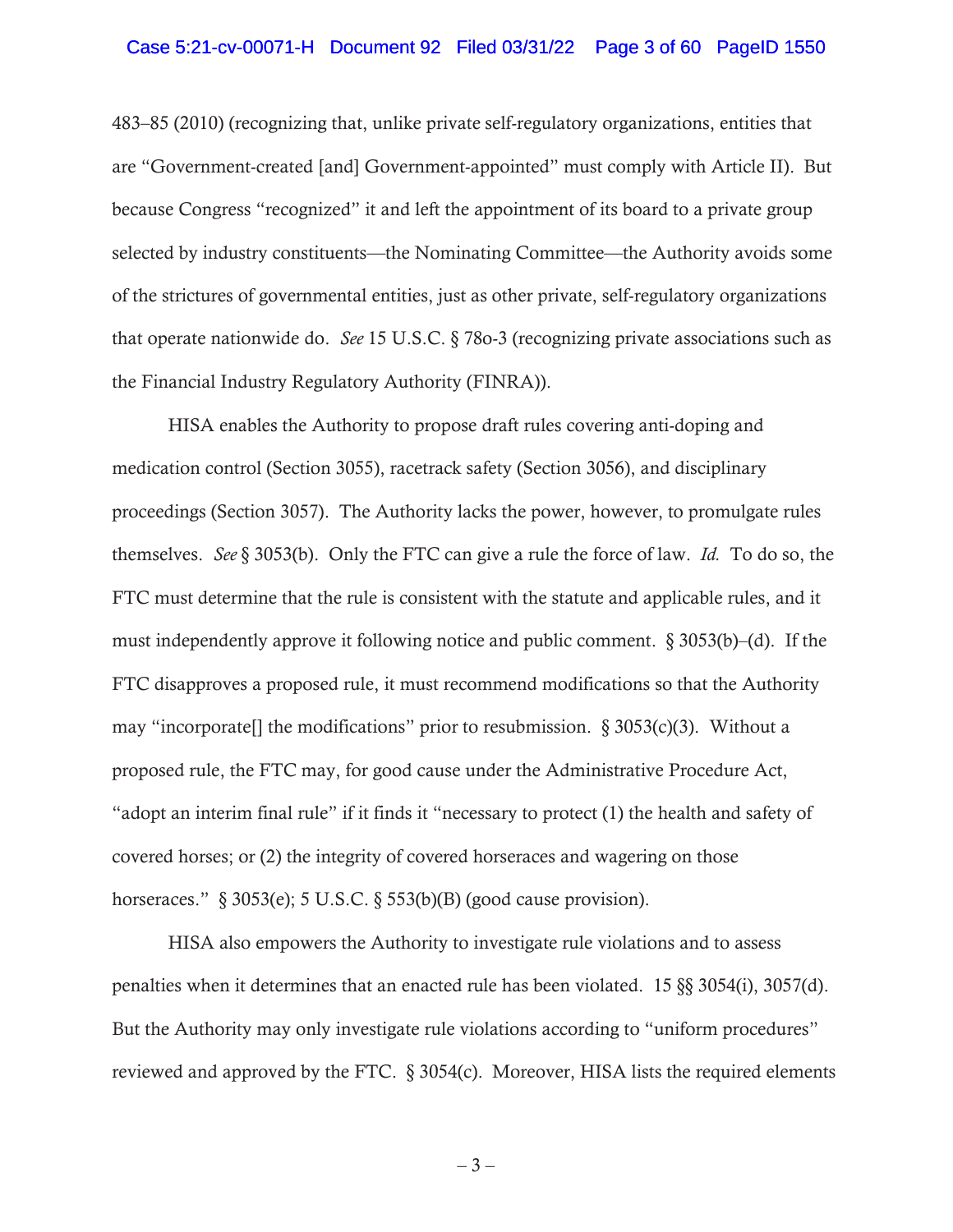### Case 5:21-cv-00071-H Document 92 Filed 03/31/22 Page 4 of 60 PageID 1551

of the disciplinary process and mandates that all proceedings provide due process, including "impartial hearing officers or tribunals commensurate with the seriousness" of the alleged violation.  $§$  3057(c)(3).

The FTC retains the ability to review sanctions imposed by the Authority. All civil sanctions are subject to de novo review by an Administrative Law Judge appointed by the FTC, and the FTC can review de novo any final decision of the ALJ. § 3058(b)–(c). Finally, any determination by an ALJ or the FTC is a "Final decision," triggering judicial review under the Administrative Procedure Act. *See* § 3058(b)(3)(B), (c)(2)(B); *see also*  Administrative Procedure Act § 10, 5 U.S.C. § 704 (outlining judicial review of administrative agency decisions).

To fund its operations, the Authority must initially obtain loans.  $\S 3052(f)(1)$ . After this initial funding stage, it appears that the Authority will primarily fund its programs by collecting fees from covered persons or state racing commissions.  $\S 3052(f)(1)–(4)$ . Before the Authority can collect any fees, however, the FTC must approve the "formula or methodology" for determining fee assessments.  $\S 3053(a)(11)$ .

HISA also creates parameters for the composition of the Authority's Board and committees in an attempt to ensure fair governance and representation within the horseracing industry. A nominating committee of "seven independent members selected from business, sports, and academia" chose the Authority's board members and standing committee members.<sup>2</sup> § 3052(d). HISA attempts to insulate the Authority from conflicts of

 $2^2$  The Nominating Committee members are outlined in the Authority's bylaws: Leonard S. Coleman, Jr. (Co-Chair), Dr. Nancy M. Cox (Co-Chair), Katrina Adams, Dr. Jerry B. Black, Gen. Joseph F. Dunford, Jr. (Ret.), Francis Anthony Keating II, and Ken Schanzer. Dkt. No. 39-1 at 47–48.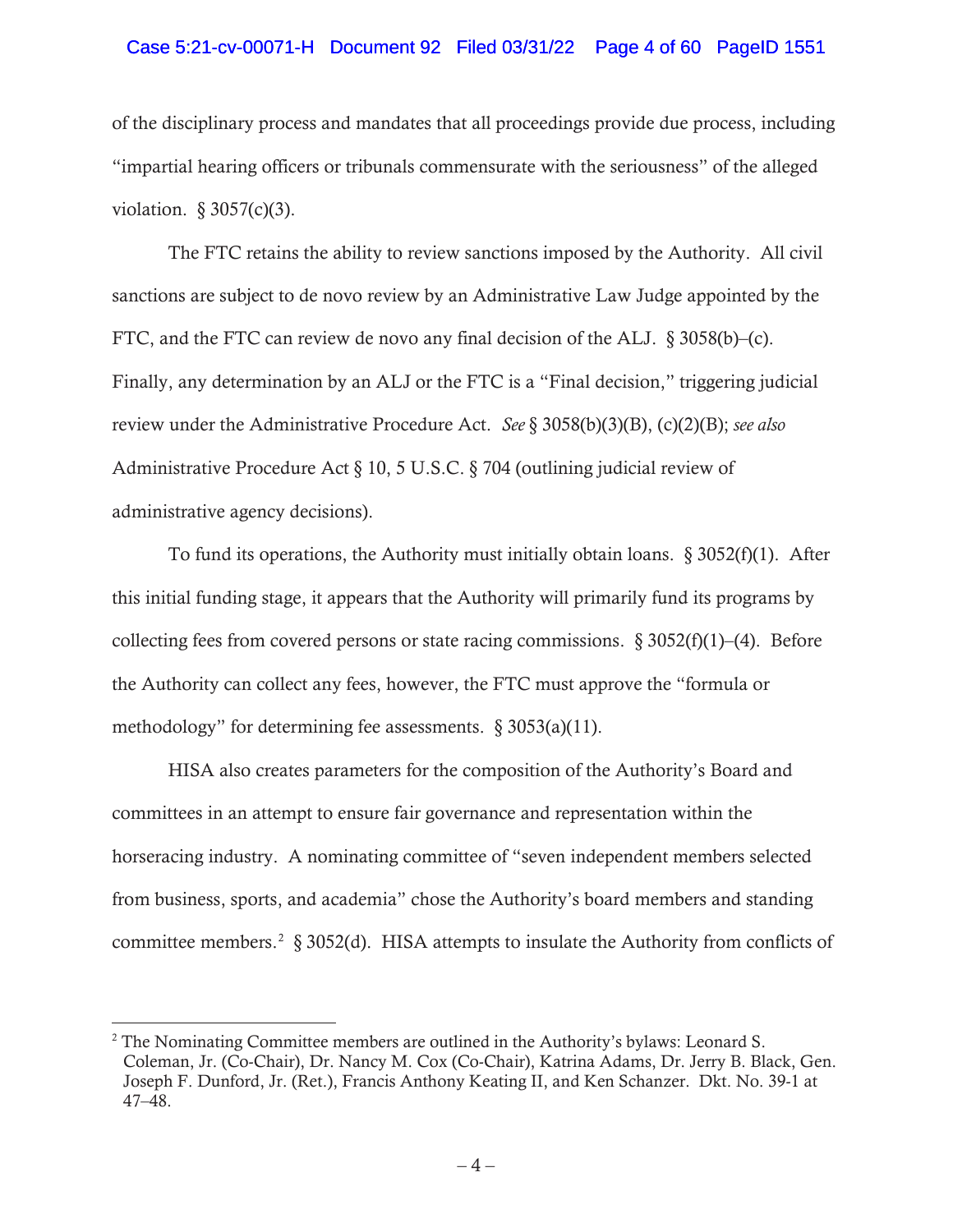## Case 5:21-cv-00071-H Document 92 Filed 03/31/22 Page 5 of 60 PageID 1552

interest with other industry members. For example, a majority of the Board and standing committee members must be "independent members selected from outside the equine industry." § 3052(b)–(c). And no board member or independent member of the committees may (1) have a "financial interest in, or provide[] goods or services to, covered horses"; (2) be "[a]n official or officer of an equine industry representative" or serve in a "governance or policymaking capacity for an equine industry representative"; or (3) be "[a]n employee of, or an individual who has a business or commercial relationship with" people who have financial interests in covered horses or equine industry officers.  $\S 3052(e)(1)$ –(3). The immediate family members of individuals in the first two categories are also barred from board and independent-committee membership. § 3052(e)(4). And, to assure diverse industry representation, a minority of the board and standing committee members must be industry members representing the "various equine constituencies, and shall include not more than one industry member from any one equine constituency."3 *See* § 3052(b)–(c).

There are no disputes of material fact, as the nature of the plaintiffs' facial challenge turns primarily on the language of the statute. $4$  Dkt. No. 38 at 7.

# B. Procedural History

The National Horsemen's Benevolent and Protective Association and twelve of its affiliate organizations sued the FTC, its commissioners, the Authority, and its Nominating Committee members, bringing a facial challenge to HISA's constitutionality. Dkt. No. 1.

<sup>&</sup>lt;sup>3</sup> HISA defines "equine constituencies" as "owners, breeders, trainers, racetracks, veterinarians, State racing commissions, and jockeys who are engaged in the care, training, or racing of covered horses." § 3051(7).

<sup>&</sup>lt;sup>4</sup> Because there are no disputes of material fact, the Court would grant the defendants' motions (Dkt. Nos. 34; 36) on the merits even if it converted them to motions for summary judgment under Federal Rule of Civil Procedure 12(d).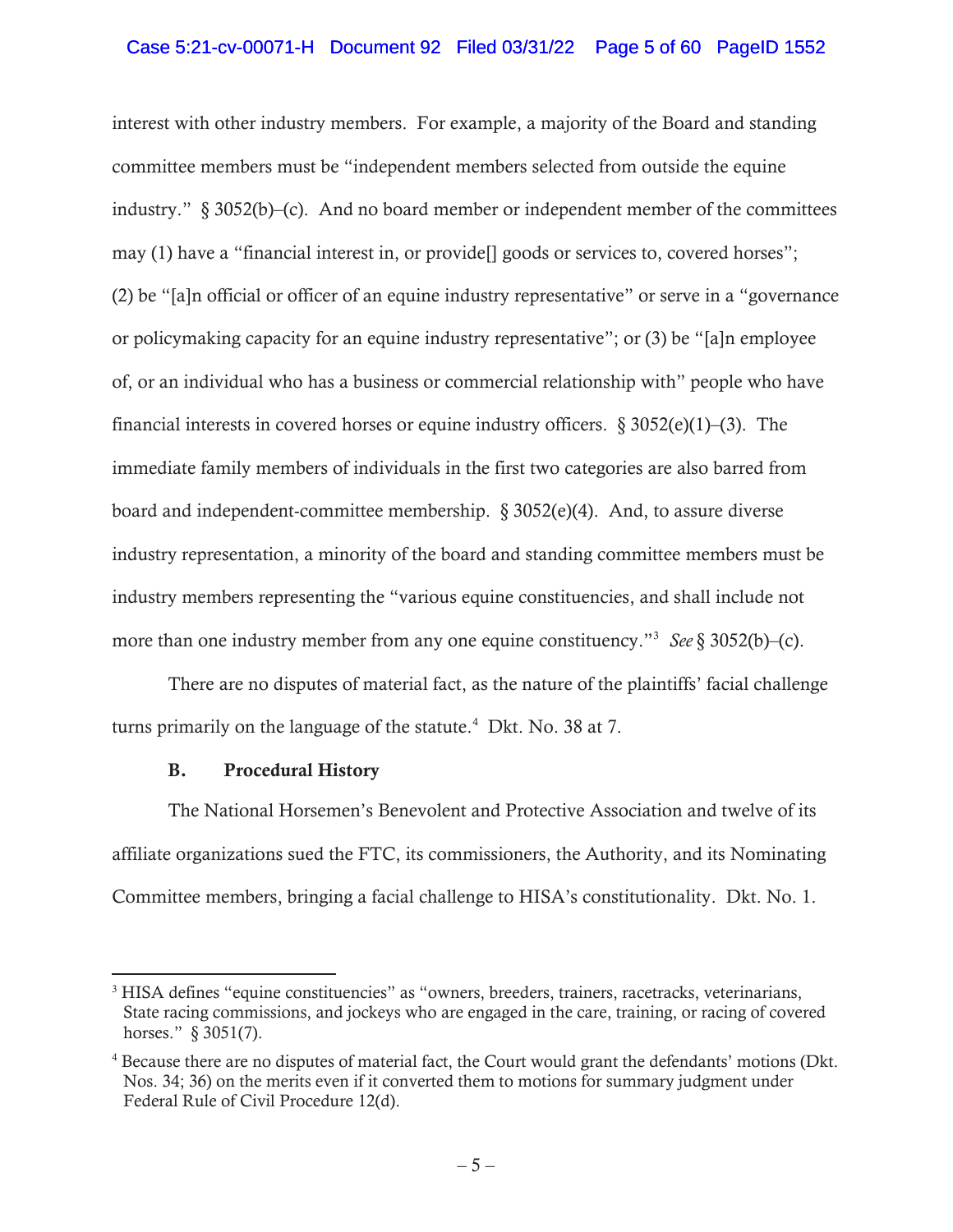### Case 5:21-cv-00071-H Document 92 Filed 03/31/22 Page 6 of 60 PageID 1553

The Horsemen then amended their complaint, which is the operative pleading. *See* Dkt. No. 23. They brought claims under the private-nondelegation doctrine, publicnondelegation doctrine, Appointments Clause, and the Due Process Clause, seeking to permanently enjoin the defendants from implementing HISA and to enjoin the Nominating Committee members from appointing the Authority's board of directors.5 *Id.* at 27–29. They also seek declaratory relief, nominal damages for violations of their constitutional rights, compensatory damages for any fees the Authority charges them, and attorneys' fees and costs. *Id.* at 26–29.

The FTC and the Authority defendants separately moved to dismiss the amended complaint. Dkt. Nos. 34; 36. The same day, the Horsemen moved for summary judgment on their private-nondelegation and due-process claims only. Dkt. No. 37; *see* Dkt. No. 23. The parties responded and replied in due course, and the Court heard oral argument.<sup>6</sup> See Dkt. Nos. 67; 85. The state of Texas and the Texas Racing Commission intervened after briefing was completed and joined the plaintiffs' motion. *See* Dkt. Nos. 73; 91. Thus, the dispositive motions are ripe for review.

Limited by the parties' motions and assertions at oral argument, the Court examines the two claims in which the plaintiffs persist: Article I private nondelegation and Due Process. The plaintiffs abandoned their Appointments Clause claim by not opposing the defendants' motions to dismiss that claim, by failing to pursue it in their motion for

<sup>5</sup> The Nominating Committee appointed the Authority's Board just after litigation commenced. *See*  Dkt. No. 54 at 28 (recognizing the "appointments were announced on May 5, 2021").

<sup>&</sup>lt;sup>6</sup> The North American Association of Racetrack Veterinarians (NAARV) and the American Quarter Horse Association (AQHA) filed amicus briefs in support of the Horsemen. Dkt. Nos. 49; 51. Senator Mitch McConnell and Representatives Paul Tonko and Andy Barr filed an amicus brief in support of the defendants. Dkt. No. 53.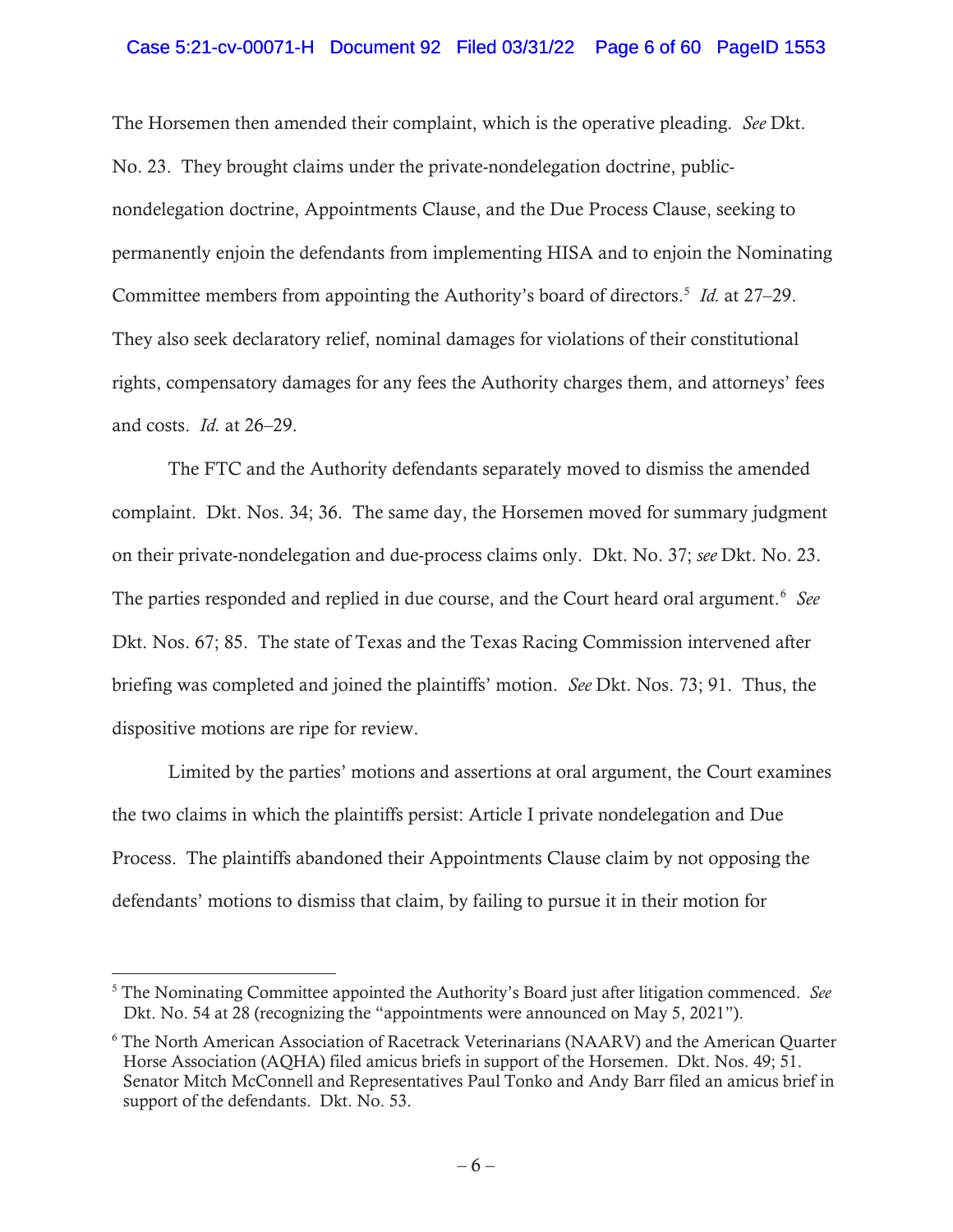## Case 5:21-cv-00071-H Document 92 Filed 03/31/22 Page 7 of 60 PageID 1554

summary judgment, and by conceding at oral argument that they were no longer asserting it. Tr. at 10; *see Black v. North Panola Sch. Dist.*, 461 F.3d 584, 588 n.1 (5th Cir. 2006); *see also In re Dall. Roadster, Ltd.*, 846 F.3d 112, 126 (5th Cir. 2017) (holding that plaintiff abandoned a claim by not opposing the motion to dismiss it). They initially pled their Appointments Clause claim in the alternative, alleging a violation only if the "court were to conclude that the grant of power to the Authority was sufficient to render it a public entity." Dkt. No. 23 at 25. But all parties briefed the dispositive motions assuming, as HISA indicates, that the Authority is a "private, independent, self-regulatory, nonprofit corporation." § 3052(a). The Court therefore—respecting the contours of the claims before it and the adversarial process—assumes without deciding that the Authority is a private entity.<sup>7</sup>

The plaintiffs also abandoned their "public nondelegation claim" that HISA violates Article I, Section I of the Constitution because it delegates legislative authority to a public entity without an intelligible principle. Dkt. No. 23 at 23. At the hearing, the plaintiffs affirmed that they abandoned their public-nondelegation claim. *See* Tr. at 10.

 $<sup>7</sup>$  Although the Authority appears to be private under Supreme Court precedent, the Court pauses to</sup> note its unique genesis. The last time the Supreme Court encountered a similar privatenondelegation challenge, it held that the private entity—Amtrak—was part of the government for constitutional purposes. *Dep't of Transp. v. Ass'n of Am. R.Rs.*, 575 U.S. 43, 51–55 (2015) (*Amtrak II*). Like Amtrak, the Authority's private label is "not dispositive" of its status. *Id.* at 51. And despite the defendants' assurances that the Authority is like other self-regulatory organizations, *e.g.*, Dkt. No. 34 at 24, it also bears an uncomfortable resemblance to the Public Company Accounting Oversight Board (PCAOB)—recognized as both governmental and unconstitutional by the Supreme Court in 2010. *See Free Enter. Fund*, 561 U.S. at 484–85. Unlike other "private" selfregulatory organizations in the securities industry, the PCAOB was a "Government-created, Government-appointed entity, with expansive power to govern an entire industry." *Id.* at 485. By contrast, the government here did not create the Authority nor appoint its directors. But the Authority formed just over three months prior to HISA's passage (Dkt. No. 39-1 at 95), its bylaws mirror large portions of HISA (*Id.* at 40–59), and HISA supplies many key terms in its bylaws (*Id.* at 57–58).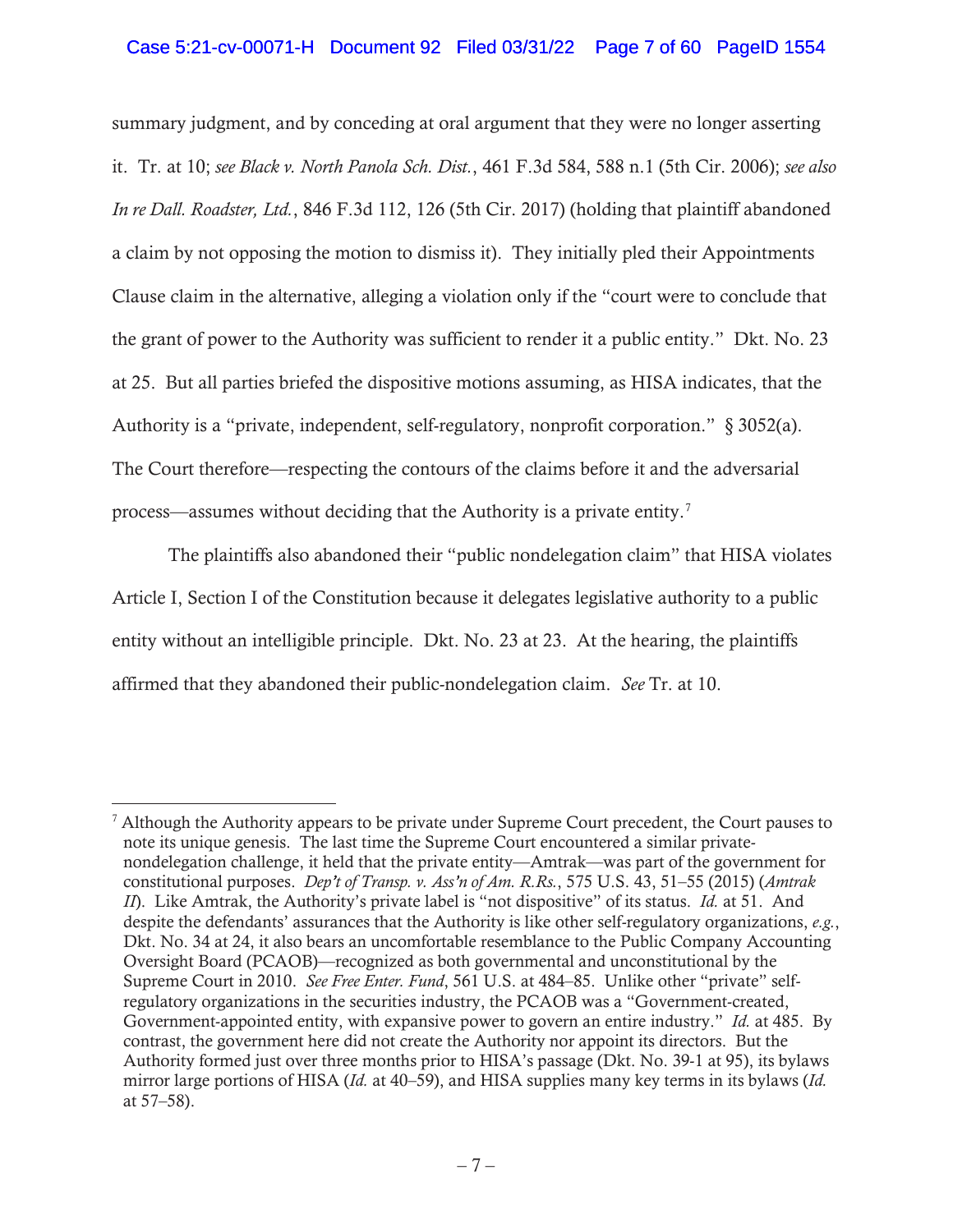# 2. Jurisdiction<sup>8</sup>

Before addressing the merits, the Court must first confirm that it has jurisdiction to resolve the case. Without a live case or controversy, the Court cannot assess the merits of any claim.

A complaint must be dismissed under Rule 12(b)(1) if the Court lacks subject matter jurisdiction. *See Home Builders Ass'n of Miss., Inc. v. City of Madison*, 143 F.3d 1006, 1010 (5th Cir. 1998). "A case is properly dismissed for lack of subject matter jurisdiction when the Court lacks the statutory or constitutional power to adjudicate the case." *Krim v. pcOrder.com, Inc.*, 402 F.3d 489, 494 (5th Cir. 2005) (citation omitted). The jurisdiction of federal courts is limited to "cases" and "controversies." *Lujan v. Defs. of Wildlife*, 504 U.S. 555, 559 (1992) (citing U.S. Const. art. III, § 2). And plaintiffs "bears the burden of proof that jurisdiction does in fact exist." *Ramming v. United States*, 281 F.3d 158, 161 (5th Cir. 2001). When addressing a 12(b)(1) motion, the Court can base its decision upon "the complaint alone" or "the complaint supplemented by undisputed facts plus the [C]ourt's resolution of disputed facts." *Montez v. Dept. of Navy,* 392 F.3d 147, 149 (5th Cir. 2004).

### A. Standing

The Constitution speaks directly to the limits of the federal judiciary's authority. Article III, Section 2, makes clear that federal jurisdiction is limited to "cases" and "controversies." *See Lujan*, 504 U.S. at 559. *Lujan* explained the importance of this limitation: "[T]he Constitution's central mechanism of separation of powers depends largely

<sup>&</sup>lt;sup>8</sup> At the hearing, the Horsemen conceded that the Court does not have personal jurisdiction over individual nominating committee members Leonard Coleman, Dr. Nancy Cox, Katrina Adams, Gen. Joseph Dunford, Frank Keating, and Ken Schanzer. Tr. at 10. Therefore, they are dismissed from this case. *See* Fed. R. Civ. P. 12(b)(2).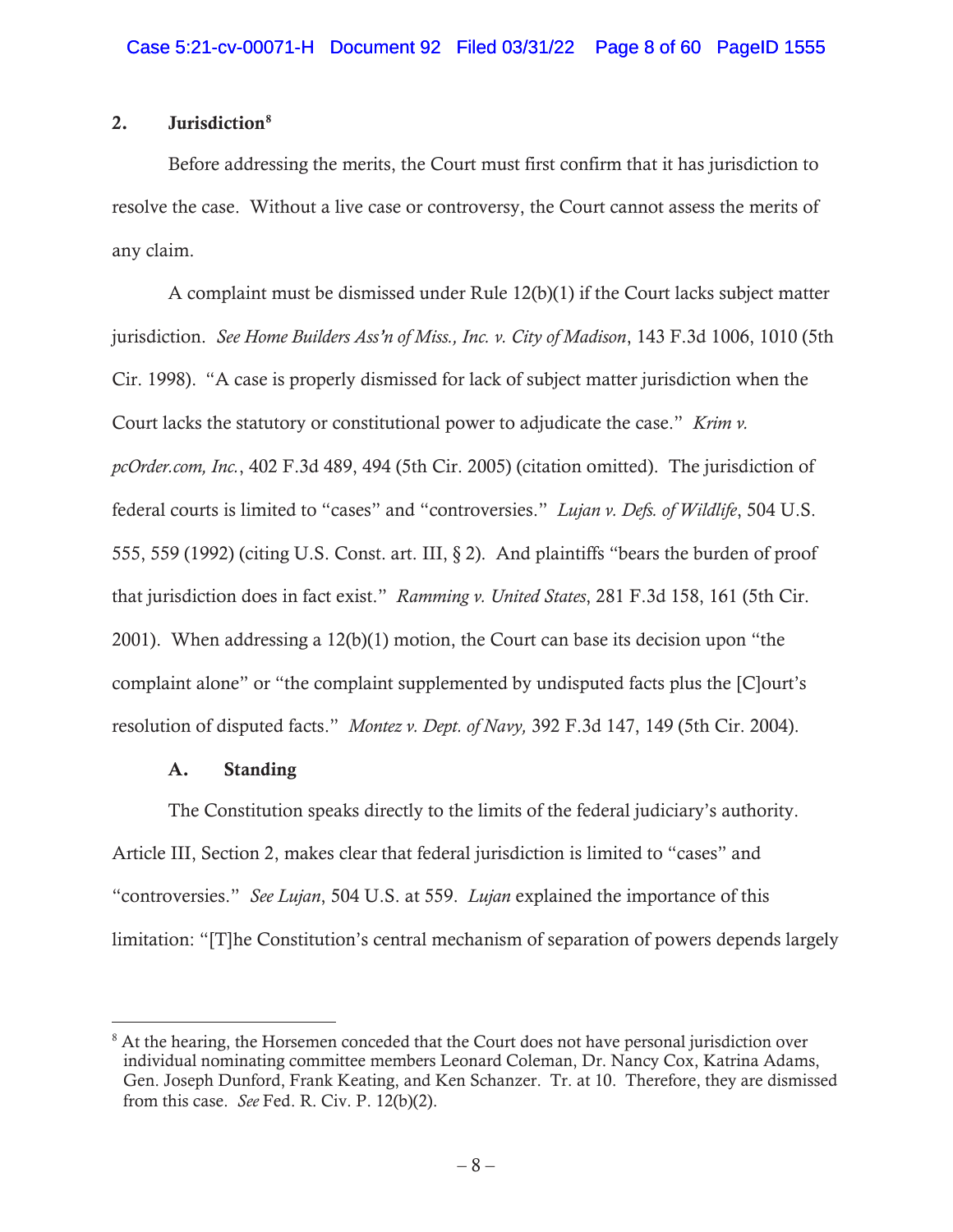### Case 5:21-cv-00071-H Document 92 Filed 03/31/22 Page 9 of 60 PageID 1556

upon the common understanding of what activities are appropriate to legislatures, to executives, and to courts." *Id.* at 559–60; *Lexmark Intern., Inc. v. Static Control Components, Inc.*, 572 U.S. 118, 125 (2014) (noting that "separation-of-powers principles underl[ie] th[e] [case-and-controversy] limitation").

Thus, to invoke the judicial power and the jurisdiction of the federal courts, "a plaintiff must satisfy the . . . 'irreducible constitutional minimum' for standing," which is composed of three elements. *Cranor v. 5 Star Nutrition, L.L.C.*, 998 F.3d 686, 689 (5th Cir. 2021) (quoting *Lujan*, 504 U.S. at 560). A plaintiff "must have (1) suffered an injury in fact, (2) that is fairly traceable to the challenged conduct of the defendant, and (3) that is likely to be redressed by a favorable judicial decision." *Spokeo, Inc. v. Robins*, 578 U.S. 330, 338 (2016). An injury in fact is "an invasion of a legally protected interest which is (a) concrete and particularized, and (b) actual or imminent, not 'conjectural' or 'hypothetical.'" *Lujan*, 504 U.S. at 560 (internal quotations omitted). To be "fairly traceable to the challenged action of the defendant," the injury must "not [be] the result of the independent action of some third party not before the court." *Id.* (internal quotations omitted). The redressability element will not be satisfied if it is "merely 'speculative[]' that the injury will be 'redressed by a favorable decision.'" *Id.* at 561. And because "standing is not dispensed in gross," plaintiffs "must demonstrate standing for each claim [they] seek[] to press and for each form of relief that is sought." *Town of Chester v. Laroe Est., Inc.*, 137 S. Ct. 1645, 1650 (2017) (citation omitted).

Though injuries must be concrete and particularized, "an allegation of future injury may suffice if the threatened injury is 'certainly impending,' or there is a 'substantial risk' that the harm will occur." *Susan B. Anthony List v. Driehaus*, 573 U.S. 149, 158 (2014)

– 9 –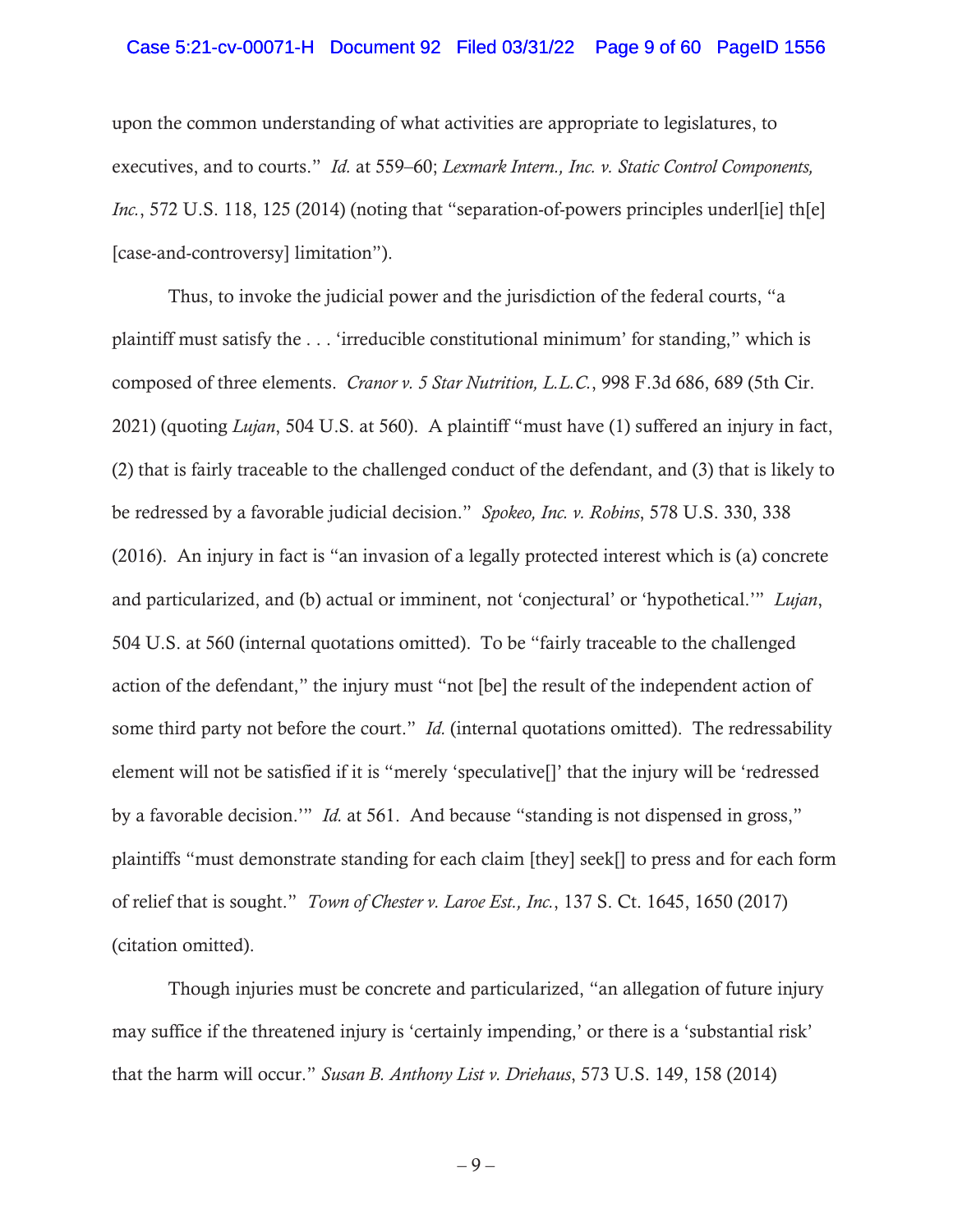### Case 5:21-cv-00071-H Document 92 Filed 03/31/22 Page 10 of 60 PageID 1557

(quoting *Clapper v. Amnesty Int'l USA*, 568 U.S. 398, 414 n.5 (2013)). But a plaintiff who challenges a "statute must demonstrate a realistic danger of sustaining a direct injury as a result of the statute's operation or enforcement." *Babbitt v. United Farm Workers Nat'l Union*, 442 U.S. 289, 298 (1979).

The Horsemen allege many abstract constitutional harms but present only two possible concrete injuries—financial injury arising from the payment of fees and an increased regulatory burden. Dkt. No. 54 at 33–34. First, the Horsemen fail to show a concrete injury arising from the payment of fees. They allege that they will suffer either a direct injury by paying the Authority's fees themselves or, in the case of a state commission remitting fees to the Authority, indirect injury resulting from "state racing commission fees that inevitably must increase if the state commissions pay Authority fees." *Id.* at 34. Whether the Authority will collect fees from the Horsemen depends on the states' decisions to remit fees. *See* § 3052(f)(2)–(3). And "[w]here a causal relation between injury and challenged action depends upon the decision of an independent third party," standing is "ordinarily substantially more difficult to establish." *California v. Texas*, 141 S. Ct. 2104, 2117 (2021) (quoting *Lujan*, 504 U.S. at 562). Specifically, "the plaintiff must show at the least 'that third parties will likely react in predictable ways.'" *Id.* at 2117 (quoting *Dep't of Commerce v. New York*, 139 S. Ct. 2551, 2566 (2019)). At this stage, the Horsemen have not shown how the state commissions will react to HISA, so the alleged direct injury—the Authority charging the Horsemen fees—is not certainly impending.

Likewise, the Horsemen fail to show an indirect financial injury arising from state racing commissions passing on increased fees to the Horsemen. If the state racing commissions choose to remit fees to the Authority, they will continue to collect fees from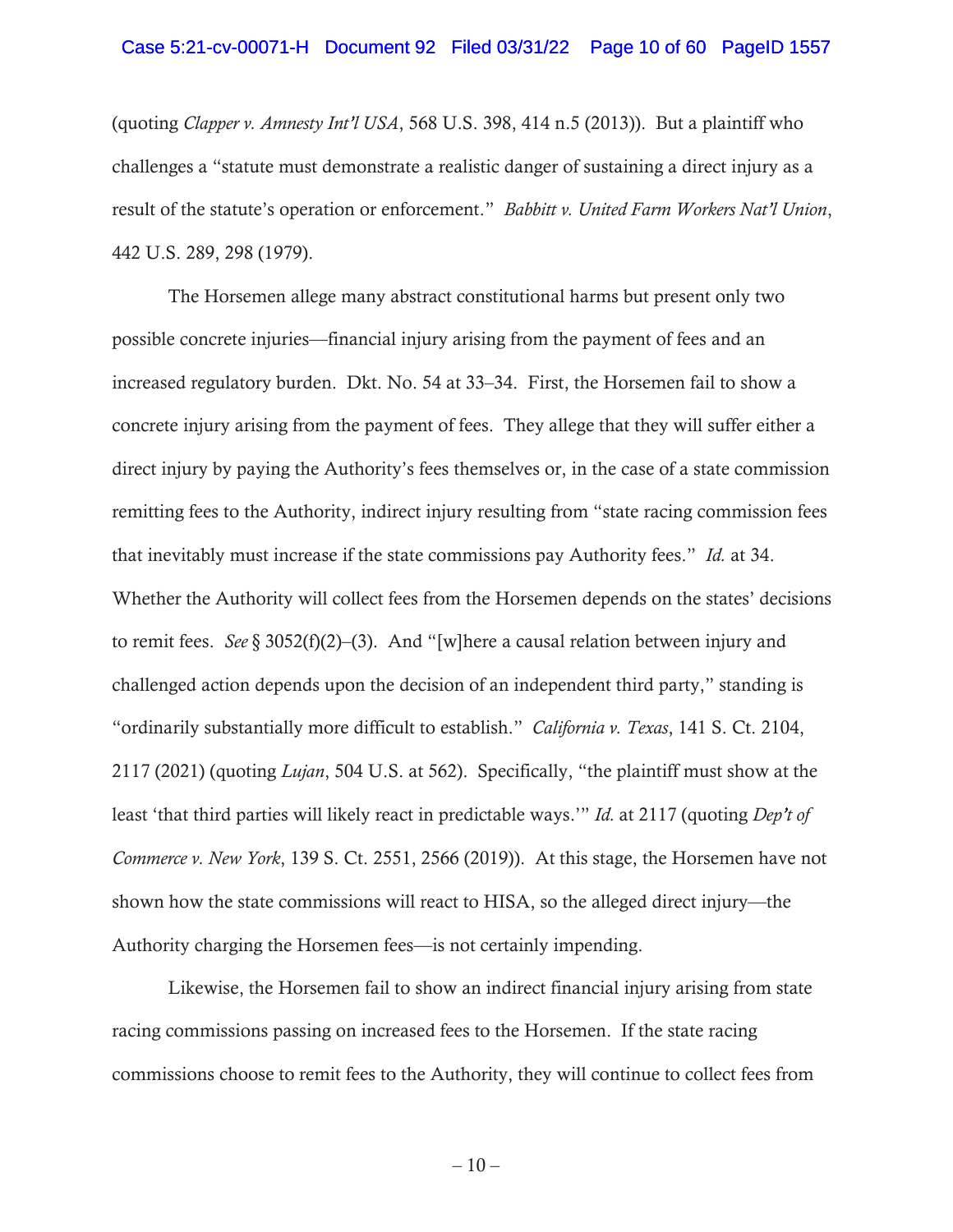### Case 5:21-cv-00071-H Document 92 Filed 03/31/22 Page 11 of 60 PageID 1558

the Horsemen but then pass the fees along to the Authority. *See*  $\S$  3052(f)(2)(D). So irrespective of the state commissions' choices, the Horsemen will be subject to fees under HISA whether they are payable to the state commissions or to the Authority. But the Horsemen offer no evidence that HISA will cause existing state fees to increase. And because, under HISA, state racing commissions no longer dictate medication control and racetrack safety regulation, they would have no need to finance those regulatory responsibilities. Accordingly, state racing commission fees may decrease. Adding Authority fees to a decreased rate may not raise the Horsemen's total financial burden beyond what they currently pay. As of now, there is no evidence detailing the amount of fees the Authority will charge.

In sum, it remains unclear whether the Horsemen will be required to pay fees to the Authority. Even if they are not, it is uncertain whether state racing commissions will increase the fees the Horsemen owe. Thus, any financial injury is "speculative" at this stage. *Clapper*, 568 U.S. at 401.

The Horsemen, however, primarily challenge the rulemaking mechanism in HISA, and they have shown a concrete injury arising from certainly impending regulation. *See*  Dkt. No. 54 at 33. Requiring regulations to take effect when they allege that any regulation would violate Article I and Due Process "would make little sense." *Cf. State Nat. Bank of Big Spring v. Lew*, 795 F.3d 48, 54 (D.C. Cir. 2015) ("[I]t would make little sense to force a regulated entity to violate a law (and thereby trigger an enforcement action against it) simply so that the regulated entity can challenge the constitutionality of the regulating agency.") (citing *Free Enter. Fund*, 561 U.S. at 490). The statute requires the regulations to take effect on July 1, 2022, and no one disputes that the Horsemen will be the "objects" of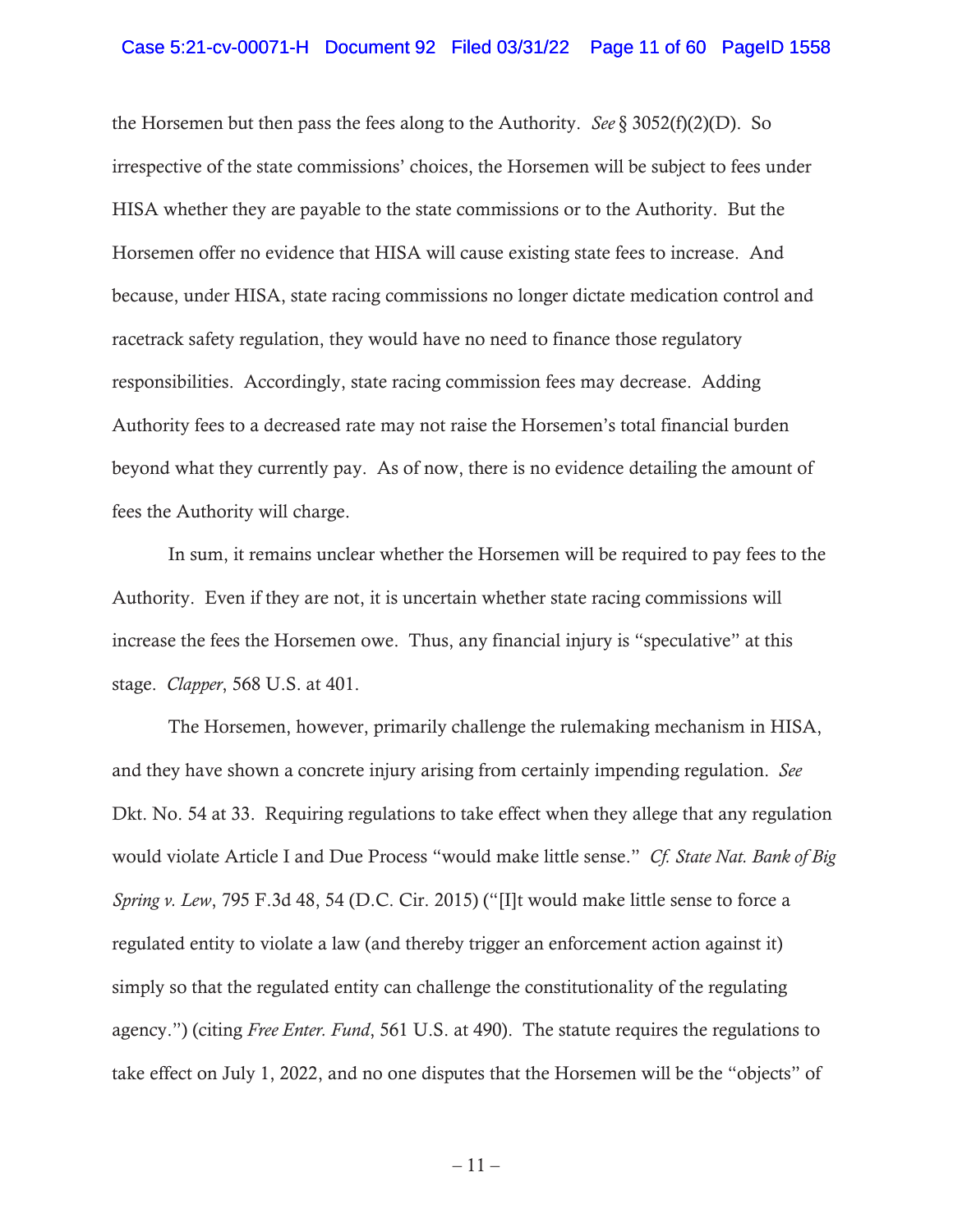regulations adopted under HISA. §§ 3051(14), 3055(a); *see Contender Farms, L.L.P. v. U.S. Dep't of Agric.*, 779 F.3d 258, 264 (5th Cir. 2015) ("If a plaintiff is an object of a regulation 'there is ordinarily little question that the action or inaction has caused him injury, and that a judgment preventing or requiring the action will redress it.'") (quoting *Lujan*, 504 U.S. at 561–62). The Horsemen "participate in the type of events"—thoroughbred horse training and racing—"that the [programs] seek[] to regulate." *Contender Farms*, 779 F.3d at 266. In fact, HISA directly targets the Horsemen's members as owners of thoroughbred horses that will participate in covered horseraces. *See* § 3051(4) ("The term 'covered horse' means any Thoroughbred horse . . . that participates in covered horseraces or at a training facility."); § 3051(5) ("[C]overed horseraces are those involving covered horses that [have] a substantial relation to interstate commerce."). $\degree$  As a result, to remain involved in the thoroughbred horseracing industry, the Horsemen must register with the Authority and comply with its rules. § 3054(d).

In any event, the language of HISA makes clear that the Authority and the FTC will exercise regulatory control over the Horsemen starting on July 1, 2022—the program effective date. §§ 3051(14), 3054(a); *see Buckley v. Valeo*, 424 U.S. 1, 114 (1976). HISA states that the FTC "shall" approve rules proposed by the Authority if it finds that they are

<sup>9</sup> The National Horsemen's Benevolent and Protective Association (NHBPA) represents thoroughbred racehorse owners and trainers throughout the United States and Canada. Dkt. No. 23 at 2–3. The NHBPA proposes medication and safety rules to a trade association of state regulators. The NHBPA has 28 affiliate organizations—12 of which joined the lawsuit here. Dkt. No. 39-1 at 1. The affiliate associations negotiate contracts with racetrack owners that must comply with each state's medication and safety regulations. And these state regulations would be replaced by rules promulgated under HISA. § 3054(a)(2)(A) (the FTC, Authority, and the antidoping and medication control and enforcement agency shall "exercise independent and exclusive national authority over . . . the safety, welfare, and integrity" of covered entities); *see* § 3054(b) (noting the preemption of state regulations).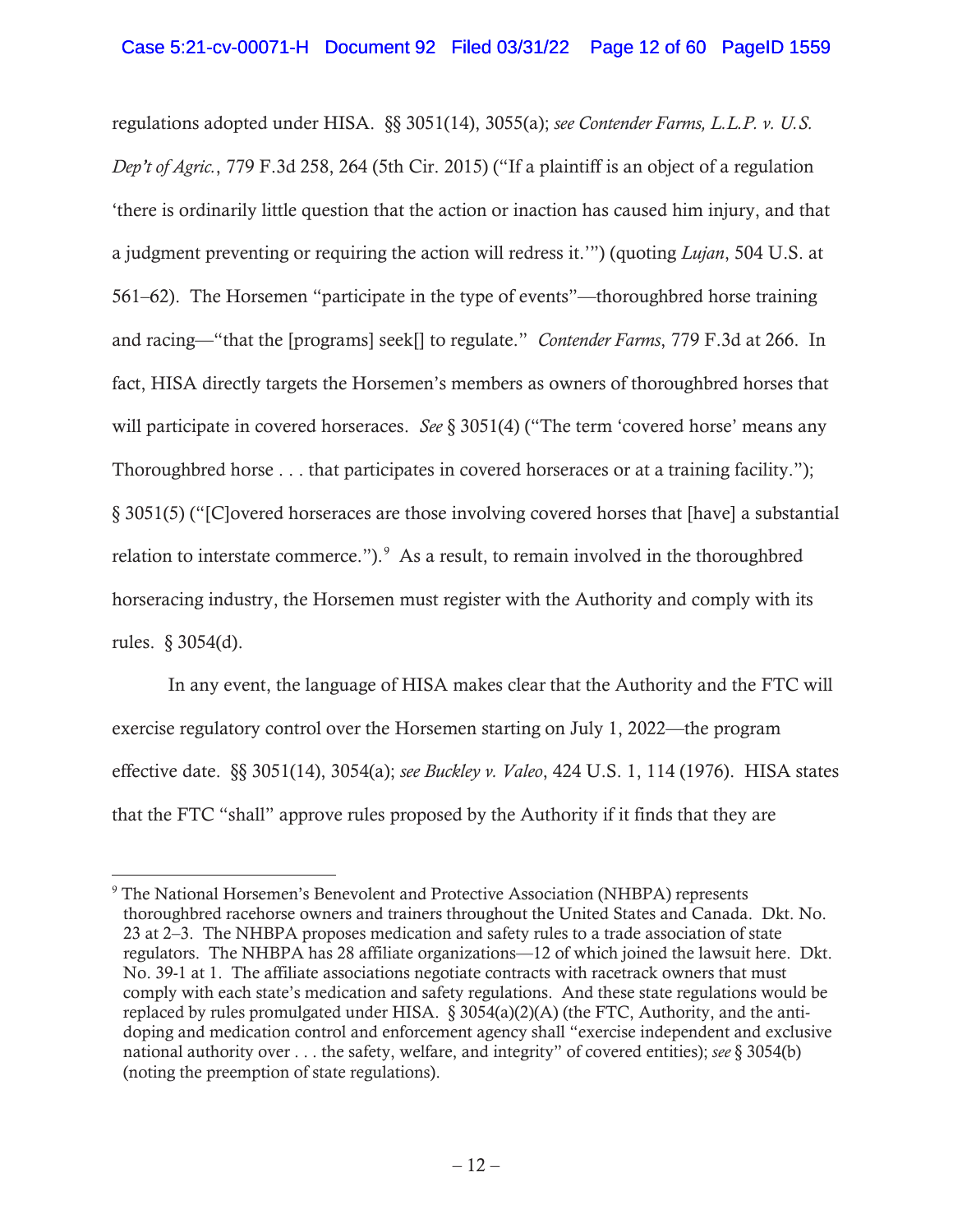### Case 5:21-cv-00071-H Document 92 Filed 03/31/22 Page 13 of 60 PageID 1560

"consistent" with the statute itself and with applicable rules. § 3053(c). And the Authority "shall" propose rules to develop the programs on the topics outlined in the statute while taking into consideration the guidance outlined in the statute.  $\S$  3055(a)–(d), 3056(a)–(c). The rules will preempt existing state law and explicitly cover thoroughbred horses and their owners—*i.e.*, members of the Horsemen. §§ 3052(a), 3054(b). As the Supreme Court has long recognized, "[w]here the inevitability of the operation of a statute against certain individuals is patent, it is irrelevant to the existence of a justiciable controversy that there will be a time delay before the disputed provisions will come into effect." *Blanchette v. Conn. Gen. Ins. Corps.*, 419 U.S. 102, 143 (1974) (citing *Carter v. Carter Coal Co.*, 298 U.S. 238, 287 (1936)).

The only universe in which members of the Horsemen will not be subject to the FTC–Authority regulatory regime—governing the medication of their horses and racetrack safety at the venues where their horses race—is one in which the Authority proposes no rules consistent with the Act, and the FTC adopts no final interim rules in response. That unlikely series of events contravenes the plain language of the statute and is inconsistent with the presumption that the FTC "will act properly and according to law." *FCC v. Schreiber*, 381 U.S. 279, 296 (1965). Accordingly, the "risk" is "substantial" that the Horsemen will be subject to FTC–Authority regulatory control. *Susan B. Anthony List*, 573 U.S. at 158 (quoting *Clapper*, 568 U.S. at 414 n.5).

The presence of impending regulation does not, however, end the analysis. The Horsemen must show an "imminent," concrete injury to challenge the statutory scheme under which they will be regulated. *Lujan*, 504 U.S. at 560. Attempting to avoid this requirement, the Horsemen rely on two cases concerning the President's power to remove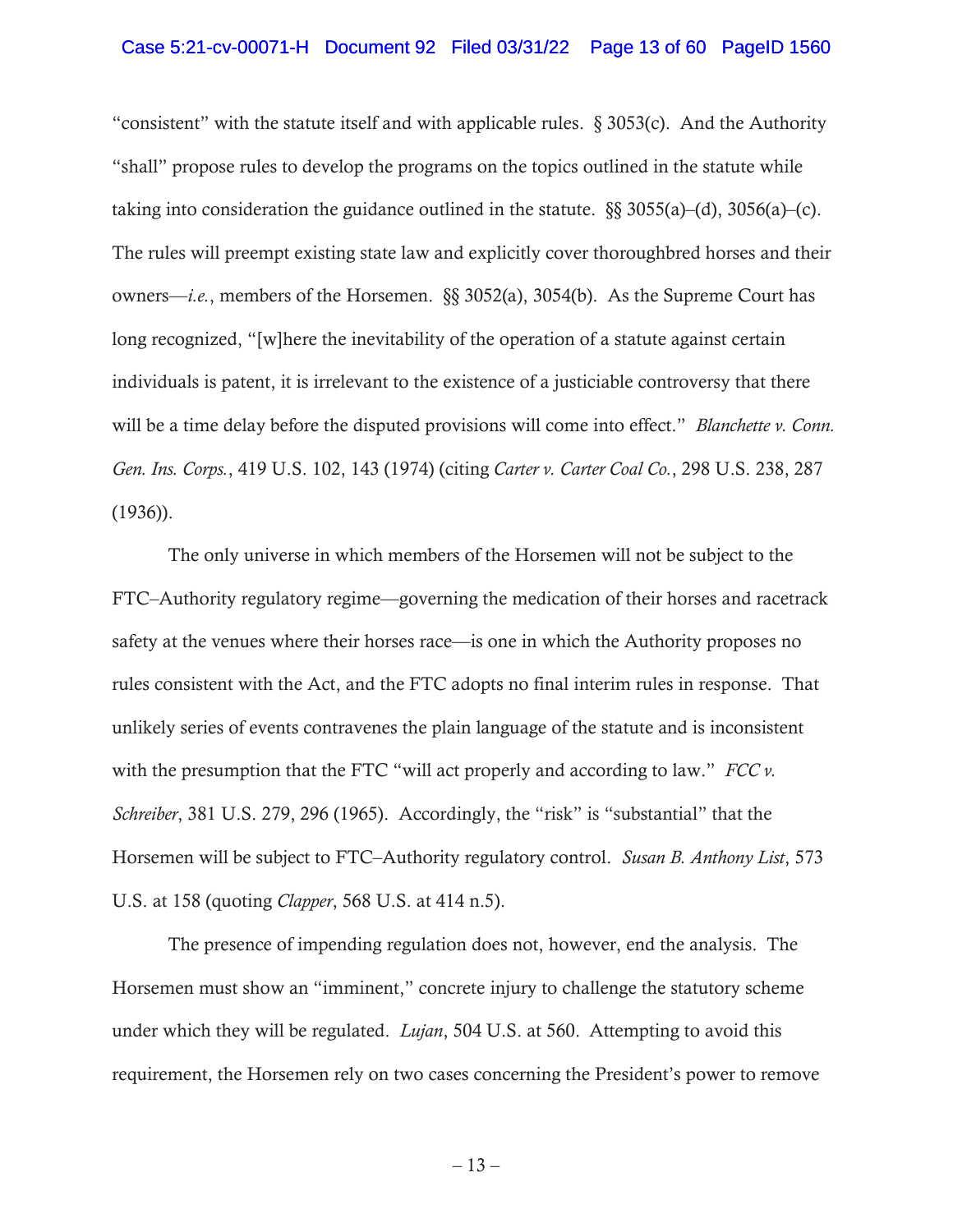# Case 5:21-cv-00071-H Document 92 Filed 03/31/22 Page 14 of 60 PageID 1561

executive officers for the proposition that separation-of-powers violations can create "hereand-now" injuries. Dkt. No. 54 at 37–38 (citing *Free Enter. Fund*, 561 U.S. at 477; *Seila Law LLC v. Consumer Fin. Prot. Bureau*, 140 S. Ct. 2183 (2020)). Indeed, they can. But neither of the Horsemen's examples involved allegations of future injuries, nor do they dispense with the concrete injury requirement of standing. In both cases, the regulating entities took some concrete action against plaintiffs that enabled them to challenge the constitutionality of the entity's structure. *See Free Enter. Fund*, 561 U.S. at 487 (the challenged entity "inspected [plaintiff], released a [critical] report . . . and began a formal investigation"); *Seila Law*, 140 S. Ct. at 2196 (explicitly holding that the petitioner established a "concrete injury" because it was compelled to comply with a "civil investigative demand").

And while the Supreme Court in *Seila Law* made clear that its precedents "have long permitted private parties . . . to challenge [an] official's authority to wield [executive] power," the party must still be "aggrieved" by that "official's exercise of executive power." 140 S. Ct. at 2196; *see also Bond v. United States*, 564 U.S. 211, 223 (2011) ("If the constitutional structure of our Government that protects individual liberty is compromised, individuals who *suffer otherwise justiciable injury may object*." (emphasis added)).<sup>10</sup> The same is true with the other separation-of-powers cases the Horsemen cite. Dkt. No. 54 at 38; *see e.g.*, *Freytag v. Comm'r*, 501 U.S. 868, 872, 892 (1991) (rejecting plaintiffs' Appointment Clause

<sup>&</sup>lt;sup>10</sup> The same goes for the Horsemen's argument that "Appointments Clause cases are 'structural' and therefore" do not require a showing of injury. Dkt. No. 54 at 38 n.5. (quoting *Landry v. FDIC*, 204 F.3d 1125, 1131 (D.C. Cir. 2000)). But the question in *Landry* was whether a "party claiming constitutional error in the vesting of authority must show a direct causal link between the error and the *authority's adverse decision*." *Landry*, 204 F.3d at 1131 (emphasis added). The D.C. Circuit held that no causal link was required. It did not hold, however, that a plaintiff could bring an appointments clause challenge against an official before receiving a "decision" from the official. Indeed, the plaintiff in *Landry* challenged the constitutionality of an ALJ's appointment only after the ALJ decided against him in the administrative proceeding.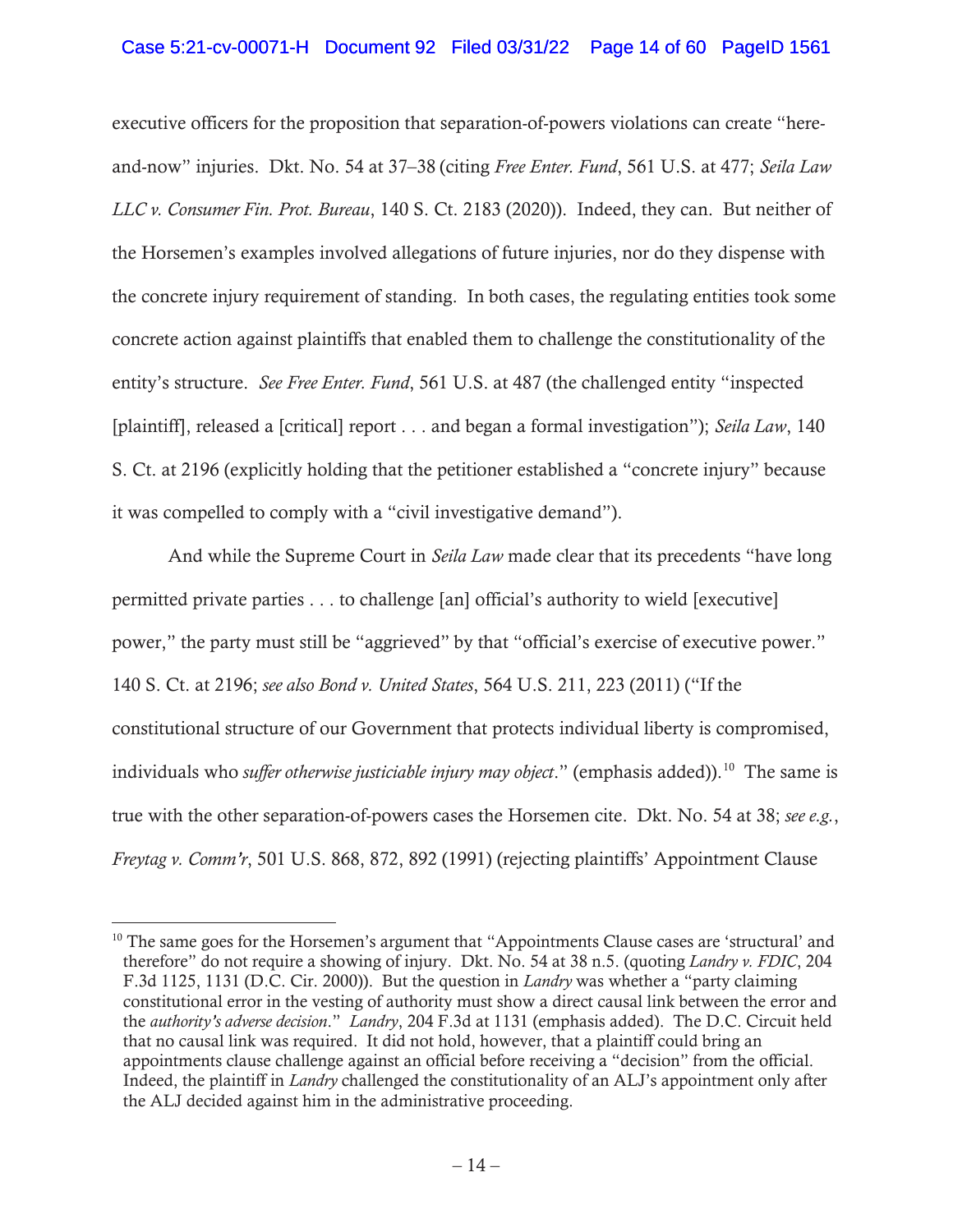### Case 5:21-cv-00071-H Document 92 Filed 03/31/22 Page 15 of 60 PageID 1562

challenge to a special trial judge who had decided against them); *Plaut v. Spendthrift Farm, Inc.*, 514 U.S. 211, 239–40 (1995) (upholding a district court's decision against plaintiffs because the statute the plaintiffs invoked violated the separation of powers); *see also Bowsher v. Synar*, 478 U.S. 714, 721 (1986) (finding standing when plaintiff would be injured "by not receiving a scheduled increase in benefits"). So far, the defendants in this case have done nothing to "aggrieve" the Horsemen because the Horsemen are not yet subject to any Authority rules. And the proposition that "[a]n *increased* regulatory burden typically satisfies the injury in fact requirement" does not necessarily apply to HISA because the Horsemen allege few facts about their current regulatory burdens. *Cf. Contender Farms*, 779 F.3d at 266 (emphasis added) (highlighting that the "harsher, mandatory penalties" and "additional measures" conferred standing under the new regulation).

Although this case law does not permit the Horsemen to avoid the certainly impending injury requirement, the undisputed facts satisfy it. HISA requires that certain regulations be passed, showing that a concrete injury is "certainly impending," which will "aggrieve" the Horsemen. *Susan B. Anthony List*, 573 U.S. at 158 (quoting *Clapper*, 568 U.S. at 414 n.5); *Seila Law*, 140 S. Ct. at 2196. The Horsemen specifically allege, for example, that they will be injured by the mandatory requirement that their horses may not race under the influence of any "therapeutic medication." Dkt. Nos. 23 at 27; 54 at 33 (citing 15 U.S.C. § 3055(b)(1) & (d)). Section 3055(b)(1) specifies that "[c]overed horses should compete only when they are free from the influence of medications . . . that affect their performance." Further crystallizing this requirement, the Authority's rules "shall prohibit the administration of any prohibited or otherwise permitted substance to a covered horse within 48 hours of its next racing start." § 3055(d). Because the statute requires the

 $-15-$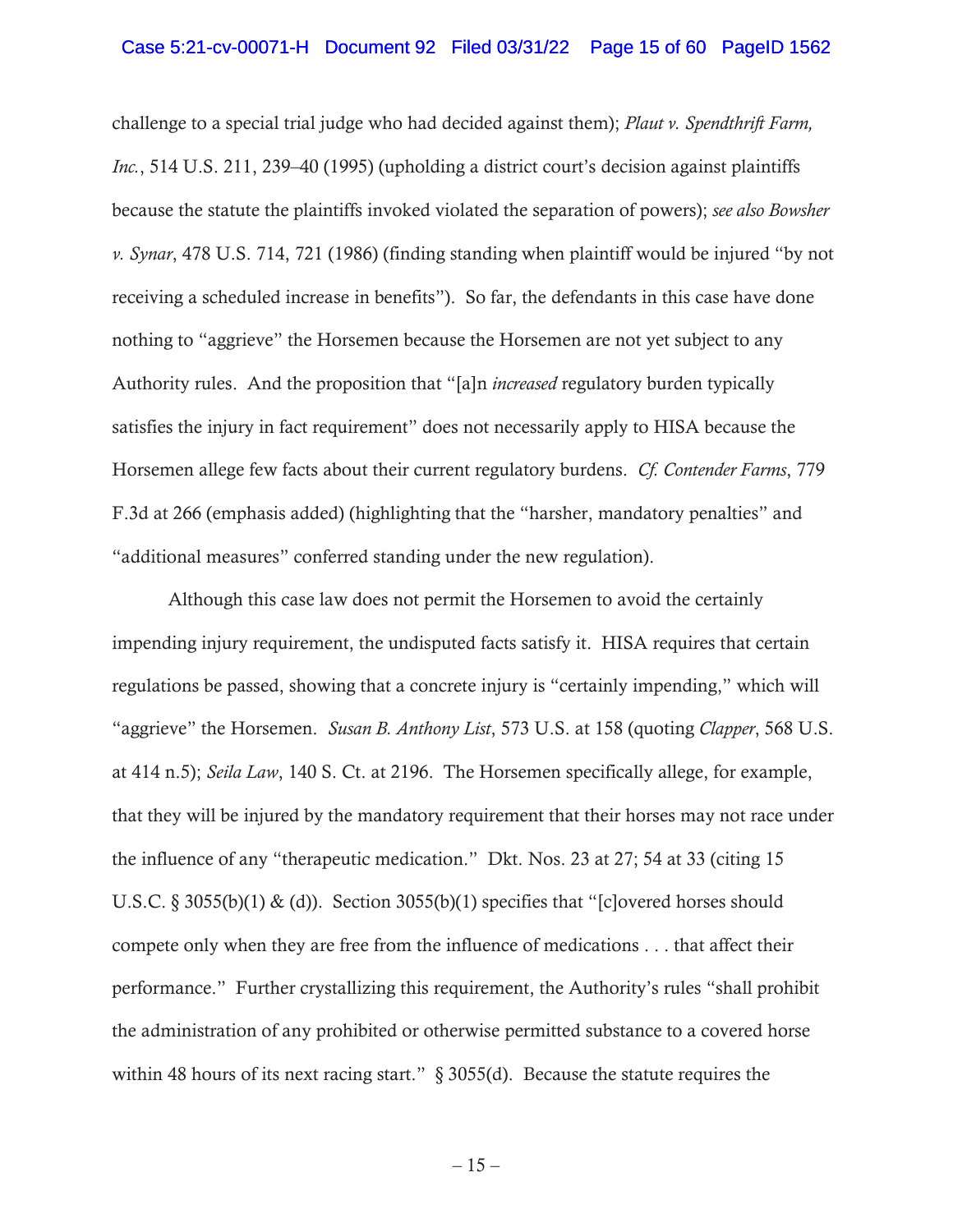# Case 5:21-cv-00071-H Document 92 Filed 03/31/22 Page 16 of 60 PageID 1563

Authority to submit rules including these prohibitions and mandates that the FTC "shall approve" proposed rules "consistent" with HISA, a substantial risk exists that the Horsemen will be subject to these requirements.  $\S 3053(c)$ . And, in their view, the requirements harm their horses that "need therapeutic drugs to race safely." Dkt. Nos. 54 at 35; 23 at 27.<sup>11</sup>

To be sure, the 48-hour prohibition in Section 3055(d) provides for limited exceptions in Subsections (e) and (f), but neither defeats the Horsemen's certainly impending injury. First, a possible exemption under Subsection (e) cannot take effect until at least three years after the initial regulations are implemented. *See* § 3055(e)(3)(A). And second, an exemption under Subsection (f) is only available for one substance—furosemide. § 3055(f)(1). Even then, an exemption covers only a limited subset of horses. No exceptions are available for "two-year-old covered horses" or any covered horse that competes "in stakes races."  $\S 3055(f)(2)$ .<sup>12</sup>

The Horsemen's certainly impending regulatory injury is also "fairly traceable" to the challenged conduct of the defendants. *Lujan*, 504 U.S. at 560. Here, the Horsemen challenge HISA's allegedly unconstitutional rulemaking scheme—subjecting them to a

 $11$  Per the Horsemen's supplemental filing (Dkt. No. 89), the Court also notes that the FTC has already approved of the Authority's proposed racetrack-safety rule. *See* HISA Racetrack Safety, 87 Fed. Reg. 435-59 (Jan. 5, 2022); FTC Approves Horseracing Racetrack Safety Rule, Federal Trade Commission, https://www.ftc.gov/news-events/press-releases/2022/03/ftc-approves-horseracingracetrack-safety-rule (March. 4, 2022). These rules, which include inspections of the Horsemen's horses, will take effect July 1, 2022. Dkt. No. 89-1 at 21; § 3051(14).

 $12$  HISA also outlines the minimum contents of the baseline rules by incorporating currently available lists of prohibited substances, laboratory standards, testing standards, and violation rules. *See* § 3055(g)(1), (2). Of course, the Authority is empowered to modify these rules, subject to certain limitations in section  $3055(g)(3)$ , but possible modifications cannot overcome the substantial risk that the Horsemen will be subject to a new regulatory burden imposed from the baseline rules. *See also* Tr. at 55 (the FTC recognizing that the baseline rules are "certainly impending" and "likely to impact plaintiffs"). The Horsemen fail to allege, however, whether these baseline rules will *increase* their existing regulatory burden. *Cf. Contender Farms*, 779 F.3d at 266.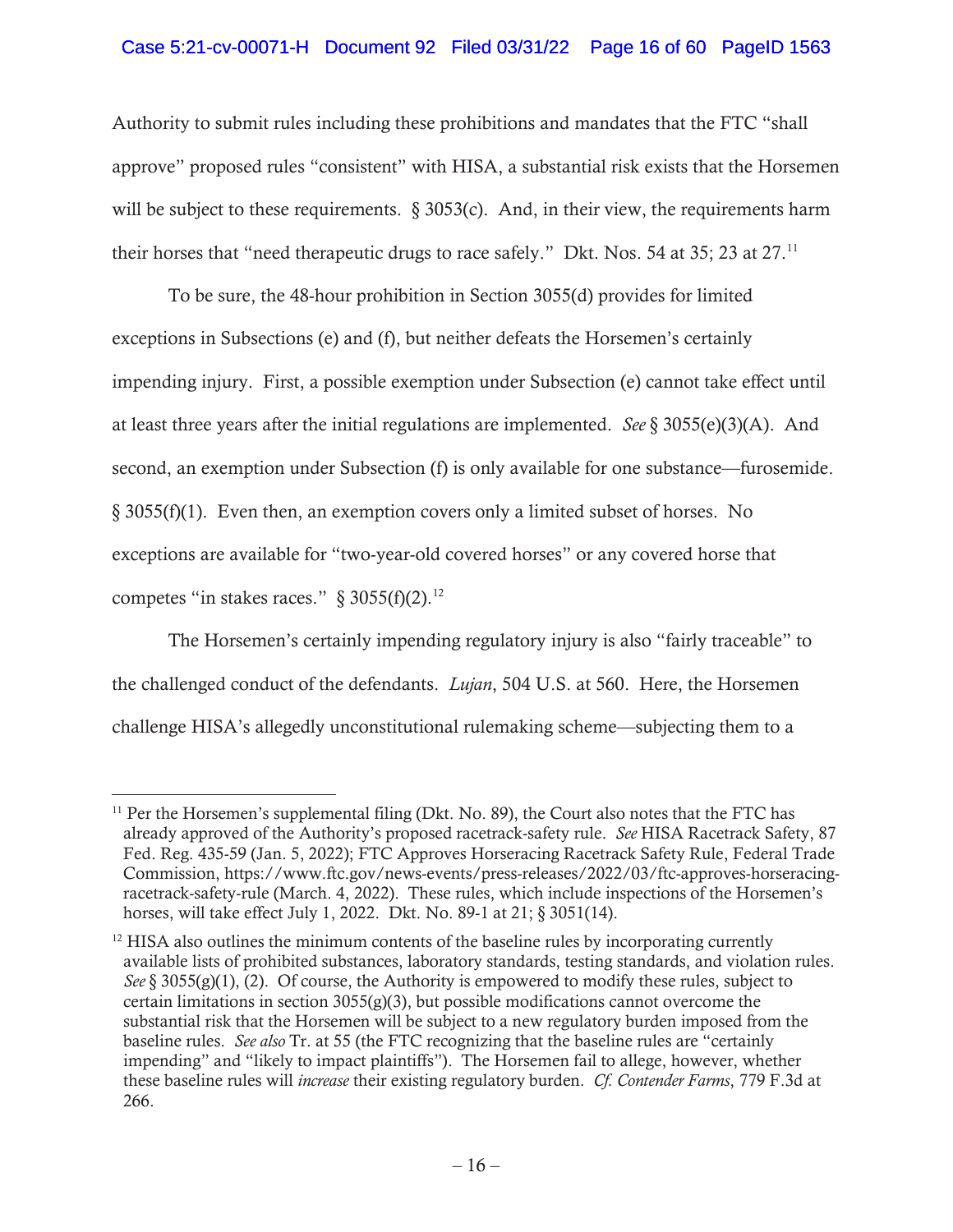### Case 5:21-cv-00071-H Document 92 Filed 03/31/22 Page 17 of 60 PageID 1564

private entity's regulatory control in violation of Article I and the Due Process Clause. Dkt. No. 38 at 14–15. And, outside of interim final rules, all rules flow through the Authorityproposal-FTC-approval scheme. *See* § 3053; Dkt. No. 56 at 16 n.3 (recognizing that no rulemaking provision is self-executing). Therefore, the Horsemen's increased regulatory burden is directly traceable to the scheme that they allege allows a purportedly selfinterested private party to regulate without sufficient governmental oversight. *See* § 3053(c). Irrespective of HISA's specificity, the Authority must "develop[]" and "implement[]" the rules. § 3052(a). Traceability is satisfied.

The defendants' attempts to undermine the traceability and redressability of the Horsemen's injury fall short. The FTC argues that the Horsemen "assert non-delegation and due process claims based on their view that HISA delegates *too much* power and discretion to a private entity," and severing the substance-prohibition provisions "would do nothing to *reduce*" the Authority's discretion generally. Dkt. No. 61 at 9–10 (citing Dkt. No. 23 at 19–27). In the FTC's view, "this incompatibility creates a remedy problem." *Id.* at 9. Fundamentally, however, the Horsemen challenge HISA's primary rulemaking *mechanism*, through which their certainly impending injury will arise. *See* Dkt. No. 54 (challenging "being directly regulated by an unconstitutionally constituted body").

That they bring a structural challenge distinguishes *California v. Texas*, the case on which the FTC relies. Dkt. No. 61 at 10. In *California v. Texas*, the state plaintiffs only challenged the constitutionality of the minimum-essential-coverage provision of the Affordable Care Act, but they alleged injury arising from other provisions.13 *California*, 141

<sup>13</sup> The Supreme Court rejected the state plaintiffs' other alleged injuries as well. *California*, 141 S. Ct. at 2116–19.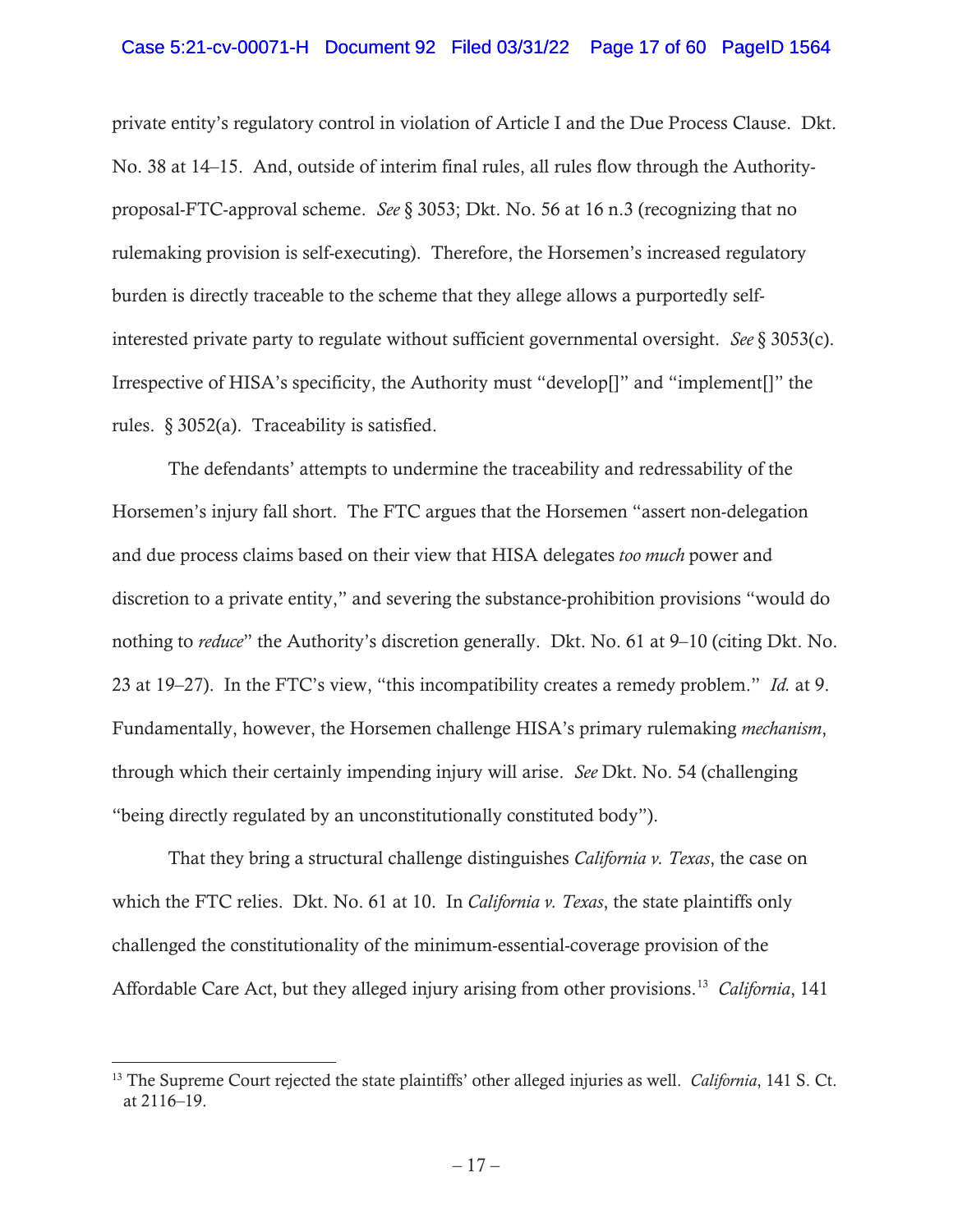### Case 5:21-cv-00071-H Document 92 Filed 03/31/22 Page 18 of 60 PageID 1565

S. Ct. at 2120. Therefore, the Court held the alleged injuries were not "fairly traceable" to the provision they claimed was unlawful. *Id.* The Court reasoned that "show[ing] that the minimum essential coverage requirement is unconstitutional would not show that enforcement of any of these other provisions violates the Constitution." *Id.* at 2119. They "operate[d] independently" of each other. *Id.* at 2119–20.

Unlike the plaintiffs in *California v. Texas*, the Horsemen facially challenge the constitutionality of an entire statute. Moreover, the substance prohibition does not "operate independently" of the Authority's statutory mandate to develop and implement the regulations—it operates within it. As described above, the Authority is principally tasked with proposing rules to "establish" the "anti-doping and medication control program." § 3055(a). The degree to which HISA delegates power and discretion to the Authority affects the merits of the delegation challenge more than its redressability if the Horsemen's facial attack succeeds. *Cf. Duarte ex rel. Duarte v. City of Lewisville*, 759 F.3d 514, 520 (5th Cir. 2014) (highlighting the danger of conflating the standing inquiry with the merits of a claim). Were the Court to find that the rulemaking mechanism of sections 3055(b)(1), (d), and (g) violated the private-nondelegation doctrine or Due Process Clause, it would necessarily show that rulemaking according to less specific provisions would likewise be unconstitutional.

In sum, a favorable Court decision would redress the Horsemen's certainly impending injury. Were the Court to find that HISA unconstitutionally delegates legislative power to a self-interested private entity, the Horsemen's injury would "likely" be redressed. *Spokeo*, 578 U.S. at 338. They would no longer be subject to certainly impending regulatory control under the HISA and would be able to continue administering the race-day

 $-18-$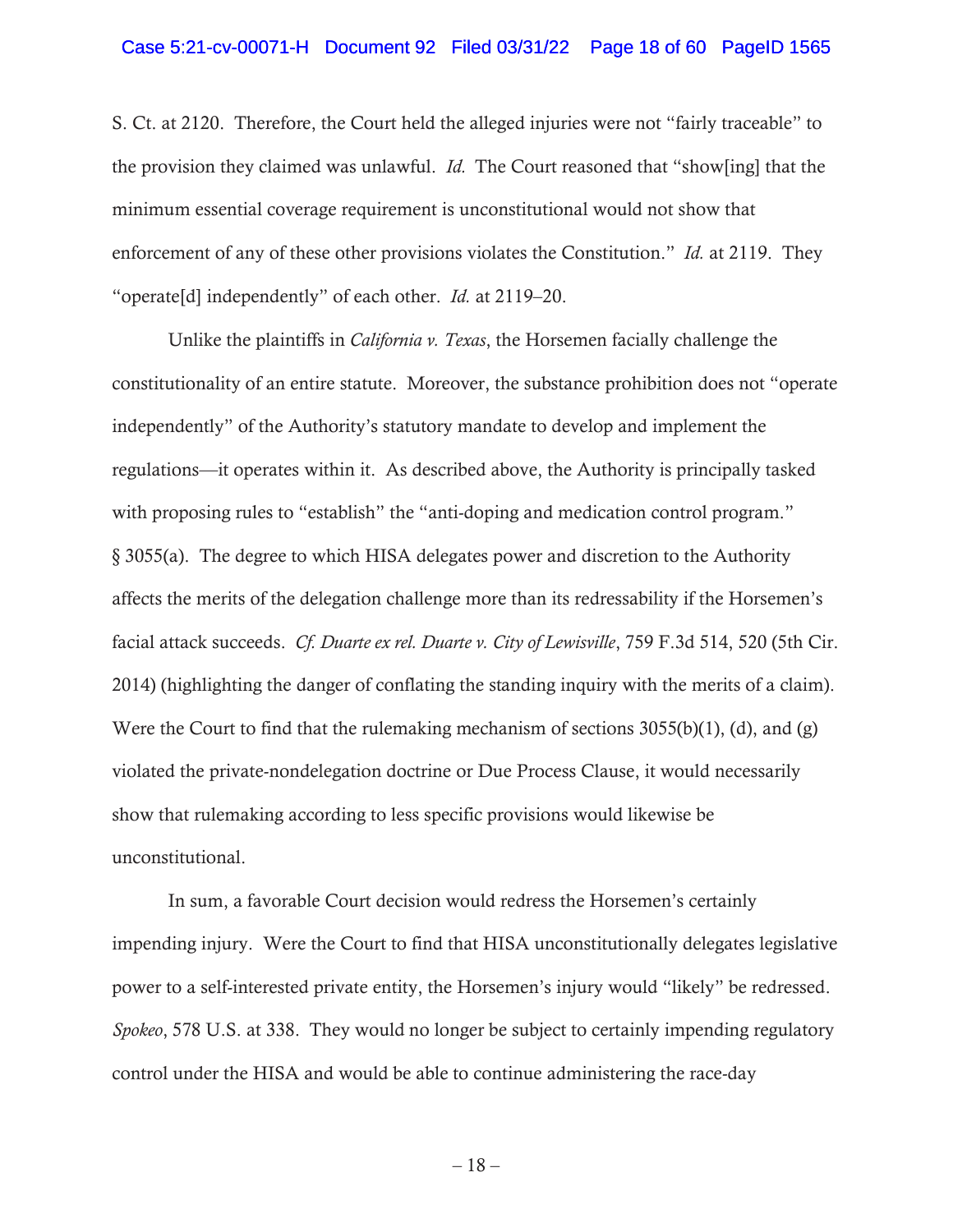### Case 5:21-cv-00071-H Document 92 Filed 03/31/22 Page 19 of 60 PageID 1566

medications to their horses that the Authority's rules would inevitably prohibit. The Horsemen thus have standing to pursue their private-nondelegation and due-process claims.

### B. Ripeness

Like standing, "ripeness is a constitutional prerequisite to the exercise of jurisdiction." *Shields v. Norton*, 289 F.3d 832, 835 (5th Cir. 2002). "Ripeness separates those matters that are premature because the injury is speculative and may never occur from those that are appropriate for judicial review." *United States v. Carmichael*, 343 F.3d 756, 761 (5th Cir. 2003) (internal quotation marks and citation omitted). A claim is not ripe for review if it is contingent [on] future events that may not occur as anticipated, or indeed may not occur at all." *Lopez v. City of Houston*, 617 F.3d 336, 342 (5th Cir. 2010) (quoting *Thomas v. Union Carbide Agric. Prods. Co.*, 473 U.S. 568, 580–81 (1985)).

"The ripeness doctrine's 'basic rationale is to prevent the courts, through avoidance of premature adjudication, from entangling themselves in abstract disagreements.'" *Choice Inc. of Tex. v. Greenstein*, 691 F.3d 710, 715 (5th Cir. 2012) (quoting *Abbott Labs v. Gardner*, 387 U.S. 136, 148 (1967)). In evaluating whether a case is ripe for adjudication, courts must balance "(1) the fitness of the issues for judicial resolution, and (2) the potential hardship to the parties caused by declining court consideration." *Lopez*, 617 F.3d at 342 (citation omitted). Regarding fitness for adjudication, "[a] case is generally ripe if any remaining questions are purely legal ones; conversely, a case is not ripe if further factual development is required." *New Orleans Pub. Serv., Inc. v. Council of City of New Orleans*, 833 F.2d 583, 587 (5th Cir. 1987) (citing *Thomas*, 473 U.S. at 581). In other words, "[a] case becomes ripe when it would not benefit from any further factual development and when the court would be in no better position to adjudicate the issues in the future than it is now." *DM Arbor Ct.,*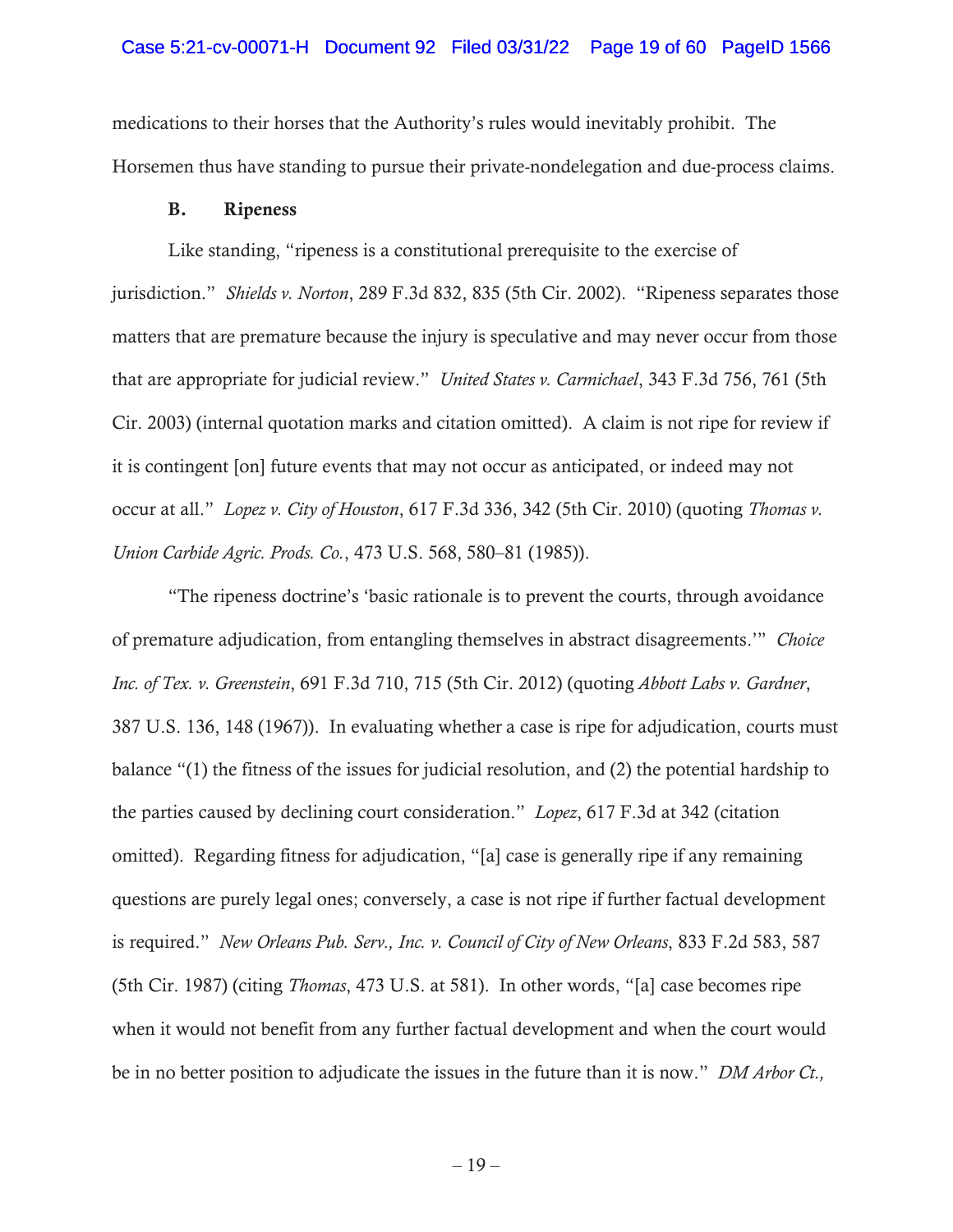*Ltd. v. City of Houston*, 988 F.3d 215, 218 (5th Cir. 2021) (citing *Pearson v. Holder*, 624 F.3d 682, 684 (5th Cir. 2010)). And regarding hardship, the Fifth Circuit has held that the kinds of hardships considered in a ripeness analysis include: "the harmful creation of legal rights or obligations; practical harms on the interests advanced by the party seeking relief; and the harm of being 'force[d] . . . to modify [one's] behavior in order to avoid future adverse consequences.'" *Texas v. United States*, 497 F.3d 491, 499 (5th Cir. 2007) (quoting *Ohio Forestry Ass'n v. Sierra Club*, 523 U.S. 726, 734 (1998)).

Here, the Horsemen challenge the constitutionality of HISA's regulatory structure, which presents a legal question fit for judicial resolution. Their private-nondelegation claim hinges on the language of the statute. The two primary Supreme Court cases dealing with the private-nondelegation doctrine assessed the plaintiffs' claims by looking to the language of the statute to see if Congress unconstitutionally delegated power. *See Carter Coal Co.*, 298 U.S. at 311 (holding that the statute itself "conferred" regulatory power to "private persons"); *Sunshine Anthracite Coal Co. v. Adkins*, 310 U.S. 381, 399 (1940) ("Since lawmaking is not entrusted to the industry, this statutory scheme is unquestionably valid."). The inquiry is one of structural subordination and the agency's statutory surveillance and authority. *See Adkins*, 310 U.S. at 399. Tasked with a similar private-nondelegation question arising from a statute imbuing Amtrak with regulatory power, the D.C. Circuit found that the pre-enforcement challenge was ripe. *Ass'n of Am. R.Rs. v. U.S. Dep't of Transp.*, 721 F.3d 666, 672 n.6 (D.C. Cir. 2013) (*Amtrak I*), *vacated on other grounds by Amtrak II*, 575 U.S. at 56. The D.C. Circuit concluded that the statute's constitutionality was a "purely legal question . . . appropriate for immediate judicial resolution." *Id.* at 672 n.6.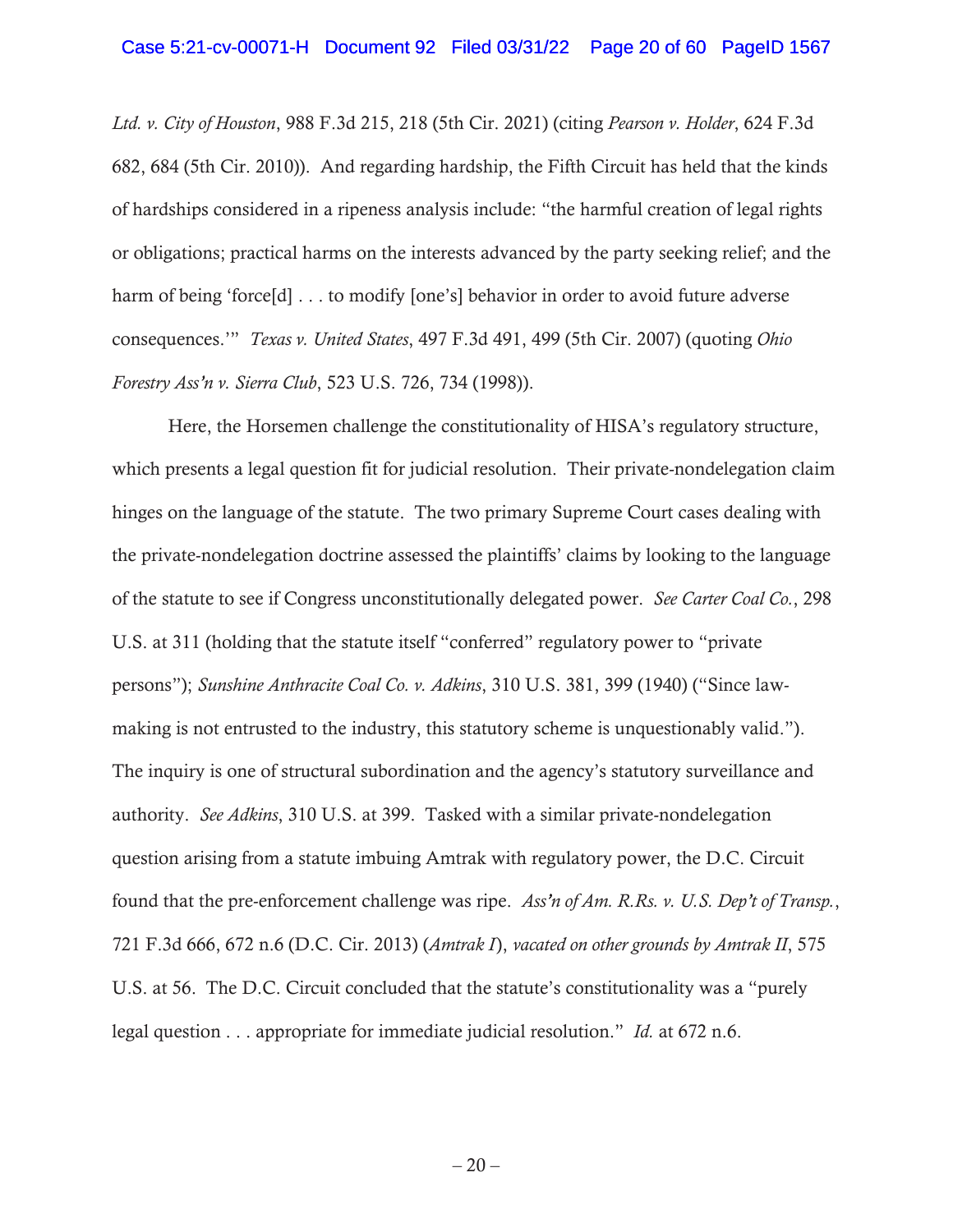### Case 5:21-cv-00071-H Document 92 Filed 03/31/22 Page 21 of 60 PageID 1568

The Horsemen's separate due-process argument—that HISA allows an economically self-interested actor to regulate its competitors (Dkt. 38 at 7)—also presents a purely legal question. Whether the Authority possesses regulatory power mirrors the privatenondelegation analysis, and, in this context, self-interest also presents a legal question based on the statute's language. *See Ass'n of Am. Railroads v. U.S. Dep't of Transp.*, 821 F.3d 19, 32 (D.C. Cir. 2016) (*Amtrak III*) (finding self-interest based on the statutory language governing its incentives); *see also N. Carolina State Bd. of Dental Examiners v. FTC*, 574 U.S. 494, 510 (2015) (assessing self-interest in terms of a "*structural* risk of market participants' confusing their own interests with the State's policy goals") (emphasis added). Therefore, the Court "would be in no better position to adjudicate the issues in the future than it is now." *DM Arbor*, 988 F.3d at 218 (citing *Pearson*, 624 F.3d at 684).

With respect to hardship, "the harmful creation of legal rights or obligations" is certainly impending as discussed above. *Texas*, 497 F.3d at 499. Declining to consider these hardships at this stage would likely preclude judicial review before the plaintiffs will be subject to new federal regulatory burdens—burdens that will become effective in three months. Therefore, "[f]ailure to resolve this case now could be harmful to" the plaintiffs. *Pearson*, 624 F.3d at 685 (finding that the plaintiff satisfied the hardship requirement because he "could suffer harm if his claims are not adjudicated as soon as practicable").

Because the language of the statute is fixed, resolving the Horsemen's facial challenge now does not "entangle" the Court in an "abstract disagreement[]'" about administrative policy. *Greenstein*, 691 F.3d at 715 (quoting *Abbott Labs.*, 387 U.S. at 148). Rather, it requires the Court to resolve a dispute over Congress's choice to create a hybrid rulemaking scheme and the words it used to do so. *See Carter Coal*, 298 U.S. at 287 (finding

 $-21-$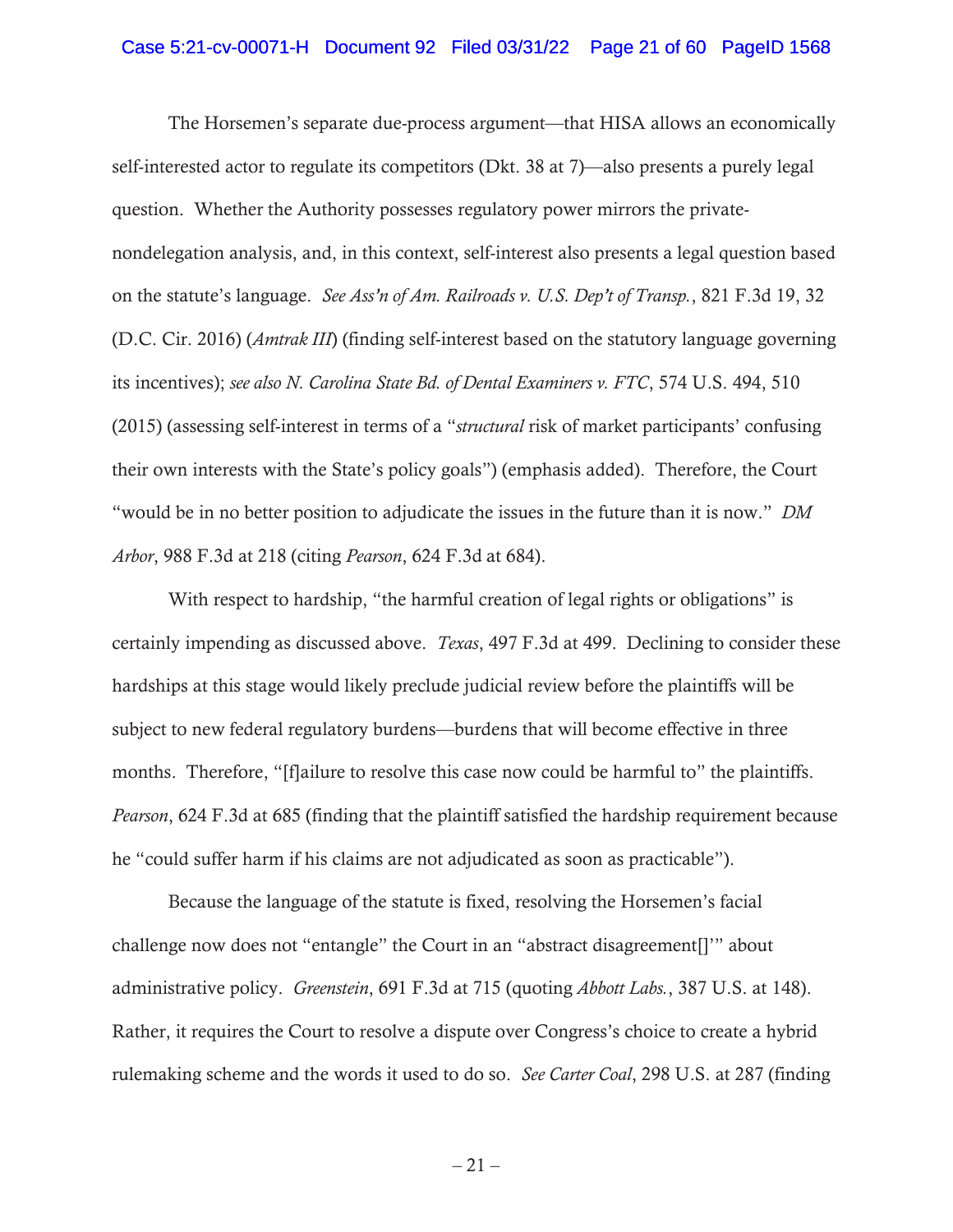### Case 5:21-cv-00071-H Document 92 Filed 03/31/22 Page 22 of 60 PageID 1569

that the suit was "not prematurely brought" because "mandatory" provisions in the statute required that regulations be "formulated and promulgated").

### 3. Dismissal and Summary Judgment Standards

Beyond meeting basic jurisdictional thresholds, a plaintiff's complaint must contain "a short and plain statement of the claim showing that the pleader is entitled to relief." Fed. R. Civ. P. 8(a)(2). Therefore, a complaint must allege sufficient factual matter, accepted as true, to "state a claim to relief that is plausible on its face." *Bell Atl. Corp. v. Twombly*, 550 U.S. 544, 570 (2007). "A claim has facial plausibility when the plaintiff pleads factual content [that] allows the court to draw the reasonable inference that the defendant is liable for the misconduct alleged." *Ashcroft v. Iqbal*, 556 U.S. 662, 678 (2009).

Defendants can challenge the sufficiency of a complaint through a motion to dismiss under Rule 12(b)(6). In evaluating whether a complaint states a claim for relief, the Court must accept all well-pleaded facts as true, but it need not accept a plaintiff's legal conclusions. *Id*. "Threadbare recitals of the elements of a cause of action, supported by mere conclusory statements, do not suffice." *Id*. The Court "must limit itself to the contents of the pleadings, including attachments thereto." *Collins v. Morgan Stanley Dean Witter*, 224 F.3d 496, 498 (5th Cir. 2000). But "[d]ocuments that a defendant attaches to a motion to dismiss are considered part of the pleadings if they are referred to in the plaintiff's complaint and are central to her claim." *Causey v. Sewell Cadillac-Chevrolet, Inc.*, 394 F.3d 285, 288 (5th Cir. 2004). And the Court may take judicial notice of "matters of public record." *Norris v. Hearst Tr.*, 500 F.3d 454, 461 n.9 (5th Cir. 2007).

Summary judgment is appropriate when "the movant shows that there is no genuine dispute as to any material fact and the movant is entitled to judgment as a matter of law."

 $-22-$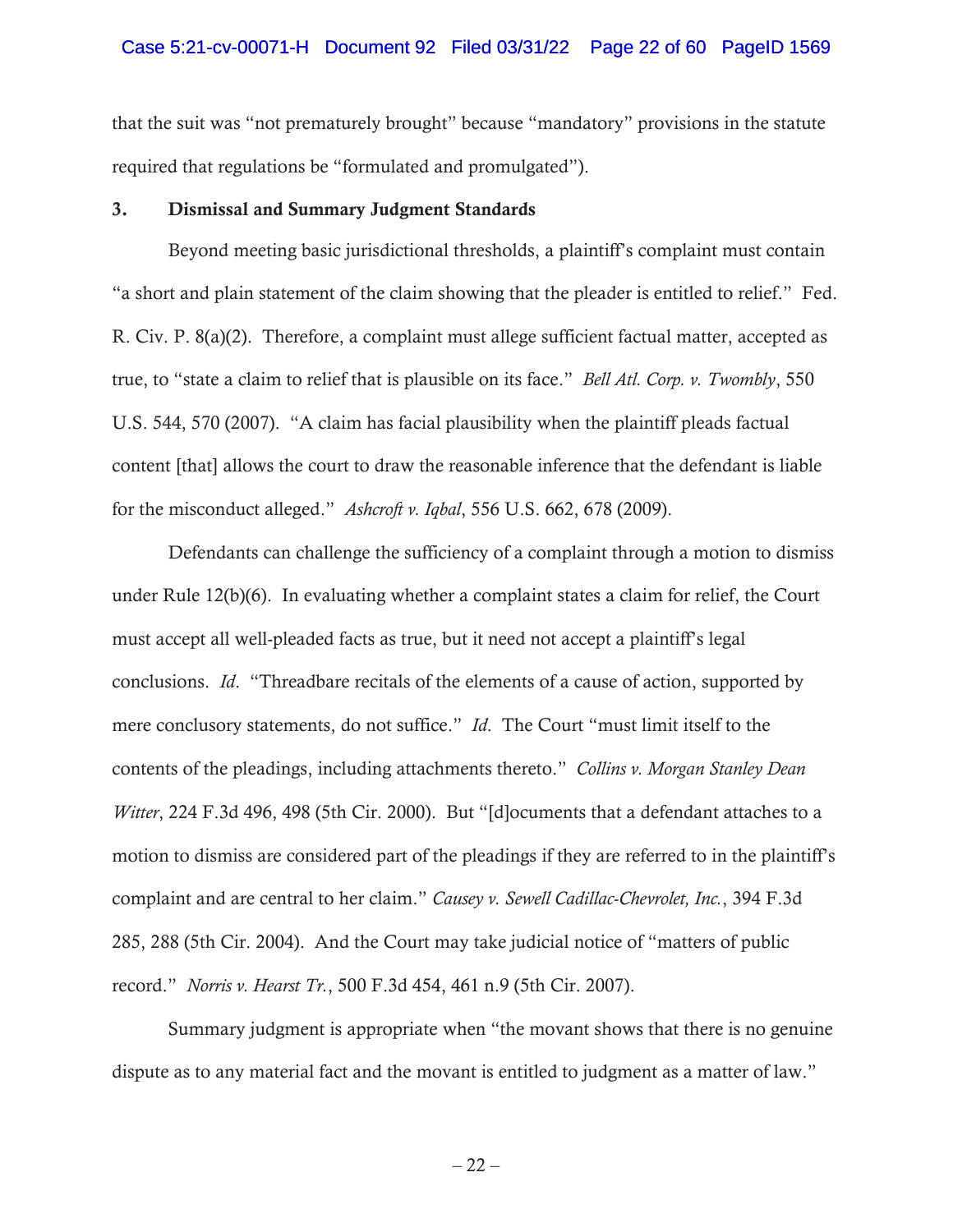Fed. R. Civ. P. 56(a). Movants must cite to particular parts of the record to show the absence of a genuine dispute or explain why the cited materials do not create a genuine dispute. Fed. R. Civ. P. 56(c)(1). The Court must consider materials cited by the parties but may also consider other materials in the record. Fed. R. Civ. P. 56(c)(3). "[T]he mere existence of *some* alleged factual dispute between the parties will not defeat an otherwise properly supported motion for summary judgment; the requirement is that there be no *genuine* issue of *material* fact." *Anderson v. Liberty Lobby, Inc.*, 477 U.S. 242, 247–48 (1986). The substantive law identifies the material facts. *Id.* at 248.

# 4. Under current precedent, HISA is not an unconstitutional private delegation in violation of Article I or the Due Process Clause.

Limited by the parties' motions, the Court examines the two claims in which the Horsemen persist. The Horsemen facially challenge HISA, arguing that it violates the Article I private-nondelegation doctrine. *See* Dkt No. 38 at 7. They also argue that they will be regulated by a self-interested industry competitor in violation of the Due Process Clause. *Id.* The Horsemen are correct that HISA creates a novel structure that nationalizes regulation of the horseracing industry. But they cannot escape the reality that HISA satisfies the current, low thresholds created by Supreme Court and Fifth Circuit precedent. Although the Horsemen make compelling arguments that HISA goes too far, only appellate courts may expand or constrict their precedent. This Court cannot. And under current frameworks, HISA stays within constitutional boundaries.

# A. HISA stays within current constitutional boundaries because it provides standards that confine the FTC's and Authority's discretion and places the Authority subordinate to the FTC.

The Constitution vests "[a]ll legislative Powers herein granted" in the United States Congress—not in another branch of government nor in a private entity. U.S. Const. art 1,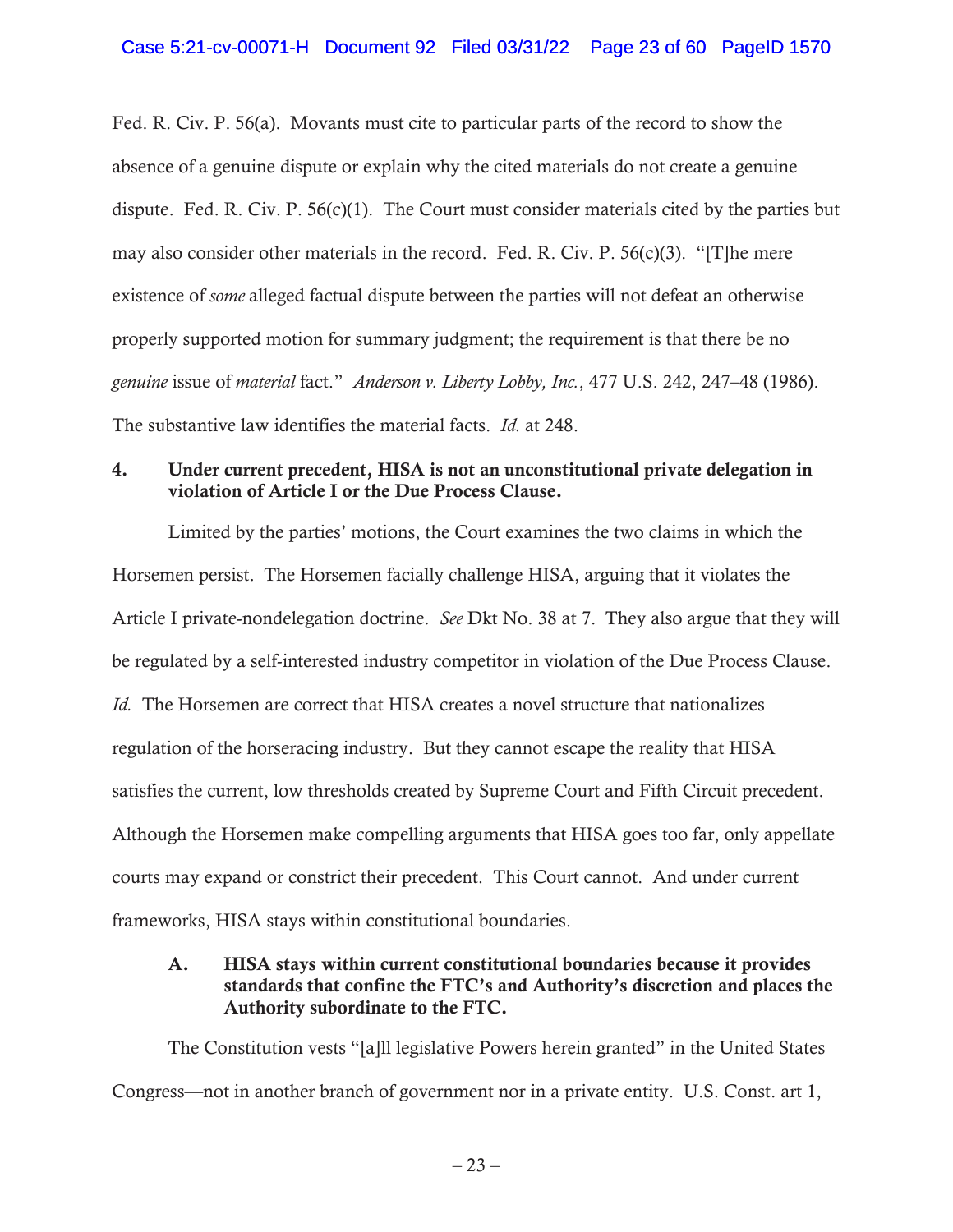§ 1. "Accompanying that assignment of power to Congress is a bar on its further delegation." *Gundy v. United States*, 139 S. Ct. 2116, 2123 (2019) (plurality).

Eighty years ago, the Supreme Court—in *Carter v. Carter Coal Company*—invalidated the part of the Bituminous Coal Conservation Act of 1935 that delegated regulatory power to private parties. 298 U.S. at 310–11. The Act allowed two-thirds of coal producers to set the wage-and-hour rates for the rest of the producers and miners in the industry. *Id.* In other words, it gave the majority of coal producers "the power to regulate the affairs of an unwilling minority." *Id.* at 311. This was "legislative delegation in its most obnoxious form" because Congress delegated power "to private persons whose interests may be and often are adverse to the interests of others in the same business." *Id.* Though debated by some, the Supreme Court likely held that this scheme violated due process, not Article I. See id. (finding that the delegation was "so clearly arbitrary, and so clearly a denial of . . . due process."); *see Boerschig v. Trans-Pecos Pipeline*, *LLC*, 872 F.3d 701, 707–09 (5th Cir. 2017) (characterizing *Carter Coal* as a due process case); *Synar v. United States*, 626 F. Supp. 1374, 1383 n.8 (D.D.C. 1986) (recognizing that *Carter Coal* appeared to rest on due process grounds).14 *Carter Coal* forms the heart of the Horsemen's private-nondelegation claim. *See*  Dkt. No. 38 at 17 ("This Court should rely on *Carter Coal* to enjoin HISA for delegating regulatory authority of an industry to a private entity.").

A due process view of private nondelegation seems to comport with modern publicnondelegation jurisprudence. Supreme Court precedent provides that if an act of Congress lays down an intelligible principle, then an agency does not wield any "legislative power"

<sup>14</sup> *See* Alexander Volokh, *The New Private-Regulation Skepticism: Due Process, Non-Delegation, and Antitrust Challenges*, 37 Harv. J.L. & Pub. Pol'y 931, 979 (2014) ("On balance, *Carter Coal* is properly considered a due process case and not a non-delegation case.").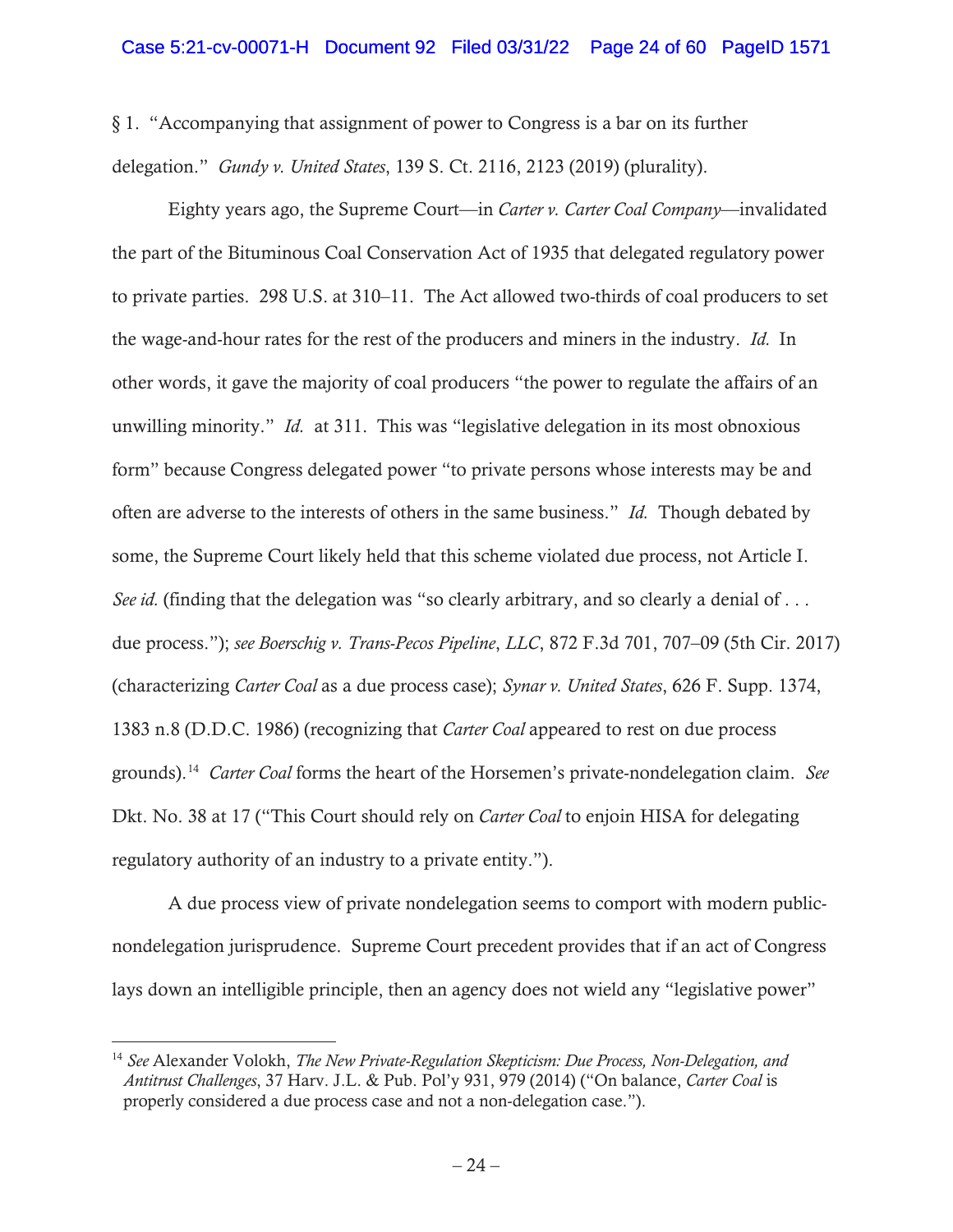when enacting binding rules according to that principle. *See City of Arlington v. FCC*, 569 U.S. 290, 304 n.4 (2013) (explaining that agencies do not exercise "legislative power" when making rules); *INS v. Chadha,* 462 U.S. 919, 953 n.16 (1983) (explaining that rulemaking "may resemble 'lawmaking,'" but it is not). As Justice Scalia and many others have explained, agency rulemaking and adjudicating may take "'legislative' and 'judicial' forms, but they are exercises of—indeed, under our constitutional structure they *must* be exercises of—the 'executive power.'" *City of Arlington*, 569 U.S. at 304 n.4*.* 15 So, if Congress lays down an intelligible principle in a statute and also properly gives a private party power to help an agency administer that statute, no Article I delegation problem could arise. Legislative power remains with Congress. *Ernst & Ernst v. Hochfelder*, 425 U.S. 185, 213–14 (1976) ("The rulemaking power granted to an administrative agency charged with the administration of a federal statute is not the power to make law. Rather, it is 'the power to adopt regulations to carry into effect the will of Congress as expressed by the statute.'") (quoting *Dixon v. United States*, 381 U.S. 68, 74 (1965)).16

<sup>15</sup> Still, as articulated by Chief Justice Roberts, "the citizen confronting thousands of pages of regulations—promulgated by an agency directed by Congress to regulate, say, 'in the public interest'—can perhaps be excused for thinking that it is the agency really doing the legislating." *City of Arlington*, 569 U.S. at 315 (Roberts, C.J., dissenting).

<sup>&</sup>lt;sup>16</sup> Good reason exists, however, to not apply the forgiving intelligible-principle test indiscriminately between public and private entities alike. The Constitution commits no executive power to private entities. They have no vested powers of their own "that resemble lawmaking." *See Amtrak II*, 575 U.S. at 61 (Alito, J., concurring) ("[T]he formal reason why the Court does not enforce the [intelligible-principle inquiry] with more vigilance is that the other branches of Government have vested powers of their own that can be used in ways that resemble lawmaking.").Indeed, the "whole theory of *lawful* congressional 'delegation' is not that Congress is sometimes too busy or too divided and can therefore assign its responsibility of making law to someone else; but rather that a certain degree of discretion, and thus of lawmaking, *inheres* in most executive or judicial action." *Mistretta*, 488 U.S. at 417 (Scalia, J., dissenting). But neither party suggests what a stricter standard would look like, nor has the Supreme Court articulated one.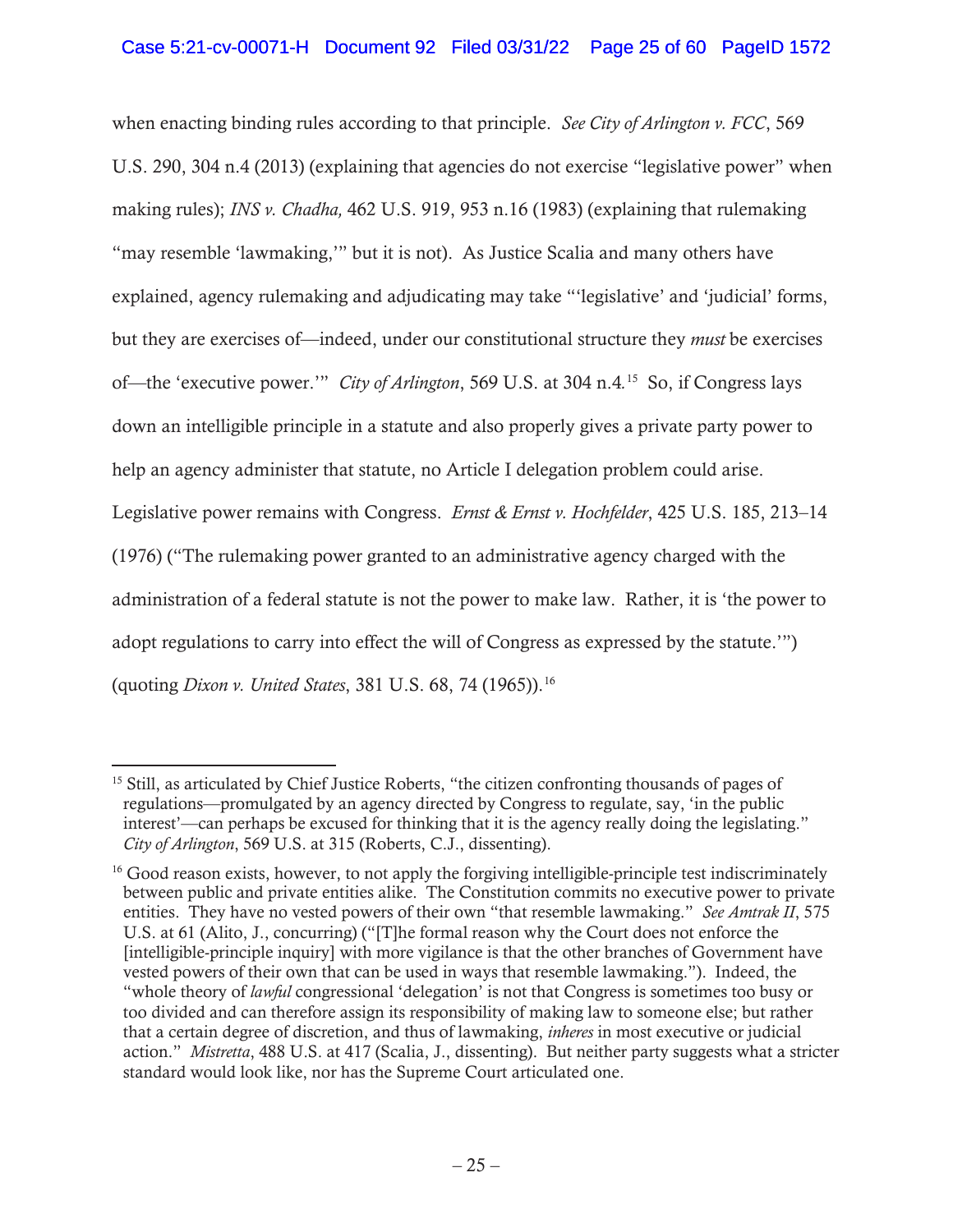### Case 5:21-cv-00071-H Document 92 Filed 03/31/22 Page 26 of 60 PageID 1573

An intelligible principle, however, "cannot rescue a statute empowering private parties to wield regulatory authority." *Amtrak I*, 721 F.3d at 671. *Carter Coal* was clear: "regulating" is "necessarily a governmental function." 298 U.S. at 310–11. Private parties may play a role in the regulatory process only if they "function subordinately" to an agency. *Adkins*, 310 U.S. at 399.

Following the Supreme Court's reprimand in *Carter Coal*, Congress passed the Bituminous Coal Act of 1937. The 1937 Act eliminated the unconstitutional provisions of the 1935 version and "made other substantive and structural changes." *Adkins*, 310 U.S. at 387. The changes included removing the private parties' regulatory power over their competitors. *Id.* Instead, the statute allowed the private parties to "propose minimum prices" and other related standards to a government agency that could "approve[], disapprovell, or modifly<sup>n</sup> those rules. *Id.* at 388. They "operate [d] as an aid" to the agency. *Id.* The Supreme Court blessed this scheme as "unquestionably valid." *Id.* at 399. Specifically, the Court held that Congress does not impermissibly delegate "its legislative authority" to a private entity, when the entity "function[s] subordinately" to a governmental agency. *Id.* When the agency retains the ability to "determine the prices" and exercises "authority and surveillance over" the private entity, "law-making is not entrusted to the industry." *Id.* 

Lawmaking is also not entrusted to the industry when Congress conditions an agency's regulatory power on private party approval. In *Currin v. Wallace*, for example, the Supreme Court upheld a scheme where a regulation could not take effect in a particular market without the approval of two-thirds of the regulated industry members in that market. 306 U.S. 1, 6, 15 (1939). There, the government possessed lawmaking power. *Id.* at 15

 $-26-$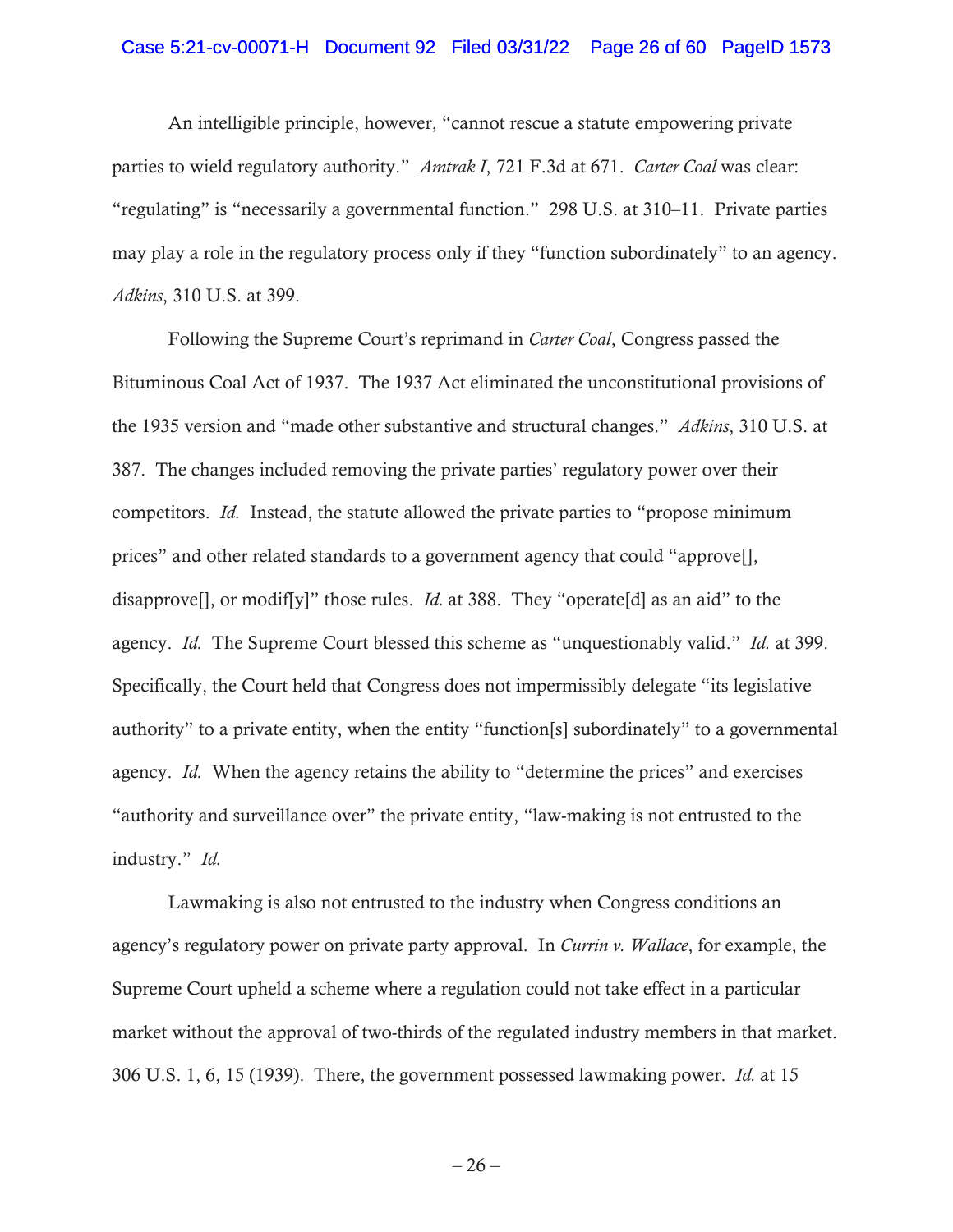## Case 5:21-cv-00071-H Document 92 Filed 03/31/22 Page 27 of 60 PageID 1574

("[T]he required referendum does not involve any delegation of legislative authority."). The Court found that "it is Congress that exercises its legislative authority in making the regulation and in prescribing the conditions of its application" on industry approval. *Id.* at 16; *see also United States v. Rock Royal Co-operative, Inc.*, 307 U.S. 533, 577–78 (1939) (upholding a similar scheme). Other circuit courts have upheld similar schemes where the effect of government regulations was contingent upon approval by a portion of the regulated industry members.<sup>17</sup>

Courts have consistently relied on *Currin* and *Adkins* in assessing private-

nondelegation challenges. Just last year—in the subdelegation<sup>18</sup> context—the Fifth Circuit relied on *Adkins* for the proposition that subdelegations from agencies to private entities are lawful "so long as the entities 'function subordinately to' the federal agency and the federal agency 'has authority and surveillance over [their] activities.'" *Texas v. Rettig*, 987 F.3d 518, 532 (5th Cir. 2021) (quoting *Adkins*, 310 U.S. at 399).

The Fifth Circuit has also addressed the private nondelegation doctrine more generally and even identified the constitutional infirmities of *Carter Coal* and the other cases where the Supreme Court held statutes unconstitutional under the doctrine. *Boerschig*, 872 F.3d at 707–09. In *Boerschig*, the Fifth Circuit distinguished the "so-called 'private

<sup>17</sup> *See, e.g.*, *Sequoia Orange Co. v. Yeutter*, 973 F.2d 752, 759 (9th Cir. 1992) (upholding a scheme that required 75% of orange growers to approve a regulation in order for it to take effect); *see also Ky. Div., Horsemen's Benevolent and Protective Ass'n v. Turfway Park Racing Ass'n*, 20 F.3d 1406, 1416 (6th Cir. 1994) (holding that the Horsemen did not have the power to "make the law and force it upon others" when it only had the power to waive a restriction imposed by Congress); *see also Cook v. Ochsner Found. Hosp.*, 559 F.2d 968, 975 (5th Cir. 1977) (finding that the "approval of the Federal Hospital Council is merely a condition precedent to the operative effect of the Secretary's regulations").

<sup>&</sup>lt;sup>18</sup> Subdelegation occurs when an agency delegates a task to a private entity without Congressional authorization. *See Nat'l Ass'n of Regul. Util. Comm'rs v. FCC*, 737 F.2d 1095, 1143–44 (D.C. Cir. 1984). Here, Congress explicitly involved the Authority in HISA's regulatory scheme.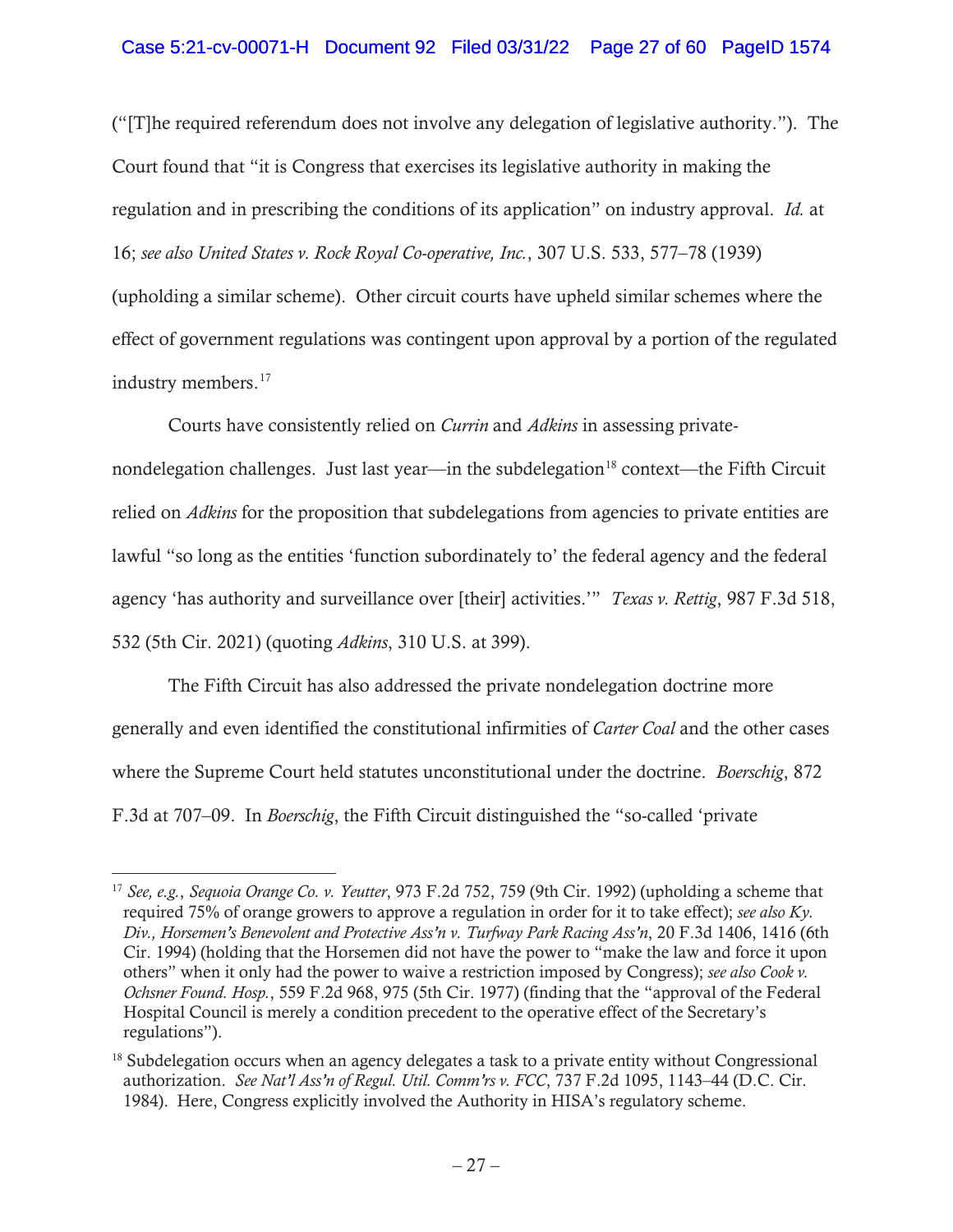# Case 5:21-cv-00071-H Document 92 Filed 03/31/22 Page 28 of 60 PageID 1575

nondelegation' doctrine,"—arising from the Due Process Clause—from the nondelegation doctrine rooted in "separation-of-powers" concerns, which arises from Article I. *Id.* at 707; *but see Amtrak II*, 575 U.S. at 87–88 (Thomas, J., concurring) (suggesting that the "so-called 'private nondelegation doctrine' flows logically from the three Vesting Clauses")."Like the doctrine that prevents Congress from delegating too much power to agencies, this doctrine preventing governments from delegating too much power to private persons and entities is of old vintage, not having been used by the Supreme Court to strike down a statute since the early decades of the last century." *Boerschig*, 872 F.3d at 707. In the Fifth Circuit's view, the problem with the statute in *Carter Coal*, and other statutes violating the private nondelegation doctrine,<sup>19</sup> was that private parties were "uncontrolled by any standard," and their determinations were "unreviewable." *See id.* at 708–09 (quoting *Washington ex rel. Seattle Title Tr. Co. v. Roberge*, 278 U.S. 116, 118–19 (1928) and citing *Carter Coal*, 298 U.S. at 310–11).In other words, a statute does not violate the private nondelegation doctrine—or "suffer from" the "twin ills" of *Carter Coal*—when (1) the statute "imposes a standard to guide" the private party and (2) provides "review of that determination that prevents the [private party] from having the final say." *Id.* at 708. Applied to a delegation of federal

 $19$  The Supreme Court held unconstitutional two other statutes for delegating power to private entities because the private parties were "uncontrolled by any standard," and there was "no provision for review." *See Roberge*, 278 U.S. at 118–19; *Eubank v. City of Richmond*, 226 U.S. 137, 140–41 (1912). *Eubank* and *Roberge* both predate *Carter Coal* and dealt with city ordinances. In *Eubank*, the Supreme Court struck down an ordinance that allowed two-thirds of property owners on any given block to prevent other property owners on the block from building in front of a blocklong "setback line," even if the other owners were building on their own property. *Eubank*, 266 U.S. at 140–42, 144. In *Roberge*, the Supreme Court struck down an ordinance requiring a property owner to obtain consent from two-thirds of surrounding property owners in order to build a home for the poor. *Roberge*, 278 U.S. at 118–19, 122. As with *Carter Coal*, the problem with both laws was that the private parties had unrestrained and unreviewable power to restrict the property rights of others. *Id.* at 122 (citing *Eubank*, 226 U.S. at 143).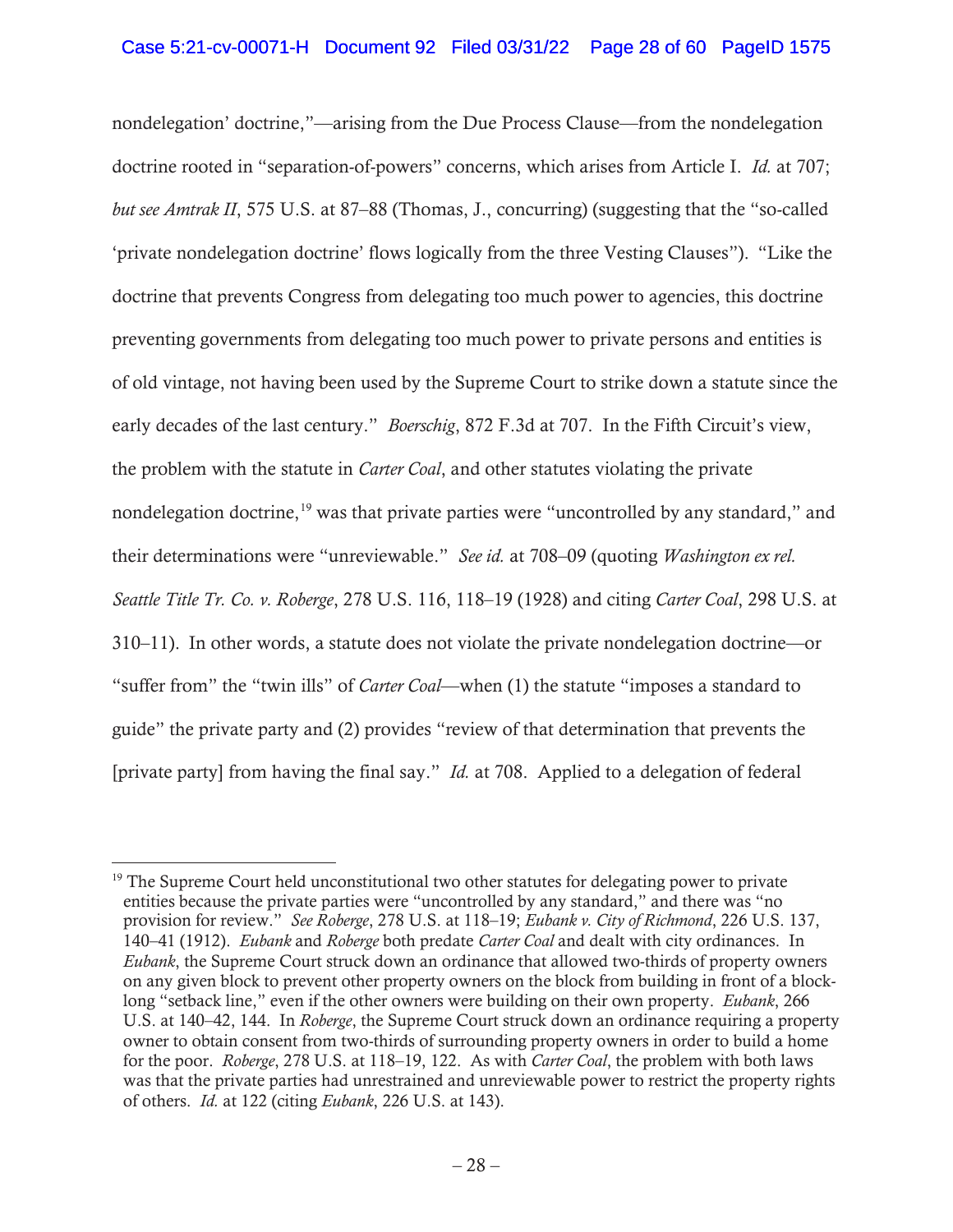### Case 5:21-cv-00071-H Document 92 Filed 03/31/22 Page 29 of 60 PageID 1576

regulatory authority, this articulation appears to set out a test requiring both an intelligible principle and subordination.

But *Boerschig* does not provide a perfect fit for federal delegations. Though it discussed *Carter Coal*, the case itself involved a delegation of state eminent domain power to private companies. *Id.* at 706. The company could only take another's land if "necessary for 'public use'" (the standard), and the "review" to which it referred was judicial review, not agency rulemaking review. *Id.* at 708. Accordingly, it omitted any discussion of *Adkins*—the Supreme Court's last word on private party involvement in federal regulation and, as recognized by the defendants, the most analogous case. *See Adkins*, 310 U.S. at 399; Tr. at 92. Still, *Boerschig*'s articulation of the "twin ills" of the private nondelegation doctrine provides a starting framework. 872 F.3d at 708. And its holding does, of course, bind this Court.

Synthesizing the above case law, HISA must clear two primary hurdles to avoid a private-nondelegation violation. First, HISA must contain an intelligible principle guiding the Authority and the FTC, ensuring that Congress has not given away its legislative power under Article I. And second—related to government oversight and review—the Authority must function subordinately to the FTC, subject to its authority and surveillance, in accordance with *Adkins, Rettig*, and other case law assessing the limits of Congressional delegations in the regulatory context. Thus, the Court begins its analysis with an intelligible-principle inquiry and then turns to the question of subordination. The Court concludes its analysis by addressing the plaintiffs' best arguments against the statute.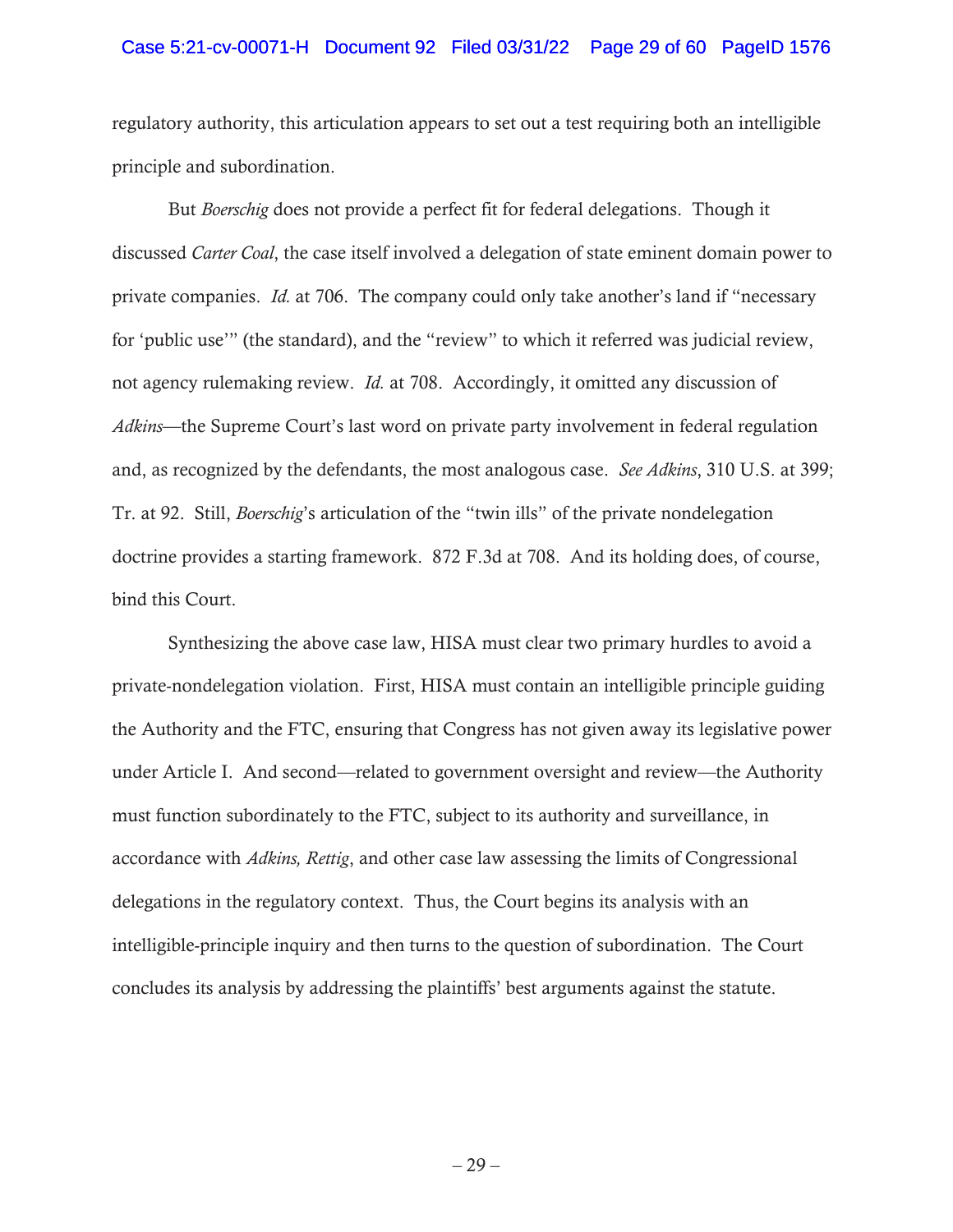### i. HISA confines the FTC's and Authority's discretion.

For nearly a century the Supreme Court has "held, time and again, that a statutory delegation is constitutional as long as Congress 'lay[s] down by legislative act an intelligible principle to which the person or body authorized to [exercise the delegated authority] is directed to conform.'" *Gundy,* 139 S. Ct. at 2123 (quoting *Mistretta v. United States*, 488 U.S. 361, 372 (1989) (quoting *J. W. Hampton, Jr., & Co. v. United States*, 276 U.S. 394, 406 (1928))). Indeed, its "jurisprudence has been driven by a practical understanding that in our increasingly complex society, replete with ever changing and more technical problems, Congress simply cannot do its job absent an ability to delegate power under broad general directives." *Mistretta*, 488 U.S. at 372.

Those "standards . . . are not demanding." *Gundy*, 139 S. Ct. at 2129. In fact, the Supreme Court "has found only two delegations to be unconstitutional. Ever. And none in more than eighty years." *Big Time Vapes*, 963 F.3d at 446; *see A. L. A. Schechter Poultry Corp. v. United States*, 295 U.S. 495 (1935); *Panama Refin. Co. v. Ryan*, 293 U.S. 388 (1935). Those delegations were unconstitutional because "'Congress had failed to articulate *any* policy or standard' to confine discretion." *Gundy*, 139 S. Ct. at 2129 (quoting *Mistretta*, 488 U.S. at 373 n.7). On the other hand, the Supreme Court has "blessed delegations that authorize regulation in the 'public interest' or to 'protect the public health'" or to set "fair and equitable" prices. *Big Time Vapes*, 963 F.3d at 442 n.18 (citing *Whitman v. Am. Trucking Ass'ns, Inc.*, 531 U.S. 457, 472 (2001); *Nat'l Broad. Co. v. United States*, 319 U.S. 190, 225–26 (1943); and *Yakus v. United States*, 321 U.S. 414, 426–27 (1944)). The Fifth Circuit has also "uniformly upheld Congress's delegations." *Id.* at 442 n.17 (citing, for example, *United States v. Jones*, 132 F.3d 232, 239 (5th Cir. 1998) (upholding a delegation to DOJ to "define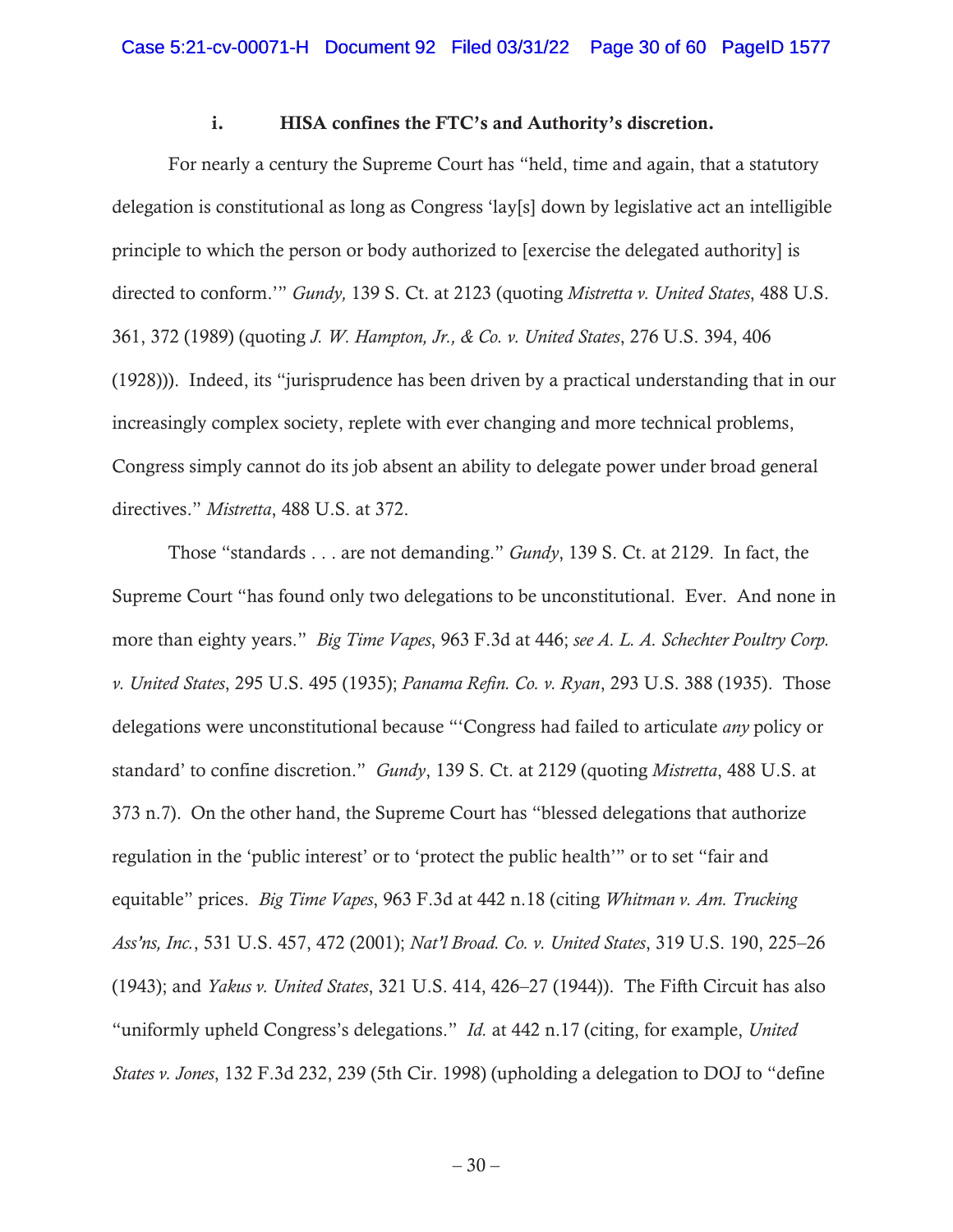## Case 5:21-cv-00071-H Document 92 Filed 03/31/22 Page 31 of 60 PageID 1578

non-statutory aggravating factors" to determine "death-eligible" offenders under the Federal Death Penalty Act)).

The Supreme Court and Fifth Circuit have both embraced a "non-blinkered brand of interpretation" when assessing whether Congress has given away its legislative powers. *Id.*  at 443 (quoting *Gundy*, 139 S. Ct. at 2126). The Court is "meant also to consider 'the purpose of the [statute], its factual background, and the statutory context'" when "evaluating whether Congress laid down a sufficiently intelligible principle." *Id.* (quoting *Am. Power & Light Co. v. SEC*, 329 U.S. 90, 104 (1946)). In other words, Congress must "'(1) clearly delineate its general policy, (2) the public agency which is to apply it, and (3) the boundaries of the delegated authority.'" *Id.* at 443–44 (quoting *Mistretta*, 488 U.S. at 372– 73) (cleaned up).

First, HISA's general policy is clear. It expressly defines the FTC's and Authority's purposes and jurisdictional boundaries. *See* § 3054. Congress sought to develop an "independent and exclusive national" scheme to protect "the safety, welfare, and integrity of covered horses, covered persons, and covered horseraces" through the "horseracing antidoping and medication control program and the racetrack safety program." § 3054(a); *see also* Dkt. No. 36 at 26 (quoting H.R. Rep. No. 116-554, at 17 (2020)).<sup>20</sup> This policy communicates Congress's desire to protect the safety and integrity of horseracing through nationalizing and streamlining regulation under two specific programs, which are outlined in greater detail in sections 3055 and 3056. HISA, however, does not affect existing federal

<sup>20</sup> Indeed, the Act's title includes "Horseracing Integrity and Safety." *See INS v. Nat'l Ctr. for Immigrants' Rts., Inc.*, 502 U.S. 183, 189 (1991) ("[T]he title of a statute or section can aid in resolving an ambiguity in the legislation's text."); *see also* Antonin Scalia & Bryan A. Garner, Reading Law: The Interpretation of Legal Texts 221 (2012) ("The title and headings are permissible indicators of meaning.").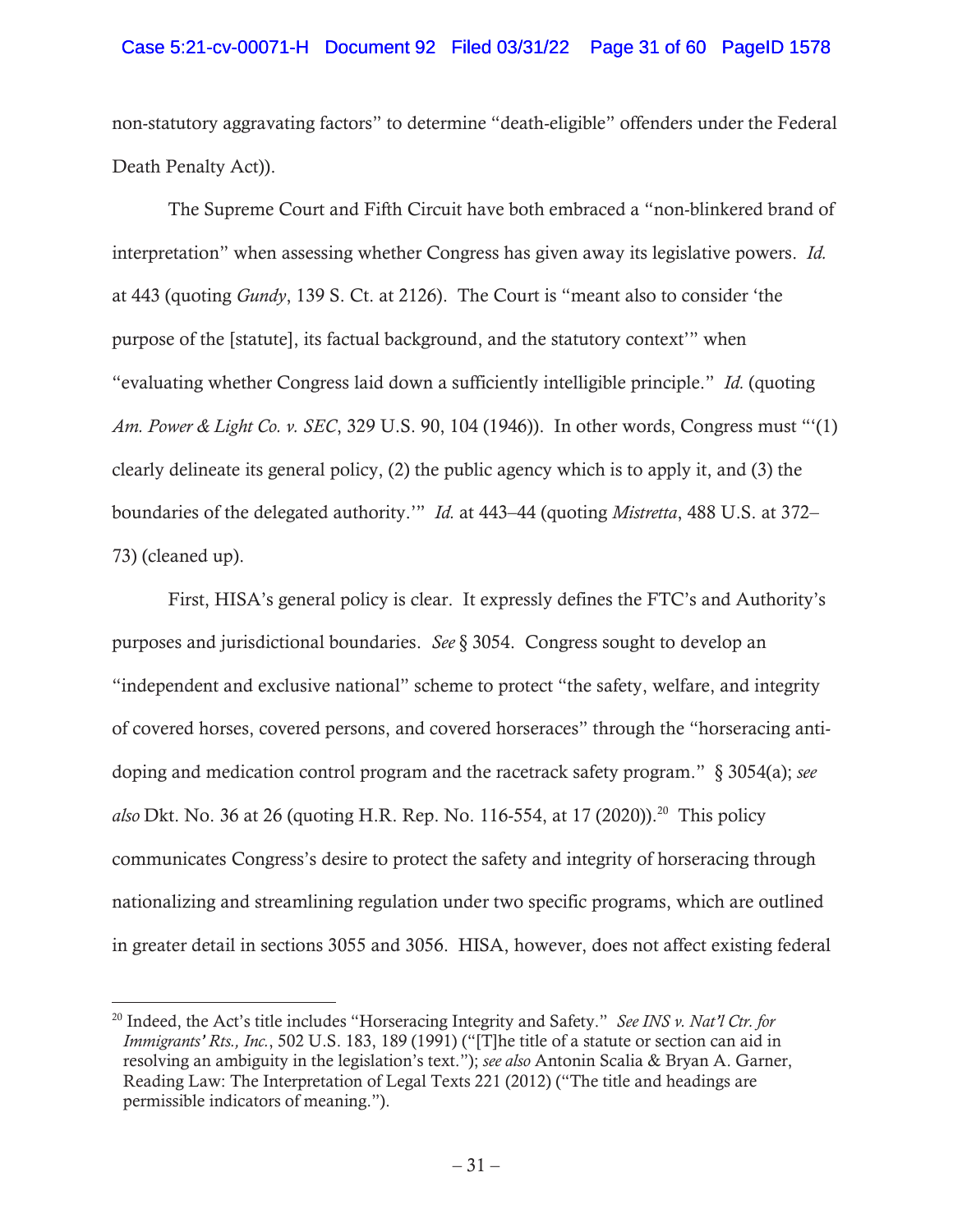### Case 5:21-cv-00071-H Document 92 Filed 03/31/22 Page 32 of 60 PageID 1579

and state regulation on any "matters unrelated to antidoping, medication control and racetrack and racing safety of covered horses and covered races." § 3054(k)(3).

Second, the "public agency" to apply the policy highlights HISA's hybrid nature. Congress both "recognized" the Authority as a "private, independent, self-regulatory, nonprofit corporation" for "purposes of developing and implementing" HISA's two programs and tasked the FTC with "oversight" so that only the FTC possessed the power to give draft rules the force of law. §§ 3052(a), 3053.

The third factor—the "boundaries" of the delegated authority—falls within the outerlimits of precedent under the Fifth Circuit's "non-blinkered" approach. *See Big Time Vapes*, 963 F.3d at 443. Under HISA, the FTC shall approve proposed rules if they are "consistent with (A) this [statute] and (B) applicable rules approved by the [FTC]."  $\S$  3053(c)(2). HISA limits the scope of rulemaking to medication control and racetrack safety.21 *See* § 3052. All other thoroughbred horseracing laws related to breeding, licensing, broadcasting, and the like remain "unaffected." § 3054(k)(3). Next, it outlines several "considerations" the Authority must take into account in developing the horseracing and medication control program, the "activities" of the program, and its baseline rules. § 3055(b), (c), and (g). For the racetrack safety program, HISA requires the Authority to "consider[]" existing safety standards, including those of three sources HISA lists; to incorporate twelve elements into the program; and to carry out specific "activities" under the program.  $\S 3056$  (a)–(c).

The Horsemen assert that this framework provides no boundaries to the FTC's authority and "no standards upon which to base its decisions" because the statute's

<sup>&</sup>lt;sup>21</sup> To simplify and avoid redundancy, the Court refers to "anti-doping and medication control" as "medication control" when not directly quoting the statute.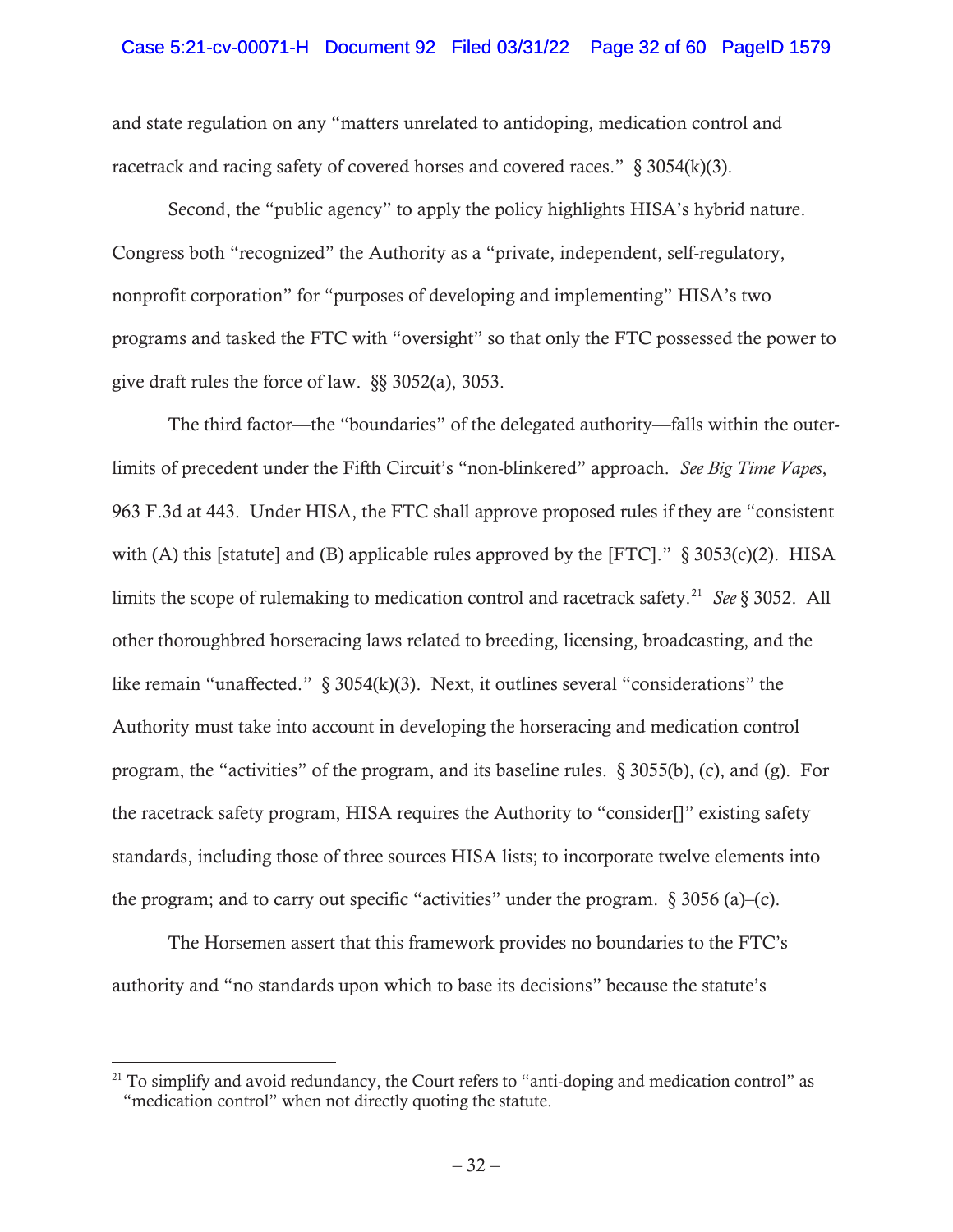# Case 5:21-cv-00071-H Document 92 Filed 03/31/22 Page 33 of 60 PageID 1580

"considerations" are given to the Authority. Dkt. No. 54 at 14. But the FTC can only approve proposed rules if they are "consistent with" the statute—and the statute contains those "considerations."  $\S$ § 3053(c)(2); 3055(b). In other words, the FTC may approve proposed rules only if they are "consistent with" the many provisions delineating the principles and elements the Authority must incorporate when developing proposed standards. Though not a paradigm of clarity, this suggests that the "elements" and "considerations" apply equally to the FTC's review.<sup>22</sup>

As in *Big Time Vapes*, Congress restricted the agency's—and the Authority's discretion by making some of the "key regulatory decisions itself." *Big Time Vapes*, 963 F.3d at 445. HISA specifically creates the baseline list of permitted and prohibited substances by incorporating the lists "in effect for the International Federation of Horseracing Authorities." § 3055(g)(2) 23; *see Am. Soc'y for Testing & Materials v. Public.Resource.Org, Inc.*, 896 F.3d 437, 441–42 (D.C. Cir. 2018) (recognizing that "federal law encourages" incorporating "technical standards" by reference). And it specifically prohibits the administration of substances to covered horses within 48 hours of a race. § 3055(d). The Authority only has the power to propose a modification to one substance included in this

 $22$  The Horsemen also seem to suggest that using the word "considerations"—rather than "directives" or "principles" in the rulemaking guidance—is fatal. Dkt. No. 54 at 15. Precedent proves this distinction immaterial. The Controlled Substances Act, the Horsemen's model of specific statutory guidance, directs the Attorney General to "consider . . . factors" in determining whether a substance is an "imminent hazard to the public safety." 21 U.S.C. § 811(h); *see* § 811(c); *Touby v. United States*, 500 U.S. 160, 165 (1991) (recognizing that "one cannot plausibly argue that §[811(h)]'s 'imminent hazard to the public safety' standard is not an intelligible principle"). In parallel fashion, HISA directs the Authority and the FTC to "consider . . . standards" and "take into consideration" enumerated factors and "elements" to ensure the "safety" and "integrity" of horseracing. 15 U.S.C. §§ 3055(b), 3056(a)(2).

<sup>&</sup>lt;sup>23</sup> The Horsemen argue that "HISA  $\dots$  does not give direction as to what medications should be placed on the list." Dkt. No. 54 at 15. A plain reading of Section  $3055(g)(2)(A)(i)$  refutes their assertion.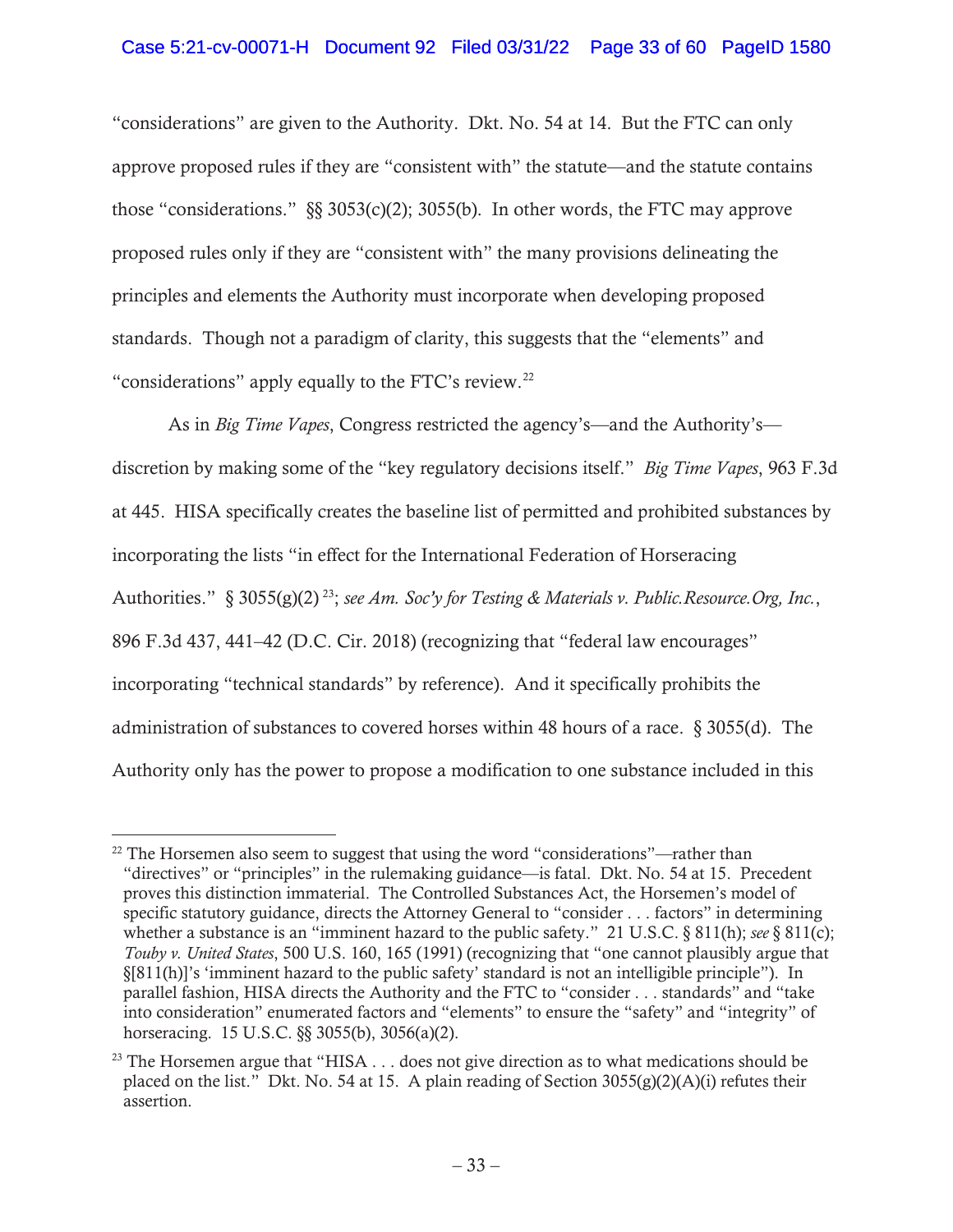# Case 5:21-cv-00071-H Document 92 Filed 03/31/22 Page 34 of 60 PageID 1581

prohibition—furosemide—and may only do so if its board unanimously adopts four specific findings that the statute explicitly outlines: (1) the modification must be "warranted"; (2) the modification must be in the "best interests of horse racing"; (3) furosemide must have "no performance enhancing effect on individual horses"; and (4) "public confidence in the integrity and safety of racing [must] not be adversely affected."  $\S$  3055(e)(3)(B). And even if the Authority recommends such a change, that proposal must still run the gauntlet of FTC approval following notice and comment. *See* § 3053(b)(2) (providing that "a proposed modification to a rule . . . shall not take effect unless the proposed rule or modification has been approved by the Commission").

The Authority also has the power to propose modifications to the baseline rules. But before it can, it must consider, among other things, the following imperatives:

- (1) Covered horses should compete only when they are free from the influence of medications, other foreign substances, and methods that affect their performance.
- (2) Covered horses that are injured or unsound should not train or participate in covered races, and the use of medications, other foreign substances, and treatment methods that mask or deaden pain in order to allow injured or unsound horses to train or race should be prohibited.
- (3) The amount of therapeutic medication that a covered horse receives should be the minimum necessary to address the diagnosed health concerns identified during the examination and diagnostic process.

 $§$  3055(b).

For the racetrack-safety program, the Act's boundaries are more limited. HISA

directs the Authority and the FTC to consider "existing safety standards," including those

from "the National Thoroughbred Racing Association Safety and Integrity Alliance Code of

Standards, the International Federation of Horseracing Authority's International Agreement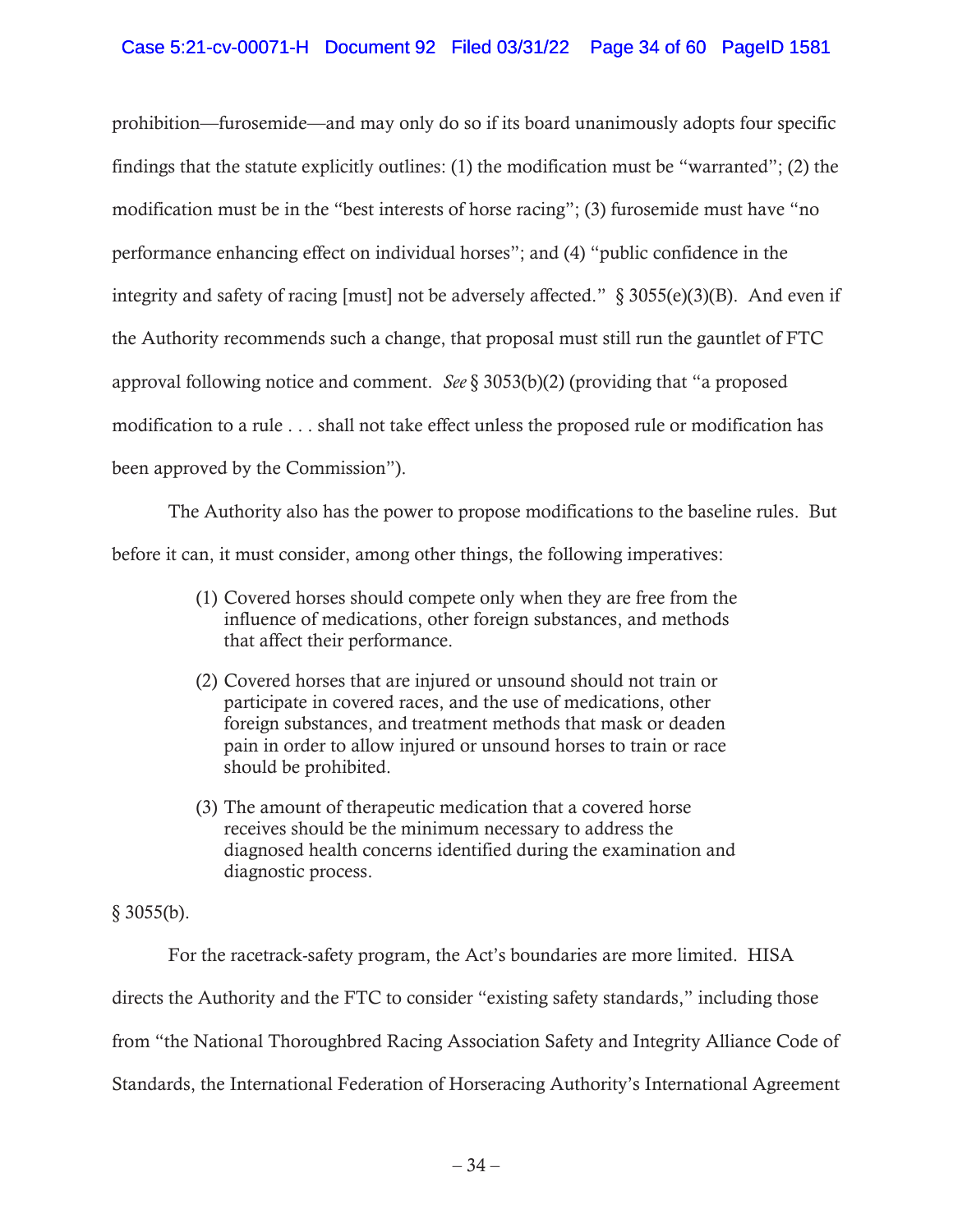## Case 5:21-cv-00071-H Document 92 Filed 03/31/22 Page 35 of 60 PageID 1582

on Breeding, Racing, and Wagering, and the British Horseracing Authority's Equine Health and Welfare program." § 3056(b). The "elements" of the program describe what it must contain. They also specify that the training and racing safety standards must "tak[e] into account regional differences and the character of differing racing facilities" and be "consistent with the humane treatment of covered horses." § 3056(b)(1) & (2)*.*

These considerations, topics, and elements confine the bounds of Congress's delegated authority to provide a sufficient intelligible principle. HISA cabins Congress's delegation more than the many statutes the Supreme Court has upheld despite "very broad delegations." *Gundy*, 139 S. Ct. at 2129. The standards it provides the Authority in proposing rules and the FTC in approving them as they seek to ensure the "safety, welfare, and integrity" of thoroughbred horseracing do not trespass the limits set by precedent.<sup>24</sup> See *Big Time Vapes*, 963 F.3d at 442 n.18 (collecting cases).

An intelligible principle is necessary, but not sufficient, to save the Act, however. The FTC must still exercise "authority and surveillance" over the Authority, which must function as a "subordinate[]" private entity. *Adkins*, 310 U.S. at 399; *Boerschig*, 872 F.3d at 709 (holding that private entities cannot wield "unreviewable" power). As explained next, HISA clears that hurdle as well.

 $24$  As the Fifth Circuit has recognized before, the Supreme Court "might well decide—perhaps" soon—to reexamine or revive the [public] nondelegation doctrine. But 'we are not supposed to . . . read tea leaves to predict where it might end up.'" *Big Time Vapes*, 963 F.3d at 447 (quoting *United States v. Mecham*, 950 F.3d 257, 265 (5th Cir. 2020)). And until that happens, given the specificity of the Act, its limited reach, the fact that it regulates a relatively small component of the national economy, and that many of the issues HISA addresses are already subject to state regulation, "it would be freakish to single out the [programs] at issue here for special treatment." *Gundy*, 139 S. Ct. at 2131 (Alito, J., concurring).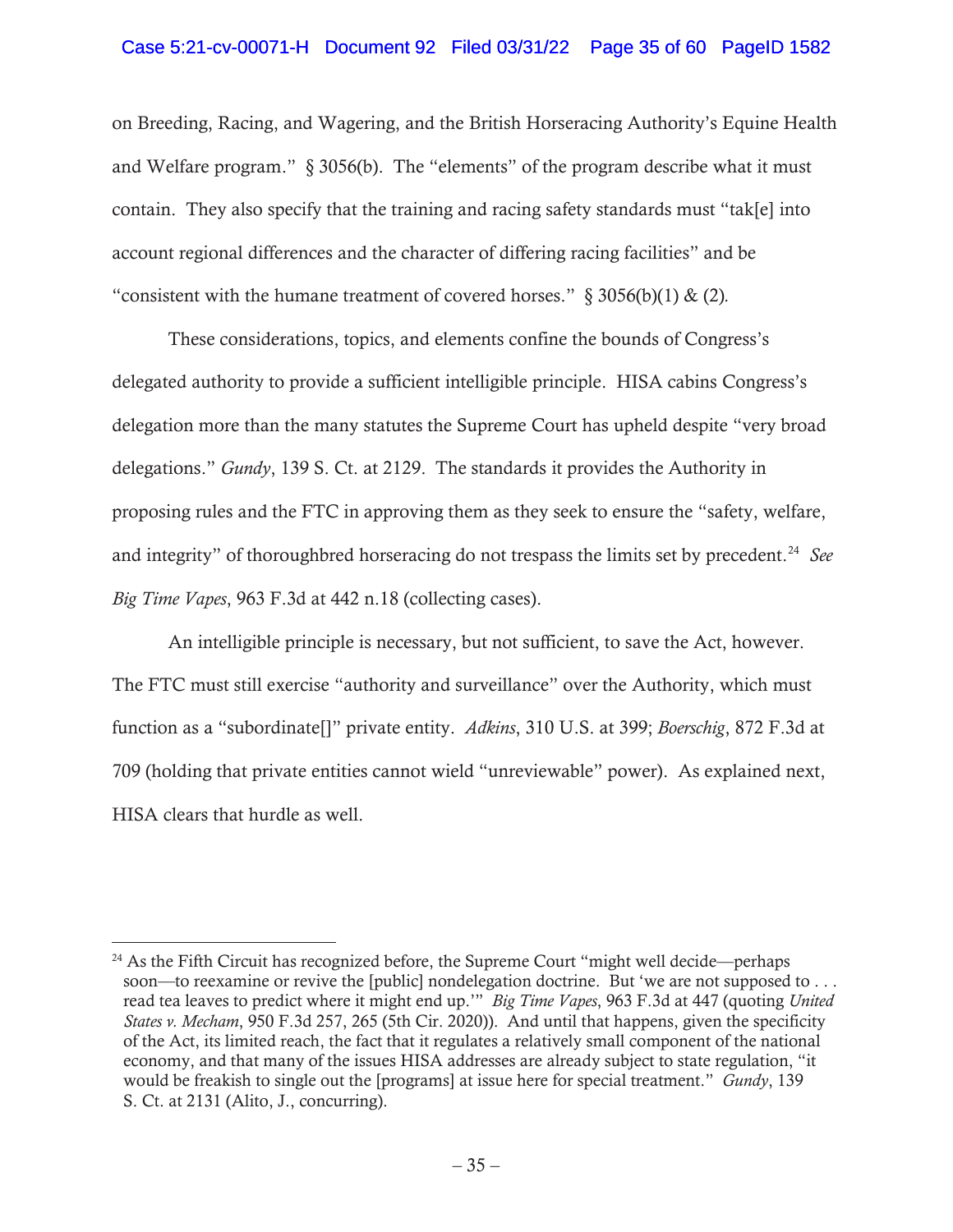# ii. The Authority functions subordinately to the FTC because the FTC retains sole power to enact binding rules after independently reviewing the Authority's proposals.

HISA suffers from neither of the "twin ills" the Fifth Circuit has identified as markers of private-nondelegation violations. *Boerschig*, 872 F.3d at 708. Unlike the private parties in *Carter Coal*, the Authority lacks unrestrained, unreviewable power to regulate the rest of the thoroughbred horseracing industry. *Id.* at 708–09 (discussing *Carter Coal*, 298 U.S. at 310–11). Rather, the Authority can propose rules to the FTC, which then submits them to the public for comment, independently reviews them, and afterward either approves or disapproves them with proposal for modification. *See* §§ 3052–53. In other words, the Authority has no independent power to enact binding rules and "function[s] subordinately" to the FTC. *Adkins*, 310 U.S. at 399. Without the FTC's independent review and approval, the Authority is left "to establish safety and performance standards for horseracing" in accordance with its bylaws (Dkt. No. 39-1 at 40)—but nothing it drafts will carry any legal effect for private parties. Lawmaking, then, is "not entrusted to the industry." *Adkins*, 310 U.S. at 399. The ability to "adopt generally applicable rules of conduct" remains with the FTC, according to the legislative policy Congress established in HISA. *Gundy*, 139 S. Ct. at 2133 (Gorsuch, J., dissenting) (explaining that the framers understood "legislative power . . . to mean the power to adopt generally applicable rules of conduct governing future actions by private persons"). Only the FTC can turn a draft rule into a "rule of prospective force." *Loving v. United States*, 517 U.S. 748, 758 (1996).

In this respect, HISA mimics other self-regulatory organizations (SROs) that have consistently withstood private nondelegation challenges. *See, e.g.*, *R. H. Johnson & Co. v. SEC*, 198 F.2d 690, 695 (2d Cir. 1952) (citing *Adkins*, 310 U.S. 381). SROs are private

 $-36-$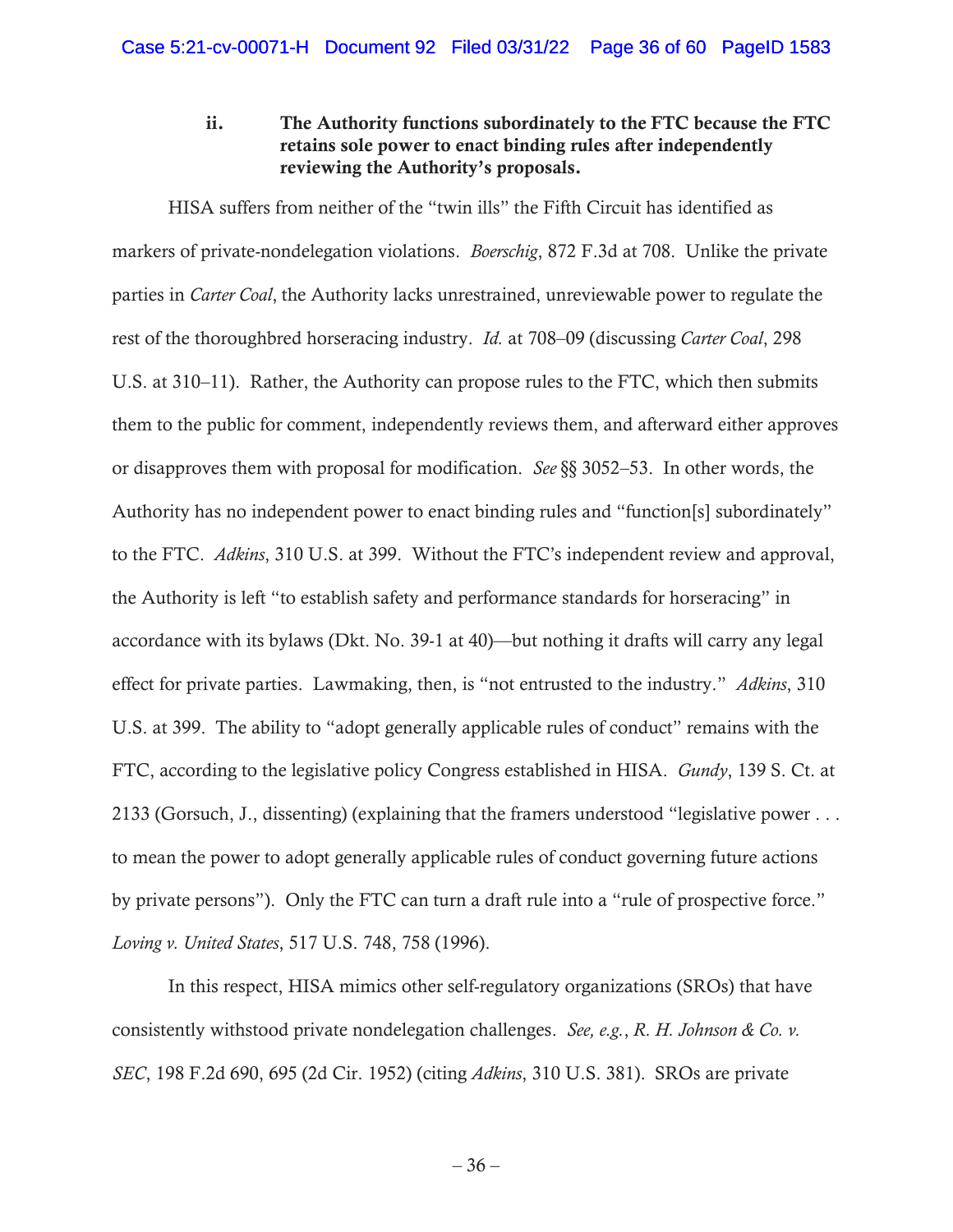## Case 5:21-cv-00071-H Document 92 Filed 03/31/22 Page 37 of 60 PageID 1584

organizations that govern members of an industry under an agency's oversight. 25 *See, e.g.*, 15 U.S.C. § 78*o*-3 (providing that "association[s] of brokers and dealers" may apply for registration with the SEC if they meet certain statutory terms and conditions). Like the Authority, they possess "Congressionally-mandated power." *Austin Mun. Sec., Inc. v. Nat'l Ass'n of Sec. Dealers, Inc.*, 757 F.2d 676, 680 (5th Cir. 1985). But "to prevent the misuse" of that power, Congress grants agencies "broad supervisory responsibilities" over these organizations. *Id.* Specifically, the Maloney Act gave birth to the SEC–FINRA model, which inspired the FTC–Authority relationship. *See* Dkt. No. 53 at 15 (asserting that "HISA is modeled on the Maloney Act," which established the SEC–NASD (FINRA's predecessor) relationship). 26

Circuit courts have uniformly rejected private nondelegation challenges to the Maloney Act, relying on the SEC's "power, according to reasonably fixed statutory standards, to approve or disapprove of [NASD] Rules." *Sorrell v. SEC*, 679 F.2d 1323, 1325–26 (9th Cir. 1982) (quoting *R. H. Johnson & Co.*, 198 F.2d at 695); *see also Todd & Co. v. SEC*, 557 F.2d 1008, 1012 (3d Cir. 1977). Courts have likewise rejected challenges to NASD's ability to impose sanctions because the SEC has the power to "review [] any disciplinary action." *Sorrell*, 679 F.2d at 1326 (quoting *R. H. Johnson & Co.*, 198 F.2d at 695). Thus, every court to consider a nondelegation challenge to the Maloney Act has

<sup>&</sup>lt;sup>25</sup> While agencies normally recognize SROs if they meet certain statutory terms and conditions, here, Congress "recognized" the Authority as a "self-regulatory" organization, setting statutory conditions for its structure and providing guidance for the development of its rules. Congress, not the FTC, decided that an organization like the Authority was fit for a self-regulatory role under agency oversight.

<sup>&</sup>lt;sup>26</sup> "FINRA is the successor organization to the National Association of Securities Dealers [NASD]." *See Scottsdale Cap. Advisors Corp. v. FINRA*, 844 F.3d 414, 417 n.1 (4th Cir. 2016).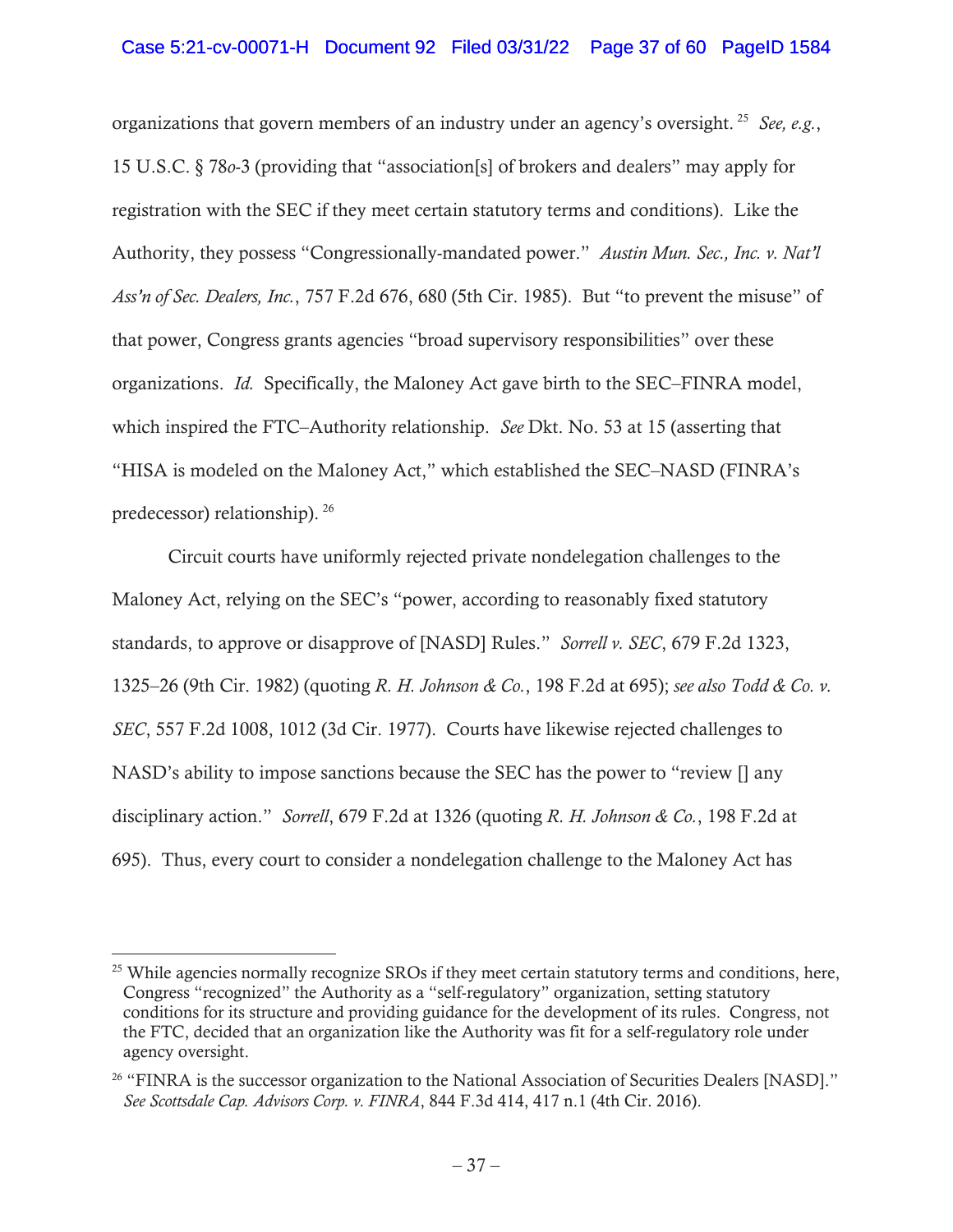### Case 5:21-cv-00071-H Document 92 Filed 03/31/22 Page 38 of 60 PageID 1585

concluded that there is "no merit in the contention that the Act unconstitutionally delegates power to" a private entity. *Id.*

Though the Fifth Circuit has not addressed a private nondelegation challenge to the Maloney Act, just last year it approvingly cited *R. H. Johnson & Co.*—the original case upholding the Maloney Act on nondelegation grounds. *See Rettig*, 987 F.3d at 532 n.12 (citing *R. H. Johnson & Co.*, 198 F.2d at 695). There, the Fifth Circuit rejected a privatelegislative-nondelegation challenge to a Department of Health and Human Services (HHS) rule that granted power to a private entity. *Id.* at 531–32. The rule at issue required a private board to certify that the rates that states had to pay insurers in their Medicaid contracts were "actuarially sound." *Id.* at 526. But the board did so according to its own "practice standards," leading the district court to conclude that the rule unlawfully delegated legislative power to the private board "to set rules on actuarial soundness." *Id.* at 530–31. The Fifth Circuit first found that HHS did not subdelegate legislative authority to private entities because it only "reasonably conditioned" HHS's approval of state Medicaid contracts on the actuaries' standards and certification. *Id.* at 531. Next, assuming arguendo that "HHS subdelegated authority to private entities," the Fifth Circuit held that "such subdelegations were not unlawful." *Id.* at 532. The private board "function[ed] subordinately to" HHS because HHS maintained "final reviewing authority" over its activities. *Id.* (citing *Adkins*, 310 U.S. at 399). That is, HHS "independently perform[ed] its reviewing, analytical and judgmental functions." *Id.* (citing *Sierra Club v. Lynn*, 502 F.2d 43, 59 (5th Cir. 1974)). Because HHS "reviewed and accepted" the board's standards, the rule did not "divest HHS of its final reviewing authority." *Id.* at 532–33 (citing *Louisiana Pub. Serv. Comm'n v. FERC*, 761 F.3d 540, 552 (5th Cir. 2014)).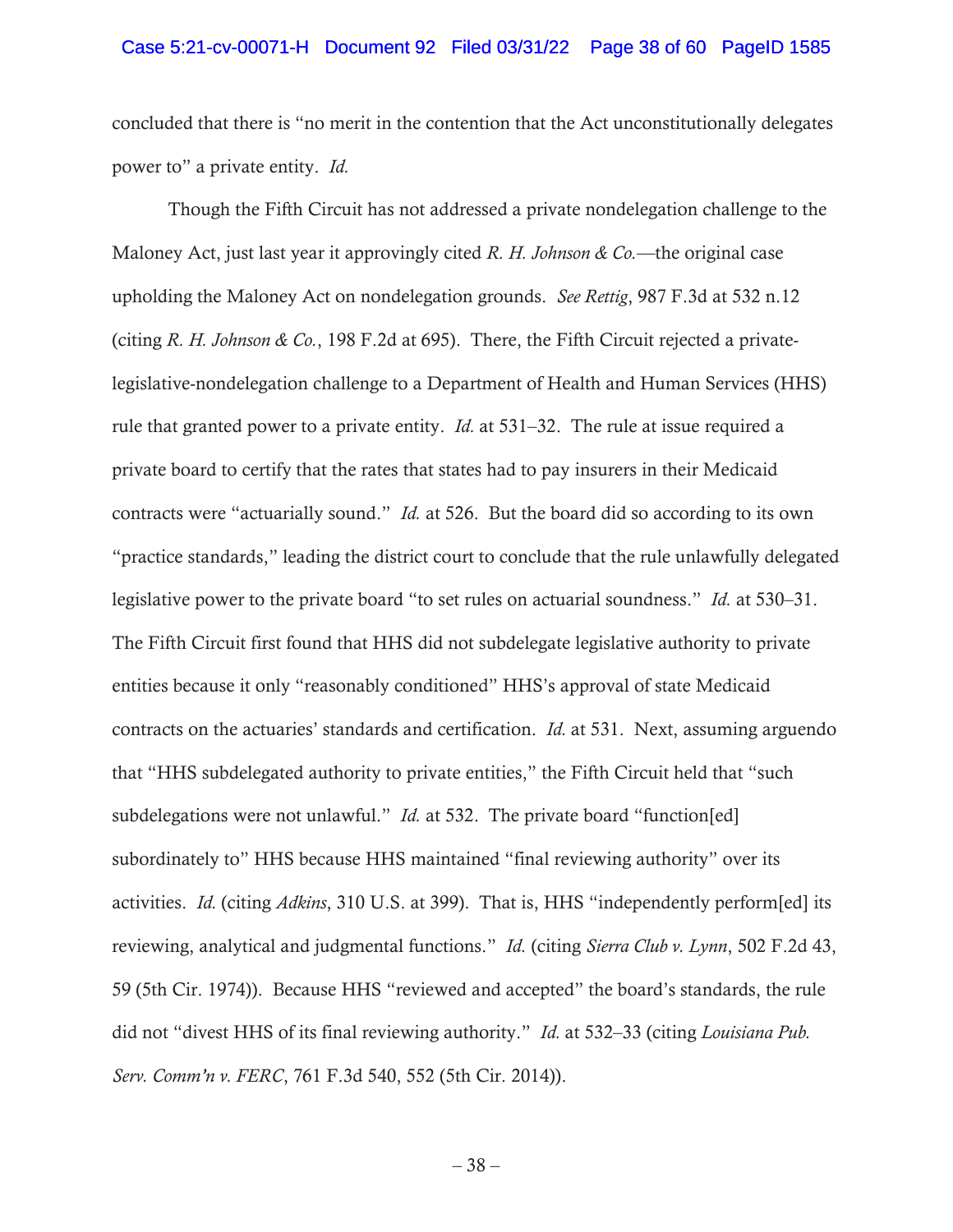### Case 5:21-cv-00071-H Document 92 Filed 03/31/22 Page 39 of 60 PageID 1586

HISA passes muster under *Rettig*'s rubric as well. Structurally, the FTC possesses final reviewing authority over all of the Authority's proposed rules and standards. § 3053(b). HISA even endows the FTC with greater oversight than HHS possessed. Not only can the FTC approve the Authority's proposed rules, it can reject proposed rules and recommend modification after disapproval. § 3053(c)(3). HHS retained no such power without repealing wholesale the rule granting the board power in the first instance. *Rettig*, 987 F.3d at 532 n.13; *see Texas v. Rettig*, 993 F.3d 408, 413 (5th Cir. 2021) (Ho, J.) (dissenting from denial of rehearing en banc) (explaining that HHS's "only recourse is to amend or repeal the rule delegating power to the Board in the first place"). In addition, all proposed rules are subject to notice and comment, which enables more scrutinizing agency review. § 3053(c)(1).

To be sure, the subdelegated power in *Rettig* concerned only "a small part of the [contract] approval process" and that process was "closely 'superintended by HHS in every respect.'" *Rettig*, 987 F.3d at 533 (citing *Tabor v. Joint Bd. for Enrollment of Actuaries*, 566 F.2d 705, 708 n.5 (D.C. Cir. 1977)). In HISA, by contrast, Congress instructs the Authority to draft myriad medication control and racetrack safety rules. *See* §§ 3052, 3053. But the private nondelegation analysis concerns the *scope* of agency review (*i.e.*, ultimate control over regulation) more than the *object* of its review (*i.e.*, the number of proposed rules). *See Adkins*, 310 U.S. at 399. Here, the object—development and implementation of medication and safety programs—appears sweeping. But agency review is equally so. No Authority rule can go into effect without notice and comment and independent FTC review and approval.  $\S 3053(b)$ –(c).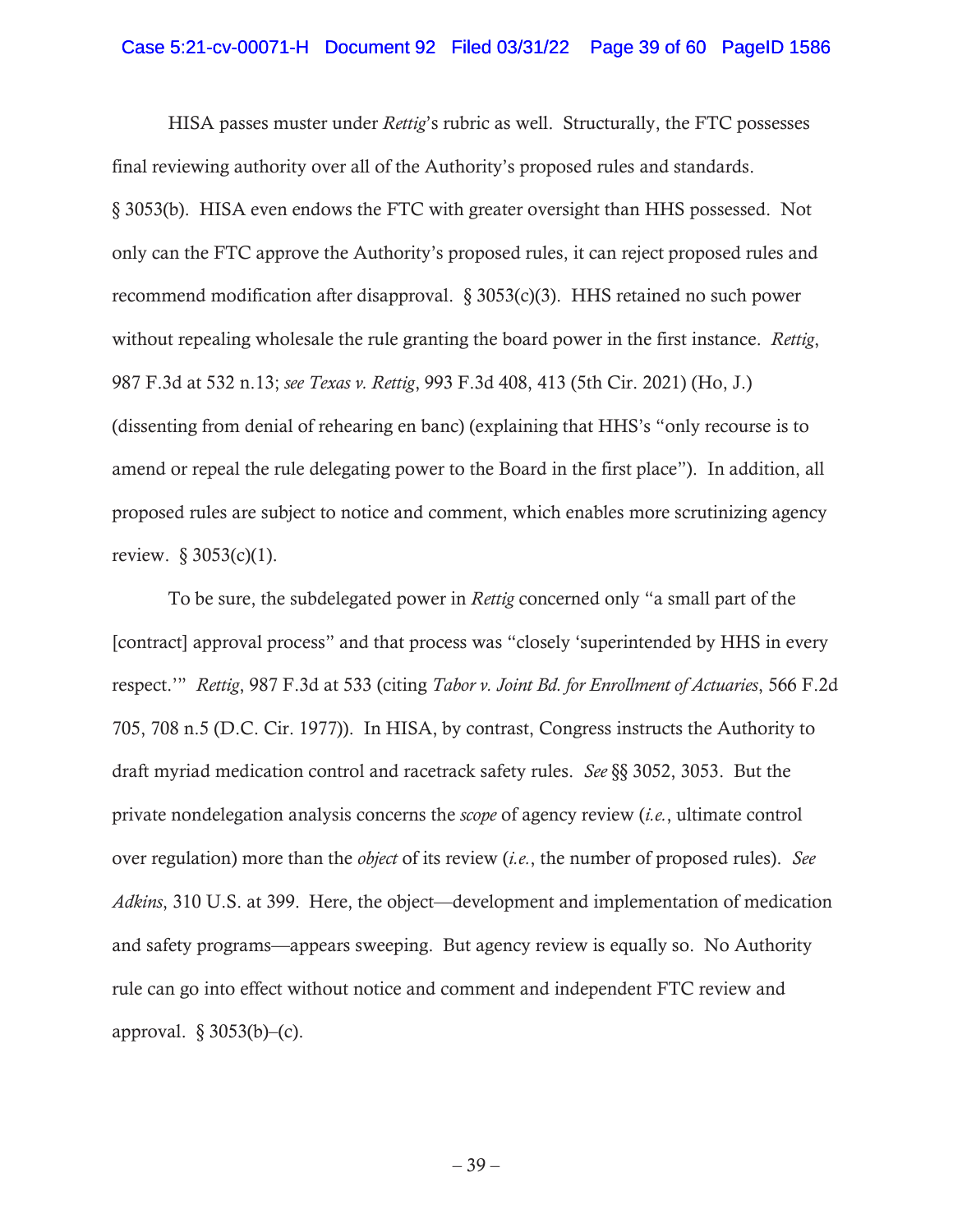### Case 5:21-cv-00071-H Document 92 Filed 03/31/22 Page 40 of 60 PageID 1587

Another Fifth Circuit subdelegation case, *City of Dallas v. FCC*, similarly fails to help the Horsemen. 165 F.3d 341 (5th Cir. 1999). There, the FCC promulgated a blanket rule banning cable operators from providing video programming coming from other service providers (OVS operators). *Id.* at 357. But under another FCC rule, OVS operators (private entities) could "selectively" lift this general ban for cable operators without any FCC oversight. *Id.* at 358. The Court held the FCC rule—permitting OVS operators to discriminate amongst cable operators—contradicted the plain language of the statute and impermissibly delegated regulatory authority to a private entity. *Id.* at 357–58. Critically, however, the FCC could not review the private entities' regulatory decisions. *See In the Matter of Implementation of Section 302 of the Telecommunications Act of 1996 Open Video Sys.*, 11 F.C.C. Rcd. 20227, 20253 ¶ 52 (1996) ("We believe that it is not appropriate for the Commission to deny an open video system operator the *independent business discretion* to decide that a cable operator's presence on its system may be beneficial." (emphasis added)). So while the Horsemen correctly assert that the FCC could not modify the private entities' decisions, the FCC also could not approve or disapprove their decisions. Dkt. No. 38 at 27. Here, the FTC can. *See* § 3053(c).

But the subdelegation inquiry likely differs from Congress's choice to involve a private entity in the regulatory process. In the subdelegation context, courts must ensure that an agency does not abdicate its *statutory duties* when reviewing particular private actions. *Rettig*, 987 F.3d at 532; *Lynn*, 502 F.2d at 59 (noting that the statute does "not permit the responsible federal agency to abdicate its statutory duties by reflexively rubber stamping a statement prepared by others"; rather, "the agency must independently perform its reviewing, analytical and judgmental functions"); *see also Sierra Club v. Sigler*, 695 F.2d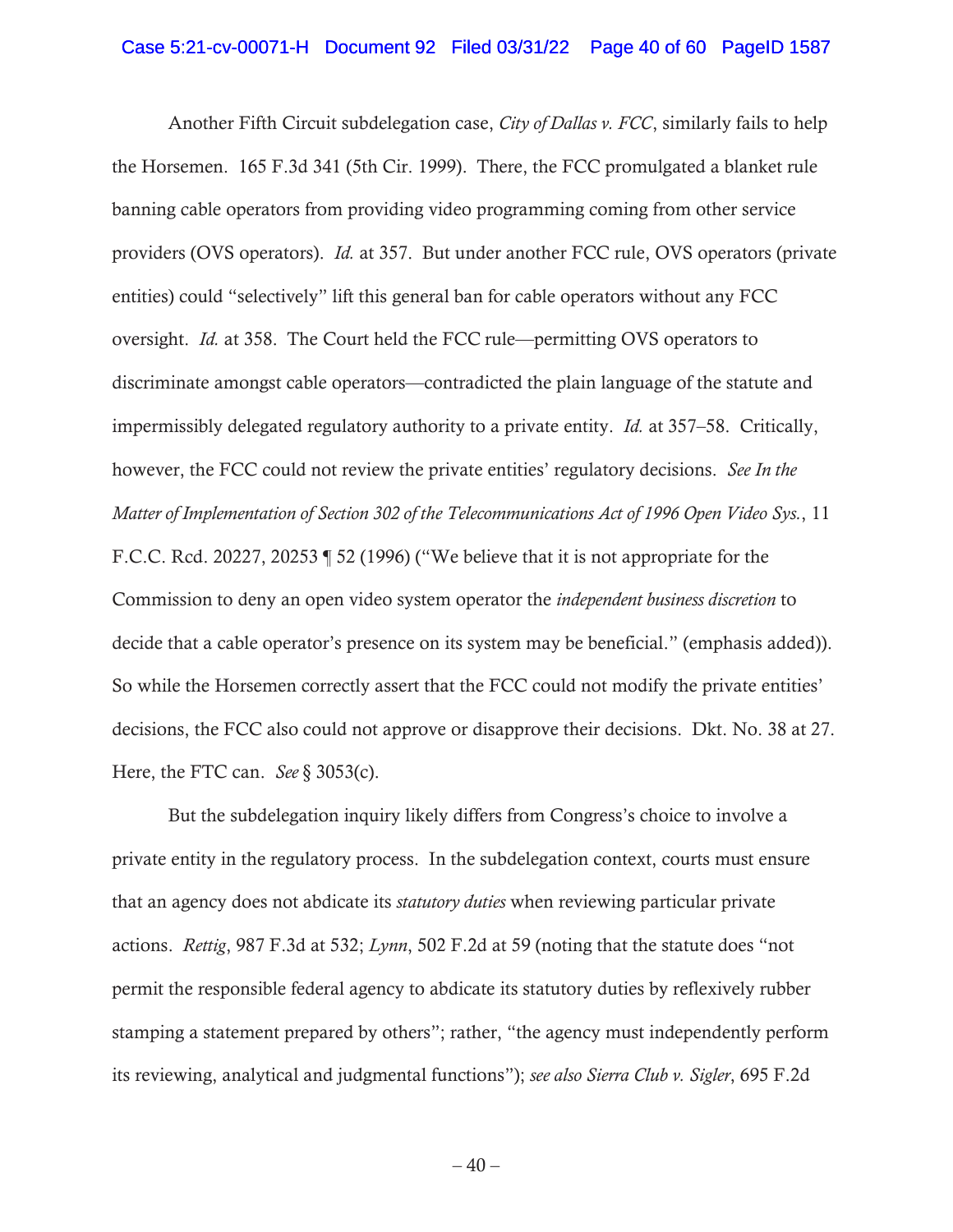957, 962  $\&$  n.3 (5th Cir. 1983). Here, by contrast, whether the FTC abdicates its statutory duties is irrelevant to the central question this facial challenge presents: whether the Authority's and FTC's assigned "statutory duties" were lawful in the first instance. That is why the subdelegation inquiry fits better with an as-applied challenge to a specific agency action—for example, failing to independently analyze and review a proposed rule—than with a facial challenge where the plaintiff must show that "no set of circumstances exists under which the Act would be valid." *United States v. Salerno*, 481 U.S. 739, 745 (1987). In any event, the Congressional authorization here likely puts HISA on firmer constitutional footing than subdelegations further removed from Congressional will. "[I]t is one thing to bless a Congressional decision to involve private parties in the rulemaking process. It is quite another to allow an agency—already acting pursuant to delegated power—to redelegate that power out to a private entity." *Rettig*, 993 F.3d at 415 (Ho, J.) (dissenting from denial of rehearing en banc) (citing *Gundy*, 139 S. Ct. at 2123).

Still, the Horsemen argue that the statute itself renders the FTC a rubber stamp because the FTC has no pre-existing expertise in horseracing and only has 60 days to review proposed rules. Dkt. Nos. 38 at 23. Historically, valid private-public partnerships have involved agencies that possess independent expertise over the industry they are tasked with regulating. For example, the National Bituminous Coal Commission had expertise in the coal industry*,* and the SEC has expertise in securities regulation. *See Adkins*, 310 U.S. at 387–88; *Scottsdale Cap. Advisors Corp. v. FINRA*, 844 F.3d 414, 417–18 (4th Cir. 2016). This abnormality, however, is not fatal. While the Horsemen's concern is understandable—the parties agree that the FTC lacks pre-existing expertise in thoroughbred horseracing—neither contention presents an adequate legal basis on a facial challenge to hold that FTC review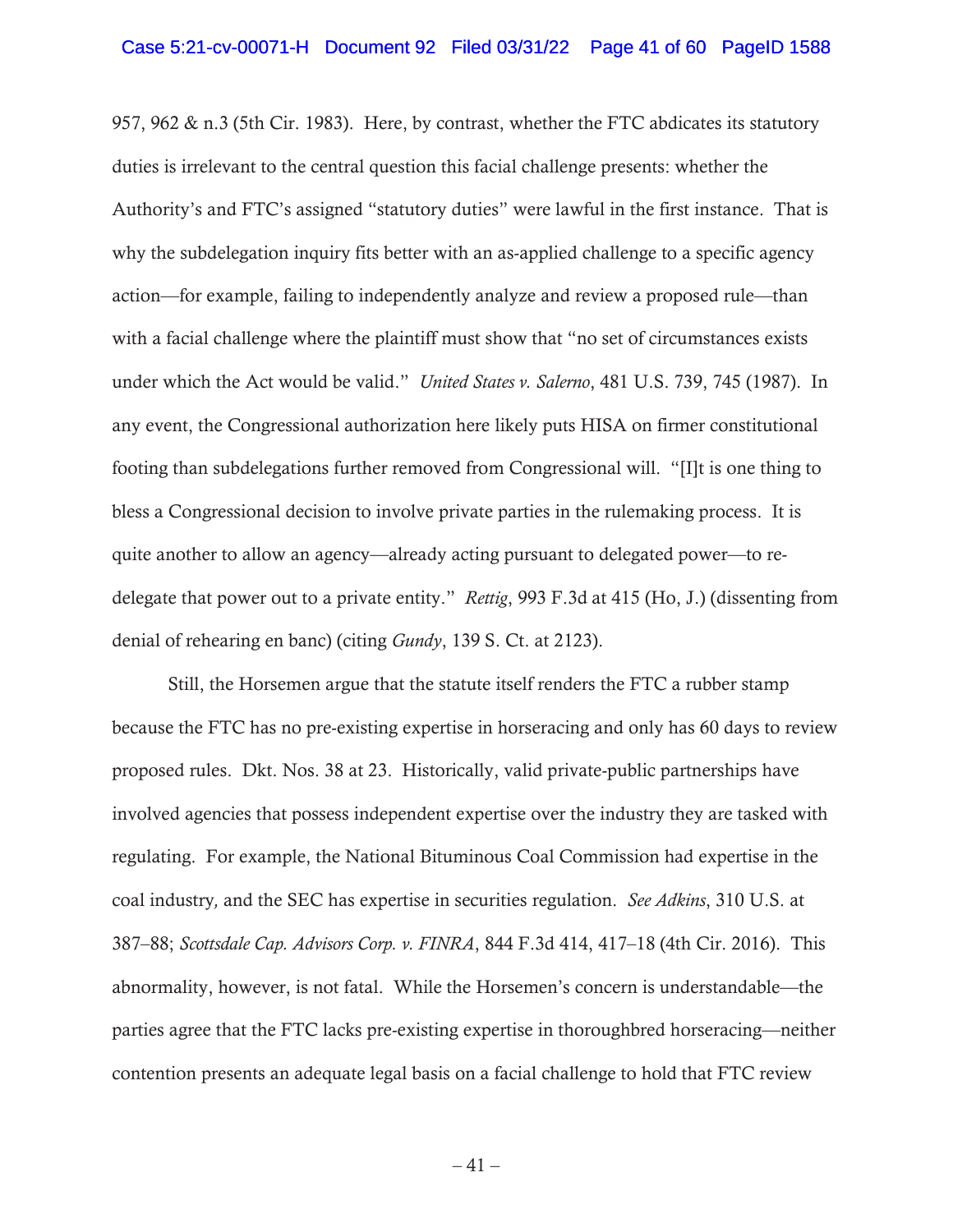### Case 5:21-cv-00071-H Document 92 Filed 03/31/22 Page 42 of 60 PageID 1589

will automatically prove meaningless. Rather, the Court must presume that the FTC "will act properly and according to law." *See FCC v. Schreiber*, 381 U.S. 279, 296 (1965); *see also United States v. Raines*, 362 U.S. 17, 22 (1960) ("The delicate power of pronouncing an Act of Congress unconstitutional is not to be exercised with reference to hypothetical cases."). And, at the hearing, the Horsemen stated that they were not concerned with the FTC wielding regulatory control over them. Tr. at 117 (clarifying that they had no preference between being regulated by the Department of Agriculture or the FTC). The Horsemen's concern lies with the Authority's power. *Id.* at 117–18.

Moreover, some of HISA's goals fit neatly into the overall mission of the FTC stopping unfair, deceptive, or fraudulent practices and promoting competition. Dkt. No 38 at 12. Congress passed HISA, in part, to stop cheating through the use of unauthorized substances and to otherwise increase the fairness of competition in horseracing and wagering. *See, e.g.*, § 3059 ("Unfair or deceptive acts or practices"). By providing uniform rules and centralized enforcement, HISA promotes fair competition on a level playing field.

## iii. HISA's unique features do not transform the Authority into an insubordinate entity, free from sufficient FTC oversight.

The Horsemen make several other compelling arguments, highlighting the unusual nature of the FTC–Authority relationship, but none establish a private nondelegation violation under current law.

# a. The FTC's limited power to draft rules itself does not create a private nondelegation violation.

Though an uncommon feature in public-private partnerships, the FTC's limited ability to draft rules does not necessarily convert the Authority into an insubordinate entity in the rulemaking scheme. Without Authority proposals, the FTC may adopt interim final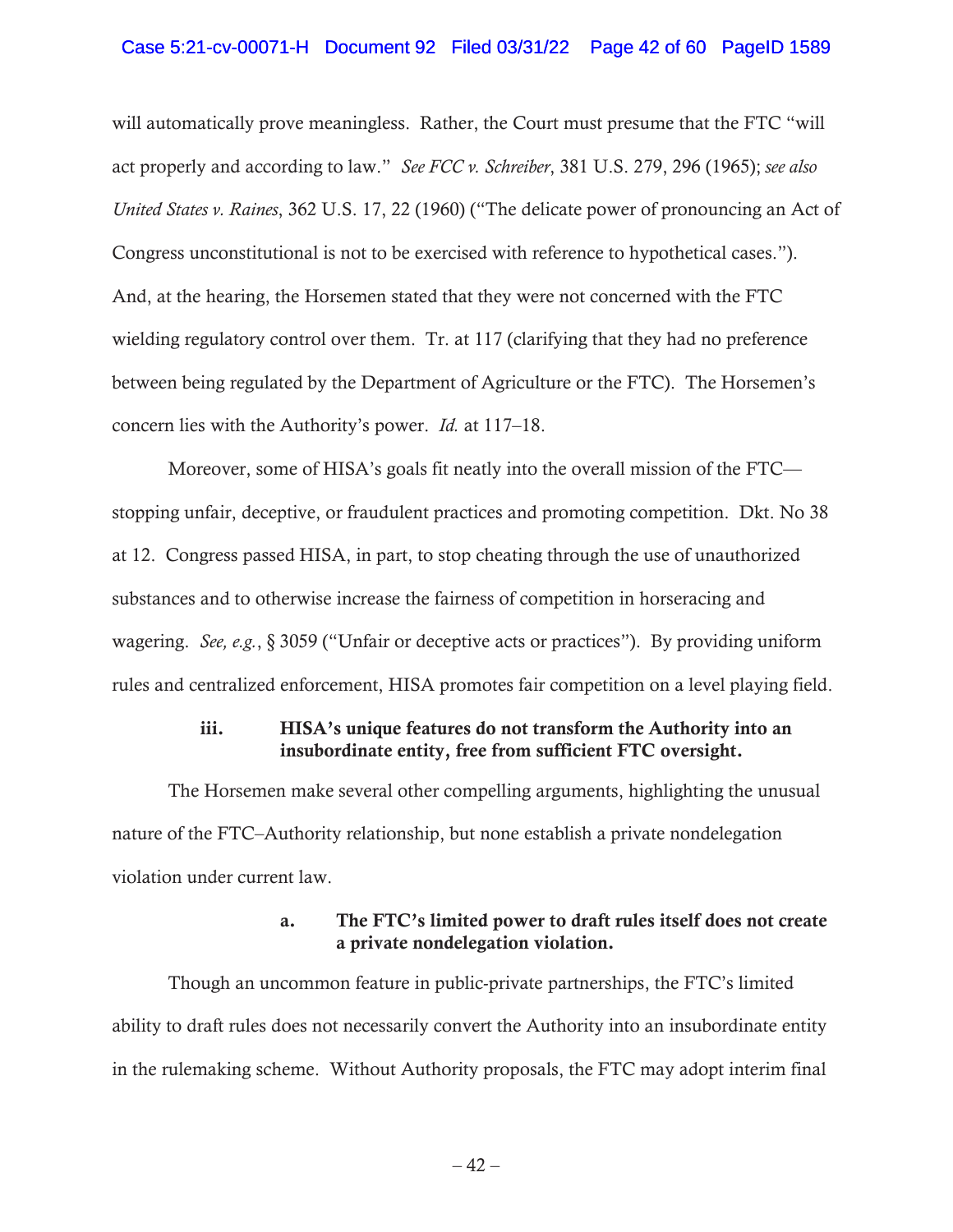### Case 5:21-cv-00071-H Document 92 Filed 03/31/22 Page 43 of 60 PageID 1590

rules "if the Commission finds that such a rule is necessary to protect—(1) the health and safety of covered horses; or (2) the integrity of covered horseraces and wagering on those horseraces." § 3053(e). But, as recognized in Section 3053(e), an agency may promulgate interim final rules only if it has "good cause" to find that notice and comment would be "impracticable, unnecessary, or contrary to the public interest."  $5 \text{ U.S.C.} \$  $553(b)(3)(B)$ . Courts uniformly read "good cause" narrowly. *United States v. Johnson*, 632 F.3d 912, 928 (5th Cir. 2011) (quoting *United States v. Garner*, 767 F.2d 104, 120 (5th Cir. 1985)). So its "use 'should be limited to emergency situations.'" *Util. Solid Waste Activities Grp. v. EPA*, 236 F.3d 749, 754 (D.C. Cir. 2001) (quoting *Am. Fed'n of Gov't Emps. v. Block*, 655 F.2d 1153, 1156 (D.C. Cir. 1981)). As a result, the FTC's ability to issue interim final rules is not much of an answer to the Horsemen's concern.

But Congress's decision to restrict the FTC's stand-alone rulemaking power parallels the private veto allowed in *Currin*. 306 U.S. at 16. The Supreme Court has long allowed private parties to reject agency rules until their substance reflects the private parties' preferences. *Id.*; *see Rock Royal*, 307 U.S. at 577–78; *see also Brackeen v. Haaland*, 994 F.3d 249, 352 n.63 (5th Cir. 2021) (recognizing that "the Supreme Court has historically upheld even delegations of authority to private entities" that "incorporate[] their decision-making into federal law") (citing *Currin* & *Rock Royal*).Because part of the industry in *Currin* could veto government regulation, private parties ultimately determined whether any rule took effect and, therefore, what the substance of that rule would be. In other words, the industry could hold the agency hostage. Likewise, the Authority could theoretically do the same by refusing to propose a draft rule in an area the FTC wanted to regulate, but *Currin* and its progeny suggest that neither hypothetical would yield a constitutional harm.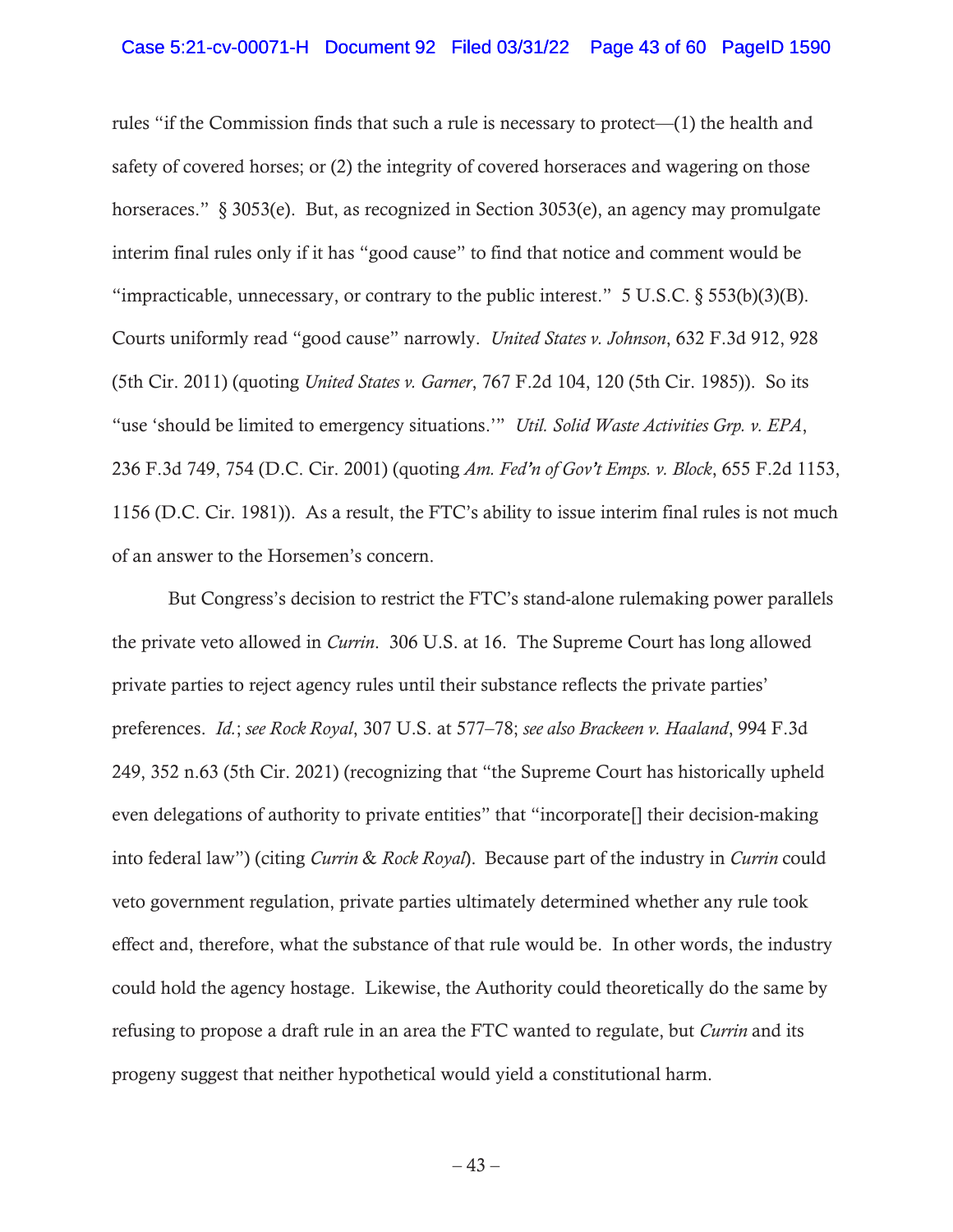### Case 5:21-cv-00071-H Document 92 Filed 03/31/22 Page 44 of 60 PageID 1591

Relying on the Amtrak litigation, the Horsemen argue that giving private parties both the power to draft rules and the power to veto the government's preferences violates the private nondelegation doctrine. Dkt. No. 38 at 21–26. Indeed, Congress can enter precarious territory when attempting to combine roles that private parties may play in the rulemaking process. HISA, however, does not transgress these limits.

In *Amtrak I*, the D.C. Circuit struck down Section 207 of the Passenger Rail Investment and Improvement Act (PRIIA) because it unlawfully delegated "regulatory power to a private entity." 721 F.3d at 668; PRIIA, § 207, 49 U.S.C. § 24101. 27 There, Congress authorized Amtrak—designated a private entity at the time—and the Federal Railroad Administration (FRA) to "jointly develop . . . metrics and standards" that would affect Amtrak's railway competitors. PRIAA § 207(a). Under this scheme, Amtrak enjoyed "equal footing" with the agency. *Amtrak I*, 721 F.3d at 673. Regulations required joint approval for passage. And if the two entities disagreed as to the standards, either could petition the Surface Transportation Board to appoint an arbitrator to settle the disagreement. PRIAA § 207(d). Put another way, "[u]ltimate control over the regulatory standards did not rest with a neutral governmental agency; it could be exercised by Amtrak with an assist from the arbitrator." *Ass'n of Am. Railroads v. United States Dep't of Transportation*, 896 F.3d 539, 546 (D.C. Cir. 2018) (*Amtrak IV*).

Referring to the valid arrangements in *Adkins* and *Currin*, the D.C. Circuit suggested that a private party's involvement may become unconstitutional when granted two separately permissible roles: (1) drafting and proposing regulations (*Adkins*) and

 $27$  The Supreme Court vacated the D.C. Circuit's opinion by holding that Amtrak was a governmental entity, so it did not evaluate PRIIA under the private nondelegation doctrine. *Amtrak II*, 575 U.S. at 43.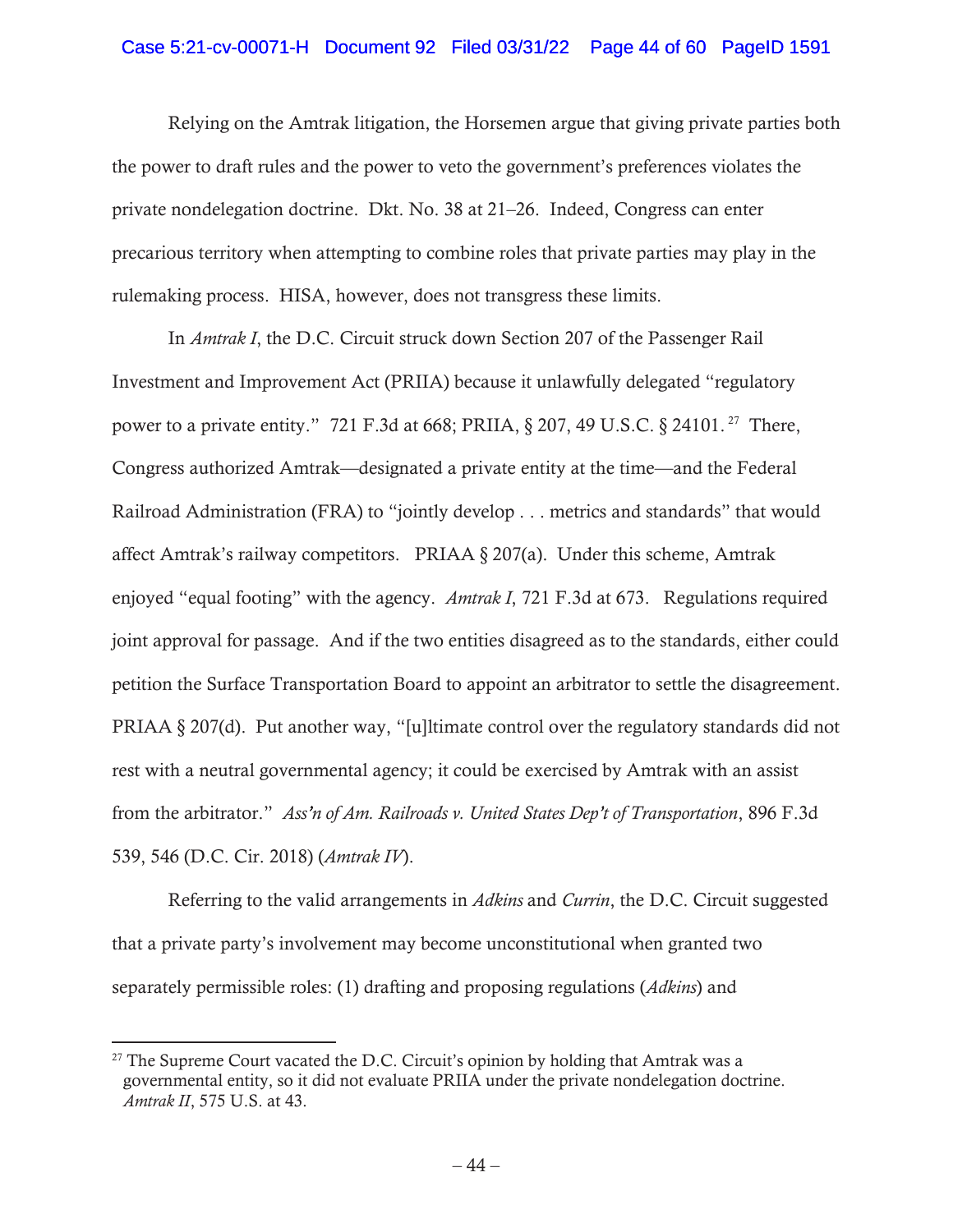### Case 5:21-cv-00071-H Document 92 Filed 03/31/22 Page 45 of 60 PageID 1592

(2) effectively vetoing regulations developed by an agency (*Currin*). *Amtrak I*, 721 F.3d at 671. Even if the statute "merely synthesize[d] elements approved by *Currin* and *Adkins*, that would be no proof of constitutionality." *Id.* at 673. "[N]ovelty," the court warned, "may, in certain circumstances, signal unconstitutionality." *Id.* (citing *Free Enter. Fund*, 561 U.S. at 505–06). The court rejected the government's argument that the Constitution only required "the government's 'active oversight, participation, and assent in its private partner's rulemaking decisions.'" *Id.* That proposition—one the court found "nowhere in the case law—vitiate[d] the principle that private parties must be limited to an advisory or subordinate role in the regulatory process." *Id.* And because an arbitrator settled disagreements between Amtrak and the FRA, "it would have been entirely possible for metrics and standards to go into effect that had not been assented to by a single representative of the government." *Id.* at 674.

While not disturbing the D.C. Circuit's private nondelegation analysis, the Supreme Court vacated *Amtrak I*, holding that Amtrak was a governmental—not private—entity. *Amtrak II*, 575 U.S. at 55. Nonetheless, on remand, the D.C. Circuit held that Section 207 of PRIIA violated the Due Process Clause because it gave Amtrak, a self-interested entity with a statutorily required profit-seeking motive, regulatory power over its competitors. *Amtrak III*, 821 F.3d at 27–34. For Due Process purposes, whether Amtrak was deemed a governmental or private entity mattered not. *Id.* at 31 ("Wherever Amtrak may fall along the spectrum between public accountability and private self-interest, the ability—if it exists—to co-opt the state's coercive power to impose a disadvantageous regulatory regime on its market competitors would be problematic.") (citing Alexander Volokh, *The New Private-Regulation Skepticism: Due Process, Non-Delegation, and Antitrust Challenges*, 37 Harv.

 $-45-$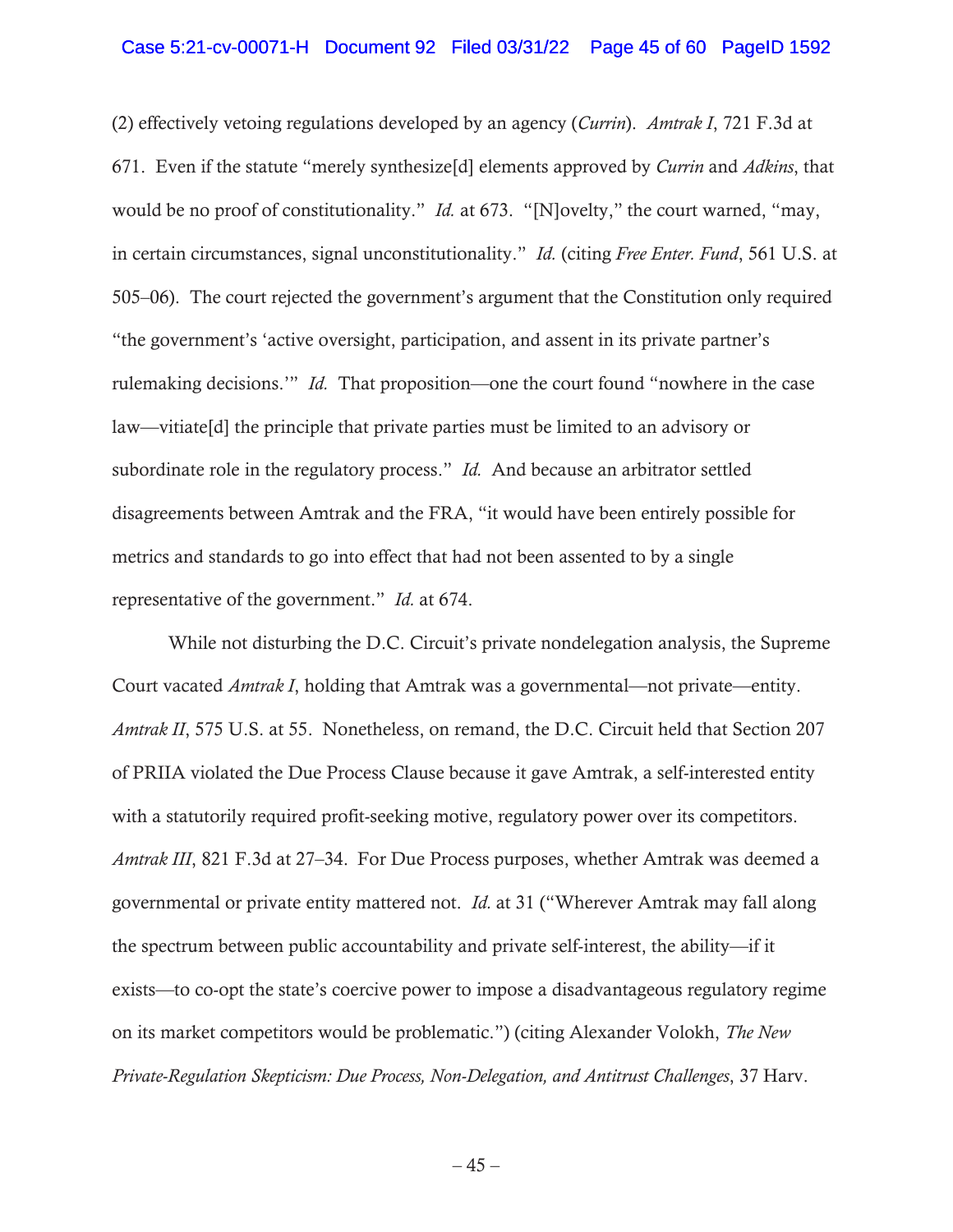#### Case 5:21-cv-00071-H Document 92 Filed 03/31/22 Page 46 of 60 PageID 1593

J.L. & Pub. Pol'y 931 (2004)). Its ability to pursue self-interest over its competitors was the real problem. *Id.* at 34. Thus, the D.C. Circuit almost exclusively relied on *Carter Coal* to hold Section 207 unconstitutional. *Id.* at 35–36. And, especially relevant here, the D.C. Circuit held that *Adkins* and *Currin* were inapplicable because the "FRA's authority to hold the line against overreaching by Amtrak is undermined by the power of the arbitrator." *Id.* at 34 n.4. The FRA was "powerless to overrule Amtrak" because, "[a]s joint developers, they occupy positions of equal authority." *Id.* at 35. Thus, the FRA could not keep "Amtrak's naked self-interest in check." *Id.*

The ultimate remedy? Severing the arbitration provision. *Amtrak IV*, 896 F.3d at 545. "For it empowered Amtrak to impose on its competitors rules formulated with its own self-interest in mind, *without the controlling intermediation of a neutral federal agency*." *Id.*  (emphasis added).The problem was that "Amtrak, through unilateral resort to the arbitrator, had the power 'to make law' by formulating regulatory metrics and standards without the agreement or control of the Administration." *Id.* at 548 (quoting *Amtrak III*, 821 F.3d at 23). Consistent with the Fifth Circuit's analyses in *Boerschig* and *Rettig*, the D.C. Circuit found that the power to make law without government review or approval violated the Due Process Clause under *Carter Coal*. *See id.* at 541.

Because the arbitration provision allowed Amtrak's standards to take legal effect over the government's objection, the D.C. Circuit could distinguish the cases upholding the SEC–NASD model. *Amtrak I*, 721 F.3d at 671 n.5 ("In none of these cases did a private party stand on equal footing with a government agency.") (citing, inter alia, *Sorrell*, 679 F.2d at 1325–26). Here, by contrast, the Authority can never enact rules without FTC review and approval. § 3053(b). And once the arbitration provision was severed, Amtrak's dual

 $-46-$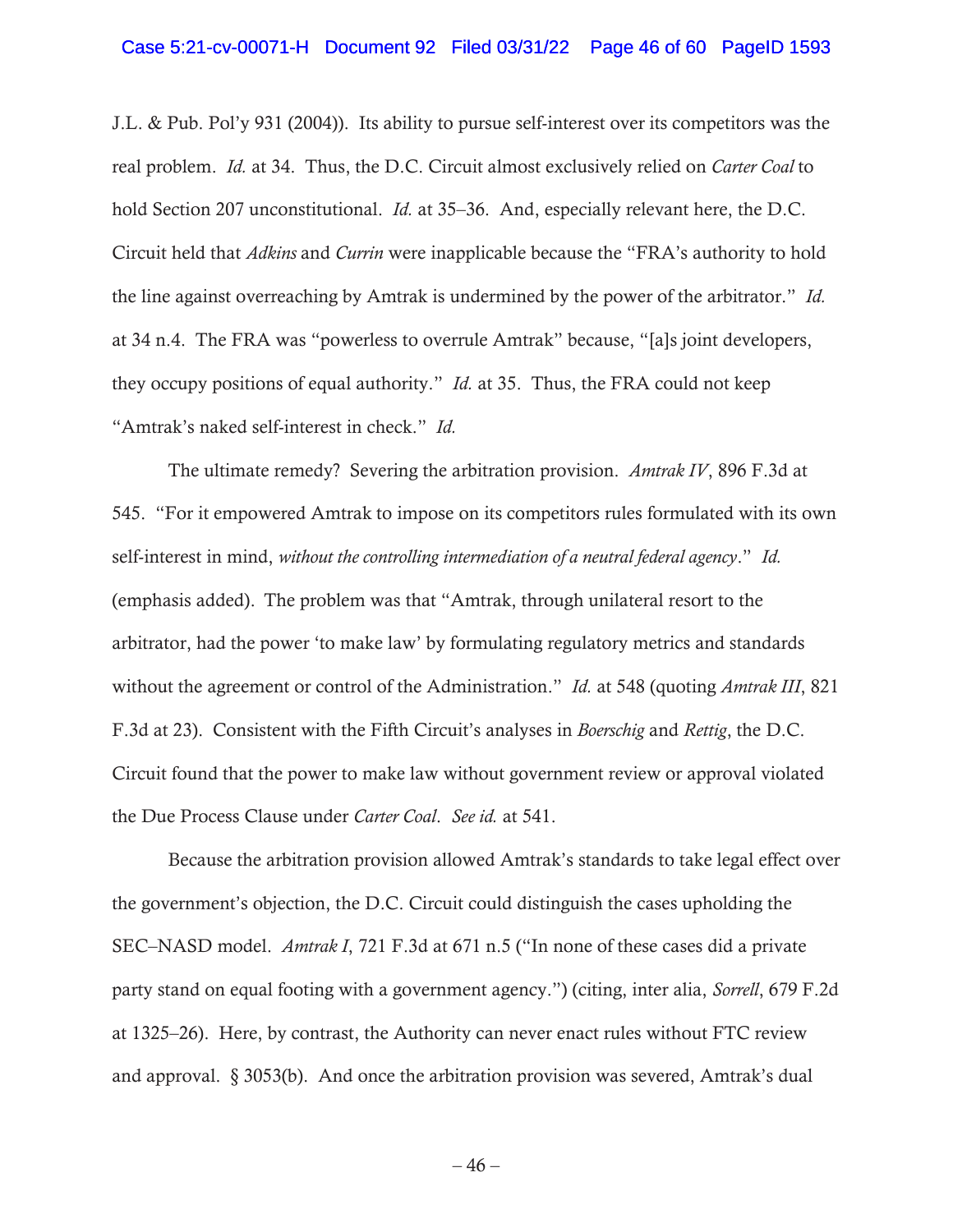### Case 5:21-cv-00071-H Document 92 Filed 03/31/22 Page 47 of 60 PageID 1594

powers to draft standards and veto the FRA's preferences presented no legal problem. Amtrak no longer had "power 'to make law' . . . without the agreement or control" of the agency. *Amtrak IV*, 896 F.3d at 548 (quoting *Amtrak III*, 821 F.3d at 23). Unlike the FRA, the FTC is not "powerless to overrule" the Authority. *Amtrak III,* 821 F.3d at 35. Indeed, the FTC always has "the final say." *Boerschig*, 872 F.3d at 708.

The Horsemen's reliance on the dissenting judges' nondelegation analysis in *Brackeen v. Haaland* likewise falls short. Dkt. No. 38 at 23. In *Brackeen*, the plaintiffs challenged the Indian Child Welfare Act (ICWA) on nondelegation grounds because it allowed tribes "to establish an order of adoptive and foster preferences that is different from the order set forth" by Congress elsewhere in the statute. *Brackeen*, 994 F.3d at 269 (citing 25 U.S.C. § 1915(c)). Under this authority, the Bureau of Indian Affairs promulgated a rule stating that a tribe's "preferences apply over those initially specified in ICWA." *Id.* at 346 (citing 25 C.F.R. § 23.130). The en banc majority upheld this rule and the statutory provision enabling it, finding that it did not violate the nondelegation doctrine because it "validly integrates tribal sovereigns' decision-making into federal law, regardless of whether it is characterized as a prospective incorporation of tribal law or an express delegation by Congress." *Id.* at 352. The court's decision relied on the tribes' sovereign character, making the majority's reasoning largely irrelevant here.

But the Horsemen urge the Court to apply the nondelegation reasoning of the dissenting judges, which treated the tribes as private entities in part of its analysis. Dkt. No. 38 at 23–24. First, the dissenting judges would have found a nondelegation violation because the statute did not "delegate to tribes authority merely to regulate under Congress's general guidelines." *Brackeen*, 994 F.3d at 420 (Duncan, J., dissenting)*.* Rather, it

 $-47-$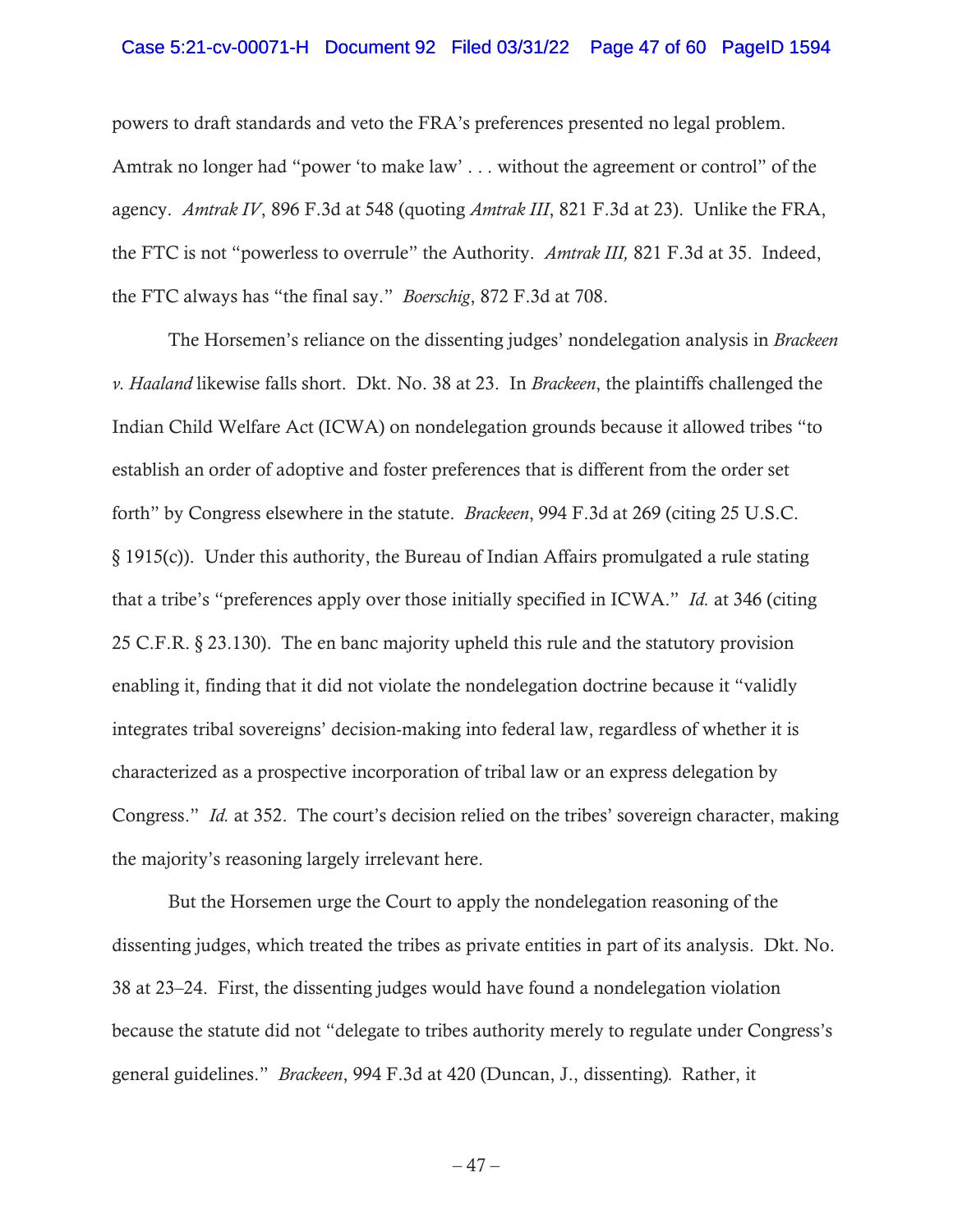## Case 5:21-cv-00071-H Document 92 Filed 03/31/22 Page 48 of 60 PageID 1595

"empowere[d] tribes to change the substantive preferences Congress enacted" and "bind courts, agencies, and private persons to follow them." *Id.* at 421. Second, viewing the statute as delegating only regulatory—not legislative—authority, they would still have held it unconstitutional "because it delegates that authority outside the federal government." *Id.* at 422. The Horsemen translate this to mean "when an entity is private, it cannot be given the sole authority to *draft* regulations." Dkt. No. 38 at 23–24 (emphasis added).

But the Horsemen's translation has never been the test, as the SEC–FINRA model demonstrates. Drafting for agency review was not the problem—drafts do not bind. The problem in *Brackeen* (for the dissenters, at least) was that the statute empowered tribes to draft, enact, and bind others to their preferences. Here, by contrast, the Authority cannot change Congress's preferences. In fact, it cannot change anything: the FTC retains the exclusive power to give draft rules the force of law and, in doing so, ensures that the Authority's proposals are consistent with—not contrary to—Congress's will.<sup>28</sup>

# b. HISA adequately guides the FTC in its review of proposed rules.

The Horsemen also attack the "limited guidance" HISA gives the FTC in its review of proposed rules because the FTC must approve proposed rules that are "consistent with" the Act and with "applicable rules." Dkt. No. 54 at  $14$ ;  $\S$  3053(c)(2). Though the Horsemen accuse HISA of providing the FTC no standards on which to base its decisions (Dkt. No. 54 at 14), HISA provides criteria governing both the Authority and FTC. *See supra* Section 3.B.i. At a minimum, "consistent with" the Act means that the FTC must independently ensure that proposed rules are consistent with "the safety, welfare, and integrity of covered

 $28$  The Fifth Circuit also identified "no binding precedent to support a rule that regulatory power cannot be delegated outside the federal government." *Brackeen*, 994 F.3d at 352.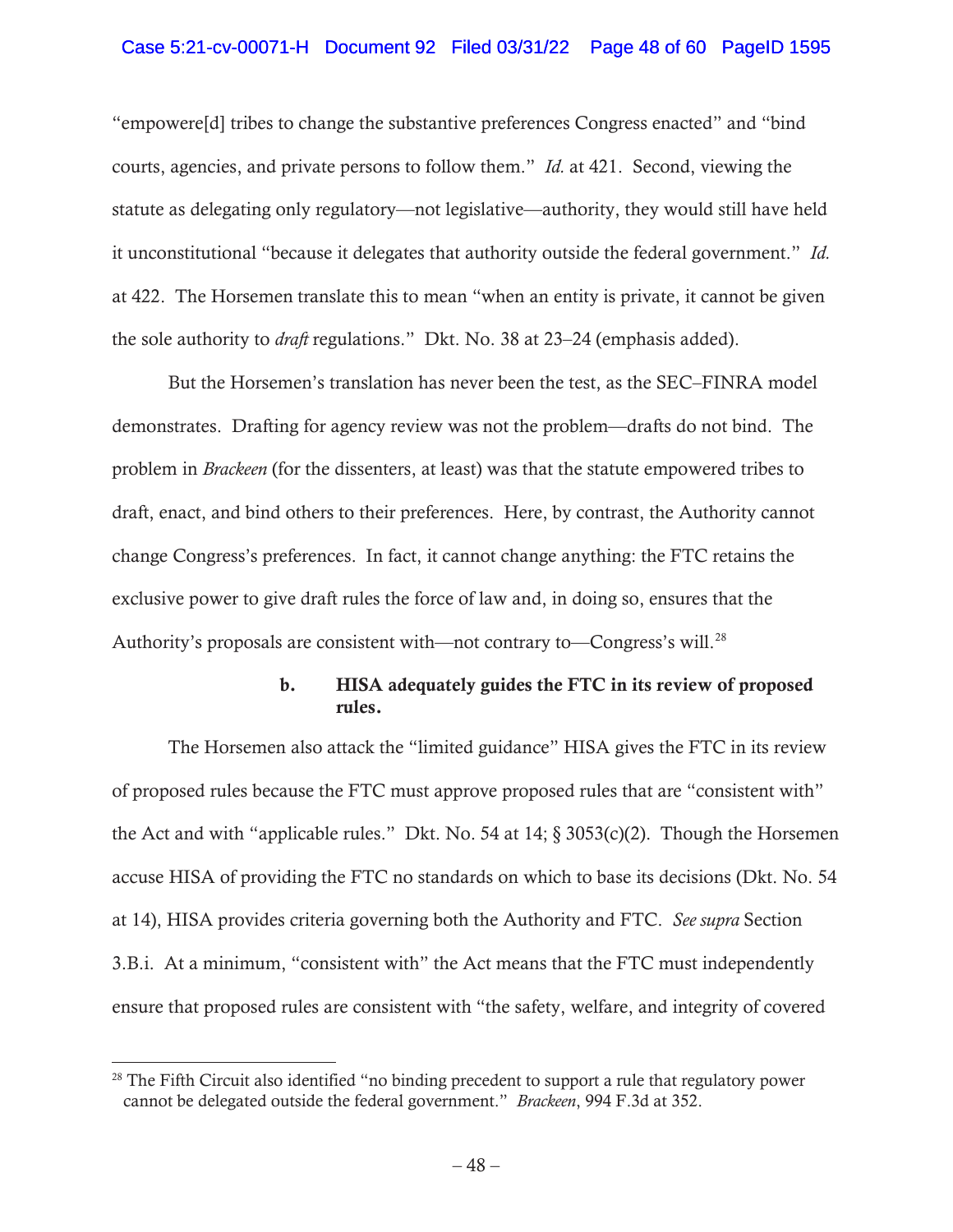### Case 5:21-cv-00071-H Document 92 Filed 03/31/22 Page 49 of 60 PageID 1596

horses, covered persons, and covered horseraces." § 3054(a)(2)(A). More specifically, consistency review ensures that rulemaking comports with the elements, considerations, baseline rules, and express prohibitions the Act contains.

The Horsemen's seemingly largest concern comes from a rule that Congress explicitly mandated: the 48-hour substance prohibition in Section 3055(d). Here, the Authority must propose a rule mimicking Congress's express intent. *Cf. Pittston Co. v. United States*, 368 F.3d 385, 396 (4th Cir. 2004) (finding that private entities serving "functions specifically defined and mandated by Congress" do not run afoul any private nondelegation concerns). And if the Authority attempted to deviate from a Congressional mandate, the FTC would summarily disapprove the proposed rule as inconsistent with the Act.

Similarly, Congress itself provided lists of the baseline rules for the medication control program. § 3055(g). Consistency review in this context likewise confines the Authority and the FTC to Congress's express will, with limited exceptions. Though the Authority may propose modified rules to the baseline program, the FTC must approve proposed modification only if it determines they are consistent with the principles the Act lists, including: (1) "horses should compete only when they are free from" substances "that affect their performance"; (2) substances that "mask or deaden pain in order to allow injured or unsound horses to train or race should be prohibited"; and (3) any "therapeutic medication" given to a covered horse "should be the minimum necessary to address the diagnosed health concerns." *See* § 3055(b). As detailed above in the legislative-standards section, the Authority's proposed rules must comport with certain principles on the front end, which the FTC must independently verify on the back end. *See supra* Section 3.B.i.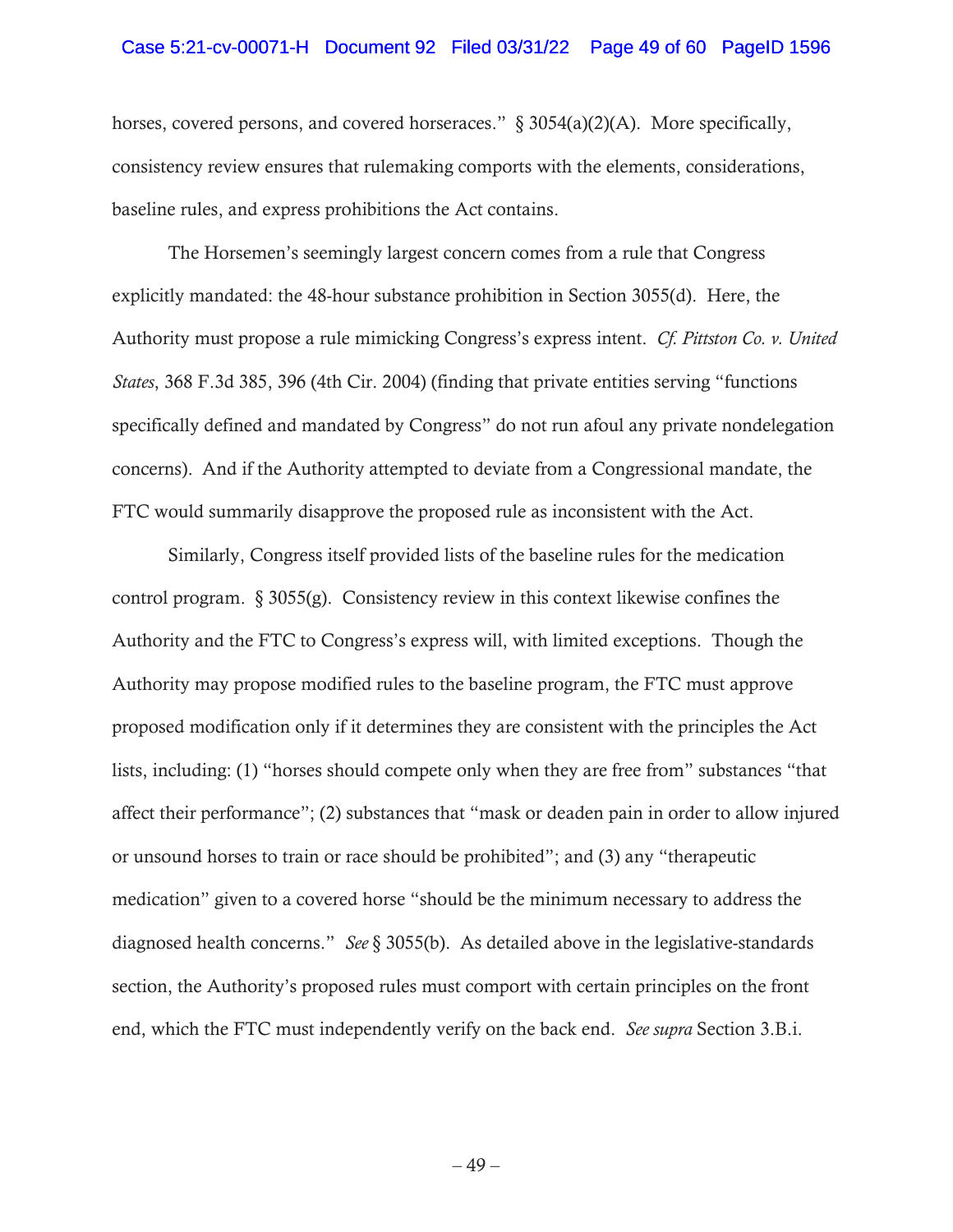### Case 5:21-cv-00071-H Document 92 Filed 03/31/22 Page 50 of 60 PageID 1597

Finally, the notice and comment period also buttresses FTC review by allowing all industry stakeholders to highlight potential inconsistencies with HISA.

Despite HISA's unique characteristics, the Horsemen's argument is also undermined by the fact that HISA's consistency review tracks the SEC's review of FINRA rules. Under the Maloney Act, the SEC "shall approve a proposed rule change of a self-regulatory organization" if "consistent with" the requirements of the Maloney Act and applicable rules. 15 U.S.C.  $\S 78s(b)(2)(C)(i)$ . Yet the Court recognizes that, because the FTC can only disapprove rules that are inconsistent with the statute, HISA largely gives the Authority the power to "fill up the details" of the Act in places with less specific directives. *Gundy*, 139 S. Ct. at 2136 (quoting *Wayman v. Southard*, 23 U.S. 1, 20 (1825)). Filling up the details has long been recognized as the very business of regulating. *United States v. Grimaud*, 220 U.S. 506, 517 (1911) (recognizing that the "power to fill up the details" of legislation *is* the power to make "administrative rules and regulations"). Furthermore, review for consistency resembles an adjudicative, rather than regulatory, function akin to courts reviewing agency action for whether it is "in excess of statutory jurisdiction, authority, or limitations." 5 U.S.C. § 706(2)(C). And because Congress withheld the FTC's ability to modify proposed rules, the Authority wields greater power than FINRA and the private entities in *Adkins*. Though distinguishing HISA from the schemes on which it was modeled, these features do not take HISA outside established constitutional limits for the reasons stated above.

# c. The FTC's inability to formally modify proposed rules does not render HISA unconstitutional under current law.

Because the FTC has the power to approve, disapprove, and recommend modifications to the Authority's proposed standards, its inability to formally modify the Authority's rules is not fatal. Though the agency in *Adkins* retained the ability to modify the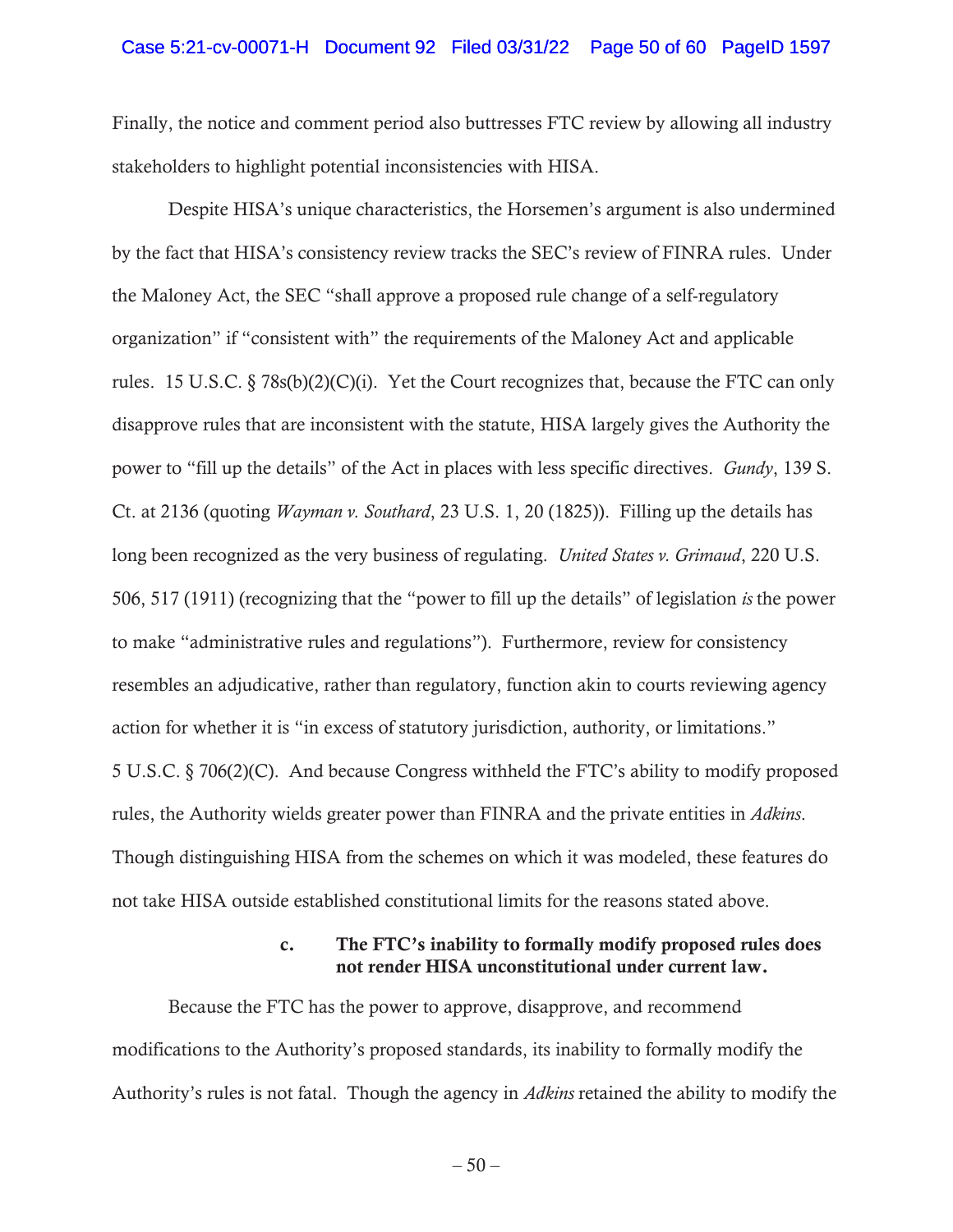### Case 5:21-cv-00071-H Document 92 Filed 03/31/22 Page 51 of 60 PageID 1598

private parties' proposed prices and standards, the Horsemen acknowledge that the Supreme Court "did not rely on this fact in its reasoning." Dkt. No. 38 at 29. In fact, they clarify that the phrase "approve, disapprove, or modify" has been "taken out of context" by later courts. *Id.* Moreover, the agency in *Currin* could not modify its regulation without industry approval. *See* 306 U.S. at 16. Nor could the FRA modify any standards without Amtrak's agreement, even after the arbitration provision had been severed. *See Amtrak IV*, 896 F.3d at 545.

Though arising in the subdelegation context, the Fifth Circuit's view also supports the conclusion that *Adkins* did not turn on the commission's ability to modify proposed rules. In *Rettig*, HHS retained no ability to modify the private board's standards and certifications. 987 F.3d at 532. Rather, aside from the drastic remedy of repealing the board's involvement entirely, HHS could only "review[] and accept[]" the board's standards. *Id.* at 533. That HHS lacked modification power formed one of the dissent's primary critiques. *See* 993 F.3d at 415 (Ho, J.) (dissenting from denial of rehearing en banc) ("[W]hile the instant scheme arguably allows HHS to 'approve' private standards and actuarial certifications, it emphatically does not leave HHS free to 'disapprove or modify' them.") (quoting *Amtrak I*, 721 F.3d at 671). This Court, of course, is bound by majority opinions.

Consistent with the analyses of *Adkins* and *Rettig*, the decisions upholding the Maloney Act against delegation challenges do not rest their conclusions on the SEC's ability to "modify" NASD rules. *See, e.g.*, *Todd & Co.*, 557 F.2d at 1012. Rather, courts have limited their rulemaking analyses to whether the agency could "approve or disapprove" the private entity's rules even though the SEC retains authority to amend their rules. *Id.*; *see* 

 $-51-$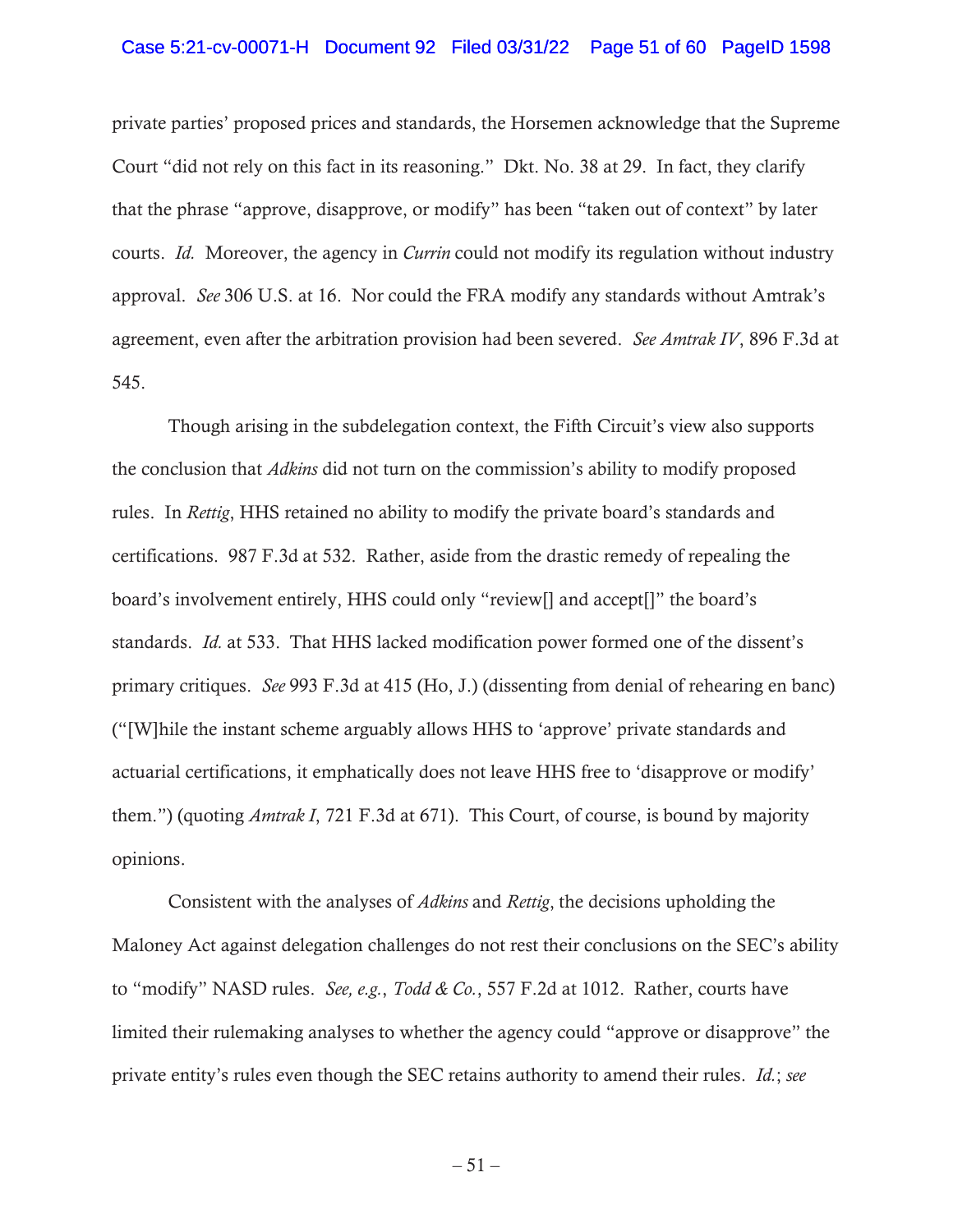*Aslin v. FINRA*, 704 F.3d 475, 476 (7th Cir. 2013) (citing 15 U.S.C. § 78s(c)) (recognizing that the SEC may "abrogate, add to, and delete from all FINRA rules as it deems necessary"). Here, the FTC retains the power to approve or disapprove all rules and, "in the case of disapproval," it "shall make recommendations to the Authority to modify the proposed rule."  $\S 3053(c)(3)(A)$ . The defendants argue that there is "no functional difference" between this scheme and true modification power because any rejected proposed rules may be resubmitted if they "'incorporate[] the modifications recommended' by the FTC." Dkt. No. 60 at 13 (quoting § 3053(c)(3)(B)). If the Authority fails to "incorporate" the FTC's recommended modification, the FTC could continue to reject the proposed rule. Though not the equivalent of drafting the rule itself, the power to approve, disapprove, or recommend modification subject to continued rejection ensures that the Authority still "functions subordinately" to the FTC such that the FTC "determines" the binding rules. *See Adkins*, 310 U.S. at 399.

Again, the Horsemen's grievance is understandable. Unlike, the SEC–FINRA relationship, the FTC needs the Authority to function as a typical regulator. *See In re Series 7 Broker Qualification Exam Scoring Litig.*, 548 F.3d 110, 114 (D.C. Cir. 2008) ("Absent the unique self-regulatory framework of the securities industry, [FINRA's] responsibilities would be handled by the SEC."). Only an act of Congress could permanently amend any Authority rule or divest it of its powers. The FTC may never command the Authority to change its rules or abolish its role in the administrative process. But Congress has restricted an agency's power before to an arguably greater degree. The agency in *Currin* could never order the industry to accept its regulatory preferences. 306 U.S. at 16. Congress limited its regulatory authority to the consent of private parties. *Id.* 

 $-52-$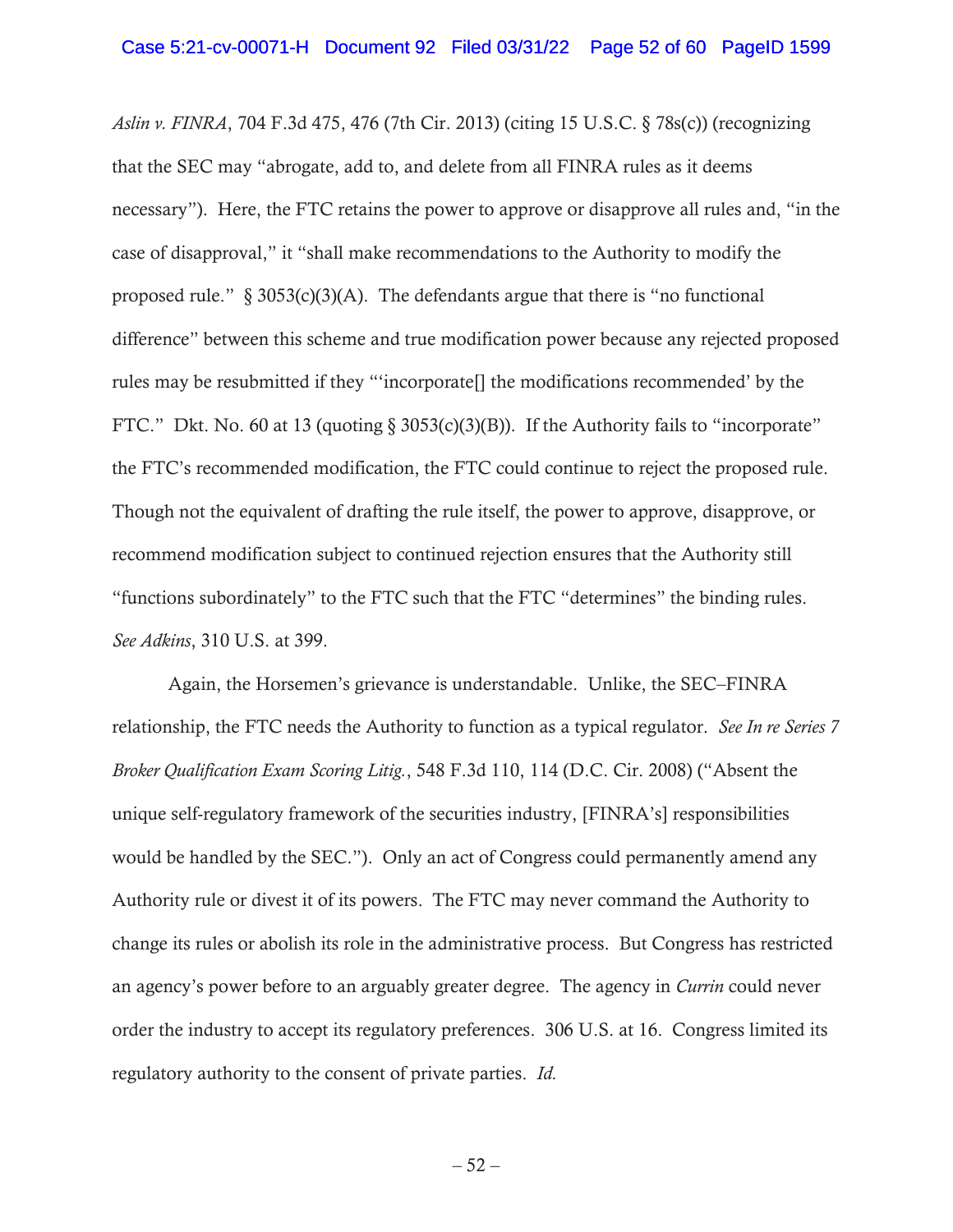# Case 5:21-cv-00071-H Document 92 Filed 03/31/22 Page 53 of 60 PageID 1600

Though the Fifth Circuit has not yet confronted a scheme like HISA, its precedents on the private nondelegation doctrine indicate that Congress has not given away its legislative power under Article I nor violated due process because the Authority does not possess unrestrained and unreviewable power to regulate. *See Rettig*, 987 F.3d at 532; *Boerschig*, 872 F.3d at 708–09.Rather, legislative standards guide the Authority and the FTC, and the FTC controls the promulgation of binding rules. Thus, HISA's rulemaking mechanism does not violate the private nondelegation doctrine.

## B. The Authority's enforcement powers comport with due process.

Outside of the Authority's rule-drafting power, the Horsemen argue that several of the Authority's non-legislative regulatory functions violate the private nondelegation doctrine. Dkt. No. 38 at 21–32. For example, the Horsemen challenge the Authority's power to investigate and punish rule violations. 29 These functions, however, comport with due process as articulated in *Boerschig*. 30

The Authority does not have the "unrestrained ability to decide whether another citizen's property rights can be restricted." *Boerschig*, 872 F.3d at 708. The Authority may only investigate rule violations according to "uniform procedures" reviewed and approved

<sup>&</sup>lt;sup>29</sup> The Horsemen also point to the Authority's ability to commence civil actions as an example of the "lack of historical precedent" for the scheme and "the breadth" of its enforcement powers. Dkt. No. 38 at 19 (citing *Buckley v. Valeo*, 424 U.S. 1, 140 (1976)). In the hearing, however, the Horsemen conceded that this ability did not constitute a separate claim but went instead to the Court's irreparable-harm analysis. Tr. at 23. Because the Horsemen do not establish success on the merits of their claims, however, the Court need not engage in an irreparable-harm analysis as it relates to permanent injunctive relief.

<sup>&</sup>lt;sup>30</sup> Additionally, the Authority Nominating Committee's power to select its board and committee members does not implicate the nondelegation doctrine nor due process, because they are not governmental powers in the first place. *See, e.g.*, *Pittston Co. v. United States*, 368 F.3d 385, 396 (4th Cir. 2004) (noting that a private entity's "internal governance . . . in no way impinges upon others" and "clearly do[es] not violate the nondelegation doctrine").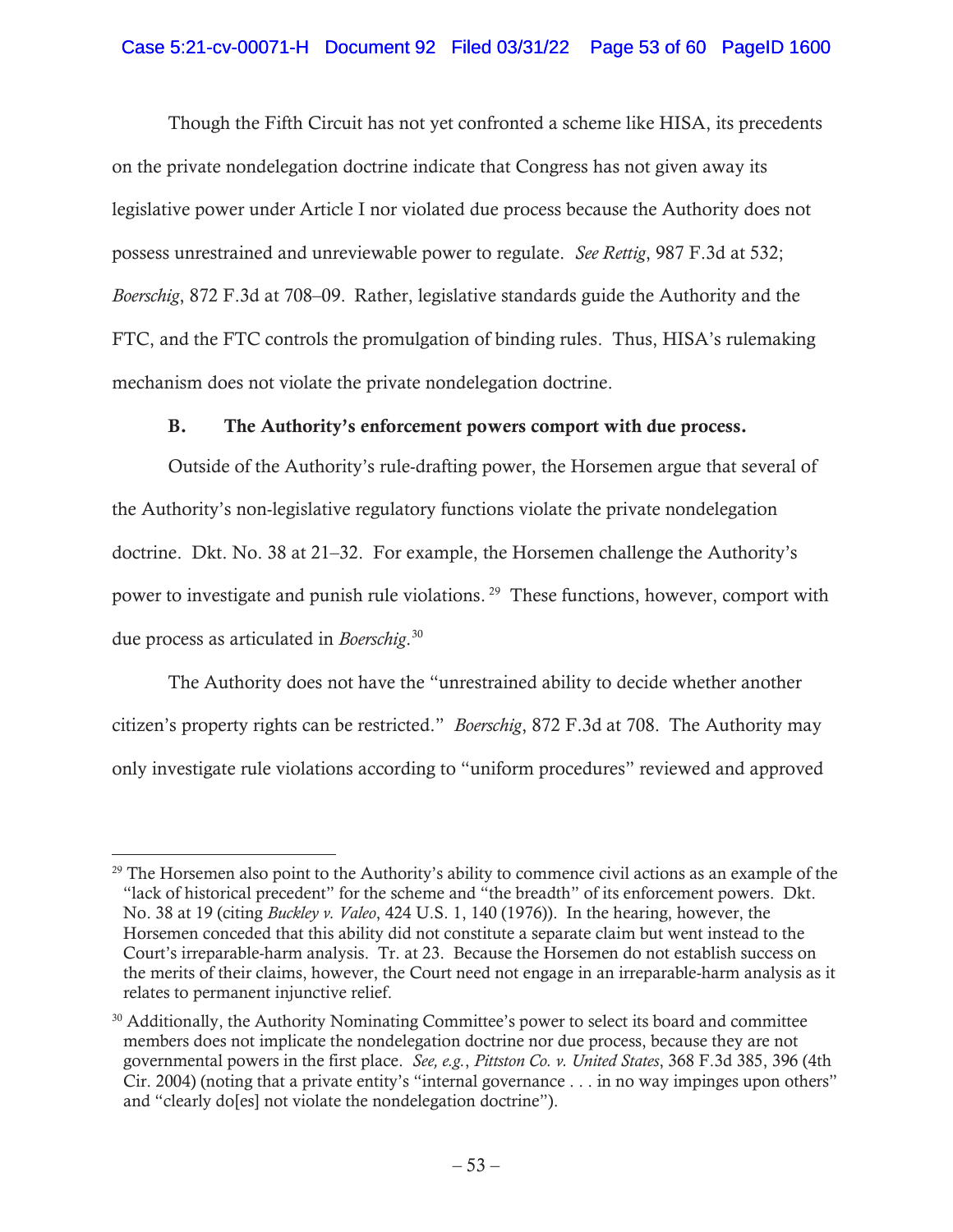### Case 5:21-cv-00071-H Document 92 Filed 03/31/22 Page 54 of 60 PageID 1601

by the FTC, and they cannot impose any penalty or sanctions without providing due process and an impartial tribunal. §§ 3054(c), 3057(c)(3). Thus, even prior to FTC review, due process is baked into the system. Moreover, any Authority decision with final, legal effect is subject to de novo review by an ALJ, whose decision may then be reviewed de novo by the FTC. *See* § 3058(b), (c). This de novo review includes the ability to "reverse, modify, [or] set aside" any sanction of the Authority. *Id.* And any determination by an ALJ or the FTC is a "Final Decision" under the APA, enabling judicial review. § 3058(b)(3)(B); *see*  § 3058(c)(2)(B); *see also* Administrative Procedure Act § 10, 5 U.S.C. § 704 (outlining judicial review of administrative agency decisions).

Case law supports this conclusion. The Maloney Act authorizes private entities to perform certain investigative and disciplinary functions, subject to the SEC's oversight. *See* 15 U.S.C. § 78*o*-3(h)(3). This aspect of the Maloney Act has been upheld against constitutional challenges on many occasions. *See Sorrell*, 679 F.2d at 1325–26; *Todd & Co.*, 557 F.2d at 1014; *R. H. Johnson & Co.*, 198 F.2d at 695. And these decisions focus on the SEC's ability to review any disciplinary action de novo, which the FTC retains. *See Sorrell*, 679 F.2d at 1326 & n.2 (citing *R. H. Johnson & Co.*, 198 F.2d at 695). In addition to HISA's layers of review, the Authority points out that the FTC's review is even more substantial than the SEC's review of FINRA decisions. *Compare, e.g.*, 15 U.S.C. § 3058(c)(3)(C) (providing for "consideration of additional evidence"), *with* 15 U.S.C. § 78s(e)(1) (providing that the SEC hearing "may consist solely of consideration of the record before the selfregulatory organization and opportunity for the presentation of supporting reasons to affirm, modify, or set aside the sanction").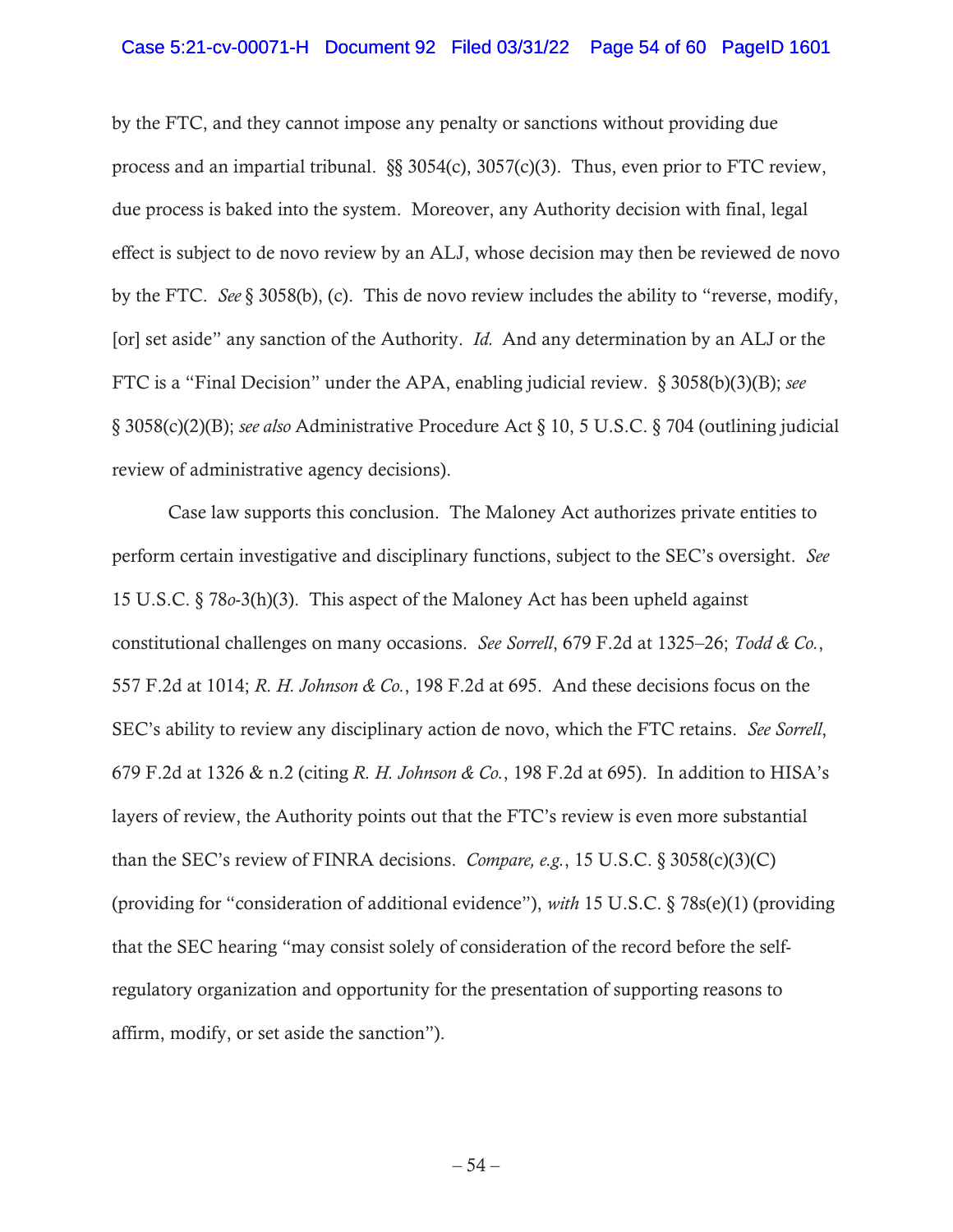### Case 5:21-cv-00071-H Document 92 Filed 03/31/22 Page 55 of 60 PageID 1602

By contrast, in *Carter Coal*, *Eubank*, and *Roberge*—the cases invalidating private delegations—"the actions of the private party [were] unreviewable." *Boerschig*, 872 F.3d at 709. Any deprivation caused by their actions was "final." *Boerschig*, 872 F.3d at 708 (quoting *Roberge*, 278 U.S. at 121–22). To the extent these enforcement powers implicate Article I or the Due Process Clause, they do not violate the private nondelegation doctrine.

## C. The Authority is not a self-interested industry competitor.

Relying on *Amtrak III*, the Horsemen also move for summary judgment under the theory that they will be regulated by an economically self-interested competitor in violation of due process. Dkt. 38 at 7. The test they put forth asks whether "a self-interested entity" possesses "regulatory authority over its competitors." *Amtrak III*, 821 F.3d at 32–34. They assert, however, that the "legal analysis is the same whether the economic self-interest constitutes a violation of the Due Process Clause or the private nondelegation doctrine." Dkt. No. 38 at 32 (citing *Amtrak I*, 721 F.3d at 671 n.3). The Authority agrees. Dkt. No. 56 at 36. And, as discussed, the Fifth Circuit treats the private-nondelegation doctrine as a due process issue, suggesting that the claims are coterminous. *See Boerschig*, 872 F.3d at 707–09 (discussing *Carter Coal*). Having already found that HISA falls within the permissible boundaries of private-nondelegation precedent, this claim fares no better for the same reasons.

Assuming that the inquiries are different, however, the Court finds that the Authority is not a self-interested industry competitor creating a due process violation under the Horsemen's alternate theory. HISA explicitly protects against self-interest while preserving industry representation in the Authority. Five of the Authority's nine board members must be "independent members selected from outside the equine industry," meaning that

 $-55-$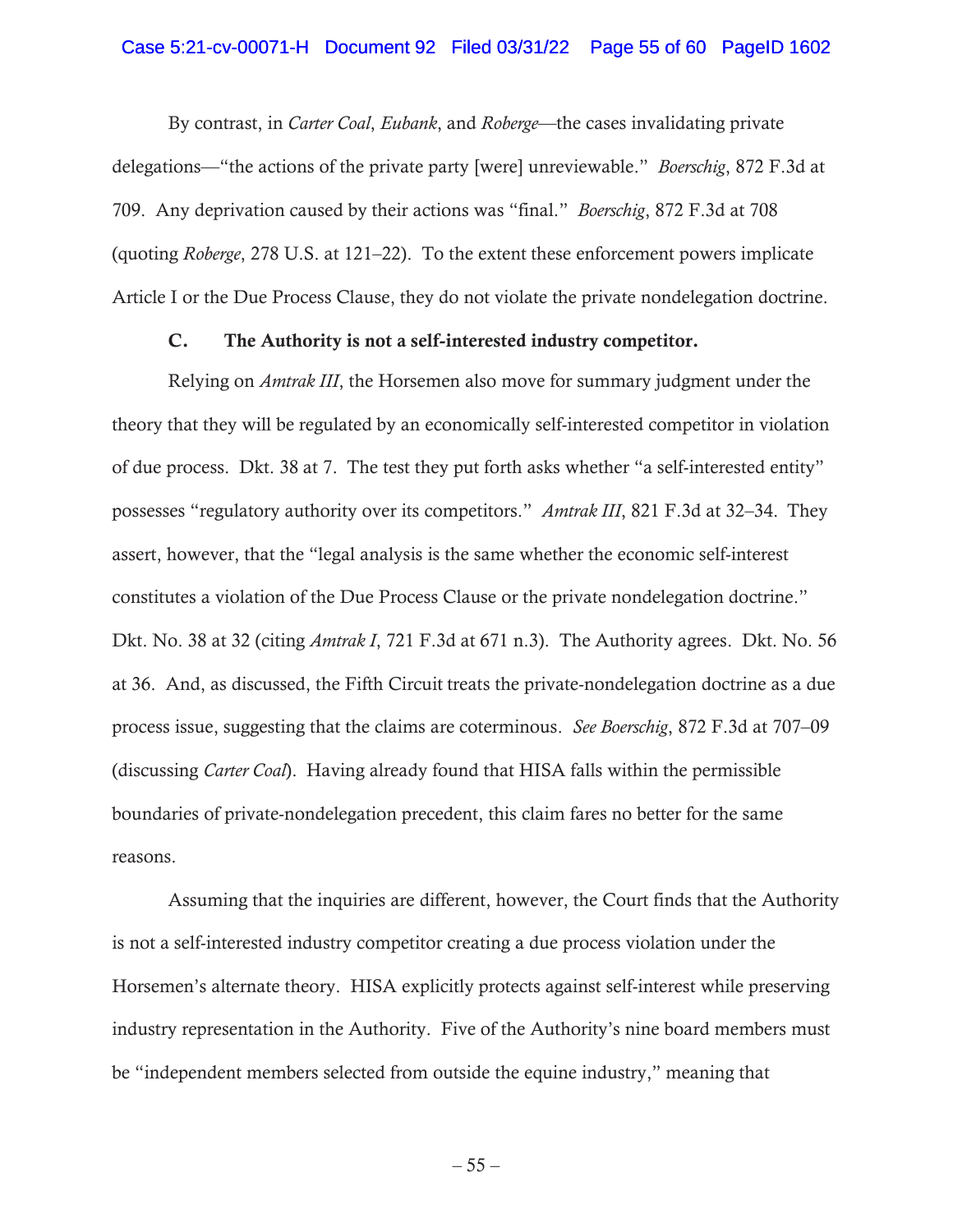### Case 5:21-cv-00071-H Document 92 Filed 03/31/22 Page 56 of 60 PageID 1603

directors in the controlling coalition cannot be members or representatives of any organization of "owners, breeders, trainers, racetracks, veterinarians, State racing commissions, and jockeys." §§ 3051(8), 3052(b). While four directors must be selected from the industry, "not more than one industry member [may be selected] from any one equine constituency," such as owners or trainers.  $\S 3052(b)(1)(B)(ii)$ . Moreover, the conflicts-of-interest section precludes any person "who has a financial interest in, or provides goods or services to, covered horses," as well as that person's family members, from serving as a member of the "Board or as an independent member of a nominating or standing committee."  $\S$  3052(e)(1)–(4). Commercial relationships to those with financial interests in covered horses are likewise barred. § 3052(e)(3). In other words, the Board, while maintaining some industry representation, explicitly prevents any member from competing with any Horsemen or possessing financial interests in the industry.

The Horsemen's CEO alleges in his affidavit that the Horsemen "compete in the horseracing industry with those who selected the Nominating Committee for the Authority and advocated for passage of HISA. Dkt. No. 39-1 at 3. The Authority disputes this "unfounded conclusion." Dkt. No. 56 at 12. And the Horsemen later admit that it is "impossible to know who selected the nominating committee members." Dkt. No. 59 at 21. In any event, the dispute is not material. While the selection of the Nominating Committee is less than clear, it does not repeal the conflict-of-interest provisions found in the statute, nor render their protections meaningless. HISA prevents the type of "structural risk" that may present due process problems. *See N. Carolina State Bd. of Dental Examiners v. FTC*, 574 U.S. 494, 510 (2015). All seven members of the Nominating Committee must be "independent," equally subject to the conflict-of-interest provisions, which bar them from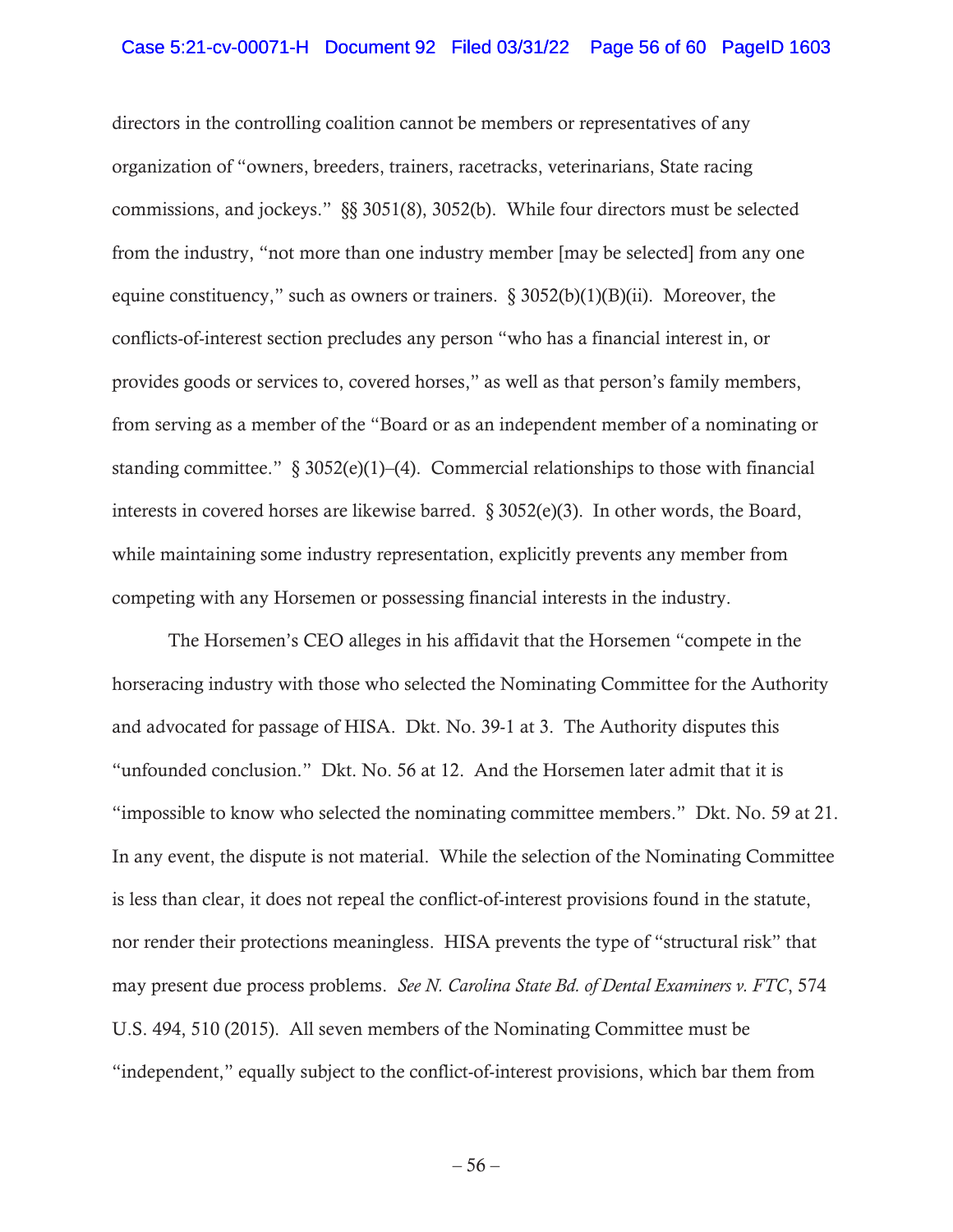### Case 5:21-cv-00071-H Document 92 Filed 03/31/22 Page 57 of 60 PageID 1604

financial, commercial, and familial relations with the industry. § 3052(e). The Horsemen's insinuation that the Jockey Club and others will puppeteer the independent members of the Nominating Committee and Board is both insufficiently supported at this point and requires an assumption of bad faith inappropriate for a facial challenge. *See Wash. State Grange v. Wash. State Republican Party*, 552 U.S. 442, 449–50 (2008) ("In determining whether a law is facially invalid, we must be careful not to go beyond the statute's facial requirements and speculate about 'hypothetical' or 'imaginary' cases.").

The Horsemen also argue that the standing committees—which provide advice to the Board—are infected with self-interest, but their argument fails for similar reasons. Four of the seven members of both committees must be independent and subject to the conflict-ofinterest provisions.  $\S$ § 3052(c)(1)–(2). Only one of the remaining three members may own a covered horse, while the other two industry members must represent other "equine constituencies." *Id.* Both standing committees, however, are subject to the Board's oversight, which, in turn, is subject to FTC oversight. *See Amtrak IV*, 896 F.3d at 545 (finding that it "raise[s] no constitutional eyebrow as long as the government agency [can] 'hold the line' against the entity's 'overreaching' to advance its own self-interests") (quoting *Amtrak III*, 821 F.3d at 34 n.4). Therefore, no single Authority member wields "coercive power" over others. *Amtrak III*, 821 F.3d at 31; *see also* § 3052(g) ("For all items where Board approval is required, the Authority shall have present a majority of *independent* members.") (emphasis added).

In addition, the Horsemen also argue that the Authority itself is self-interested because they will charge fees. Dkt. No. 54 at 30. Such is the nature of any "self-regulatory" organization, which, unlike Amtrak, has no profit-seeking motive as a nonprofit

 $-57-$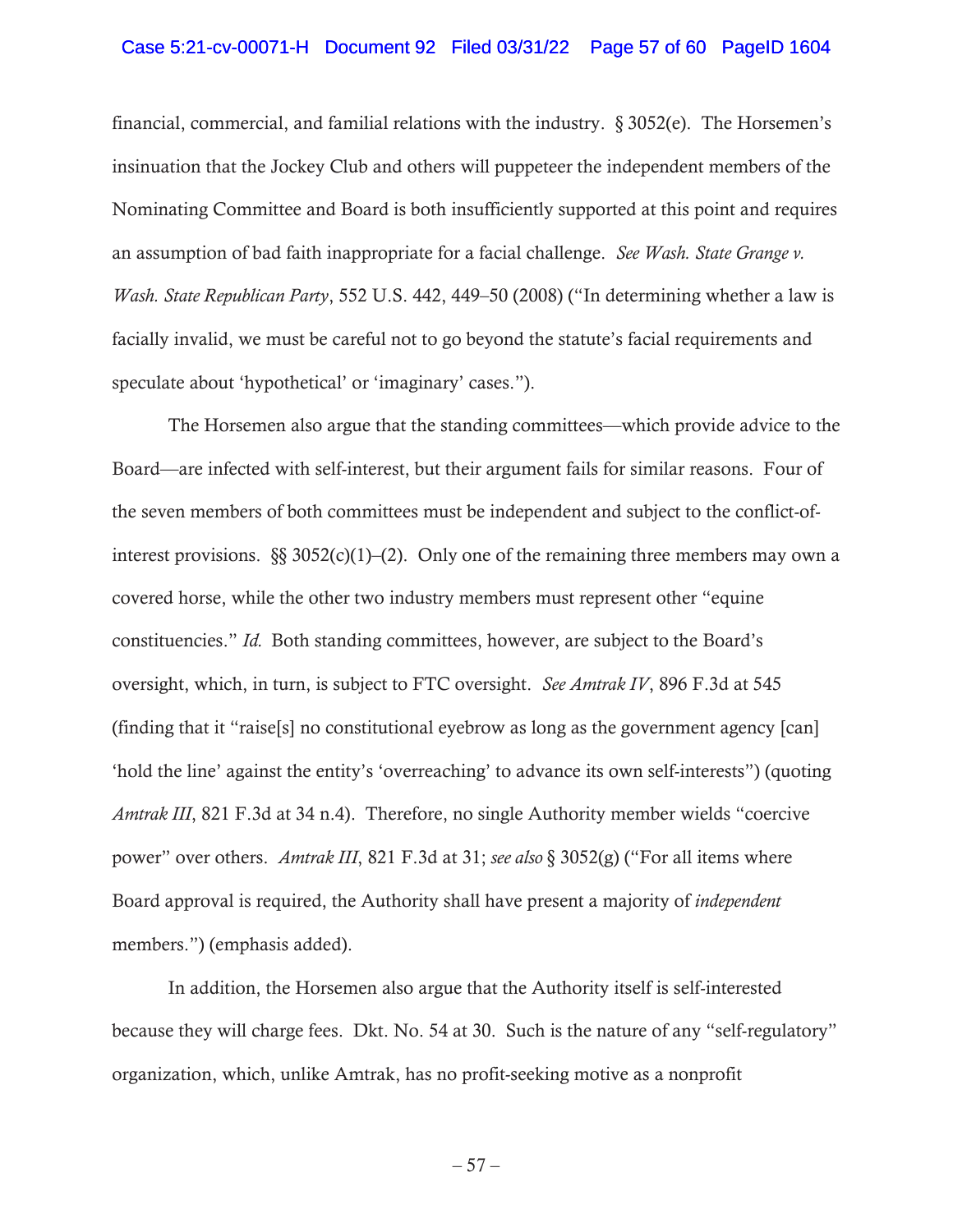### Case 5:21-cv-00071-H Document 92 Filed 03/31/22 Page 58 of 60 PageID 1605

corporation. *See* § 3052(a) (stating the Authority is a "private, independent, self-regulatory, nonprofit corporation"); *see also* 15 U.S.C. § 78*o*-3(b)(5) (providing that self-regulatory organizations, like FINRA, require "reasonable dues, fees and other charges"). In fact, Amtrak is "statutorily obligated to 'be operated and managed as a for-profit corporation.'" *Amtrak III*, 821 F.3d at 32 (quoting 49 U.S.C. § 24301(a)(2)). Like FINRA, the Authority is not. And its "formula or methodology" for determining fees is subject to FTC review and approval like all other proposed rules.  $\S 3053(a)(11)$ . HISA also requires that any fees the Authority collects from covered persons must be done so "equitably" among "covered persons."  $\S 3052(f)(3)(B)$ . Additionally, for the Horsemen to succeed on this theory, they must show that the Authority, as an entity, is one of their competitors. This they have not done.

To the extent the Horsemen are concerned about self-interest in the disciplinary process, HISA again mitigates any concerns despite stricter due process demands for "adjudicatory" functions than for "rulemaking" functions. *Amtrak III*, 821 F.3d at 27 n.3 (distinguishing *Marshall v. Jerrico, Inc.*, 446 U.S. 238, 248 (1980) (recognizing "rigid requirements" of impartiality for adjudicators); *Tumey v. Ohio*, 273 U.S. 510, 532 (1927) (finding a due process violation when a mayor sat as judge over a criminal trial where he would receive the fines he imposed); *Ward v. Village of Monroeville*, 409 U.S. 57 (1972) (similar); *Gibson v. Berryhill*, 411 U.S. 564, 578 (1973) (finding that an Optometry Board "composed solely of optometrists in private practice for their own account" was "so biased by prejudgment and pecuniary interest that it could not constitutionally conduct [license revocation] hearings" for other optometrists)). Here, the statute requires that "impartial hearing officers or tribunals" conduct all rule violation adjudications according to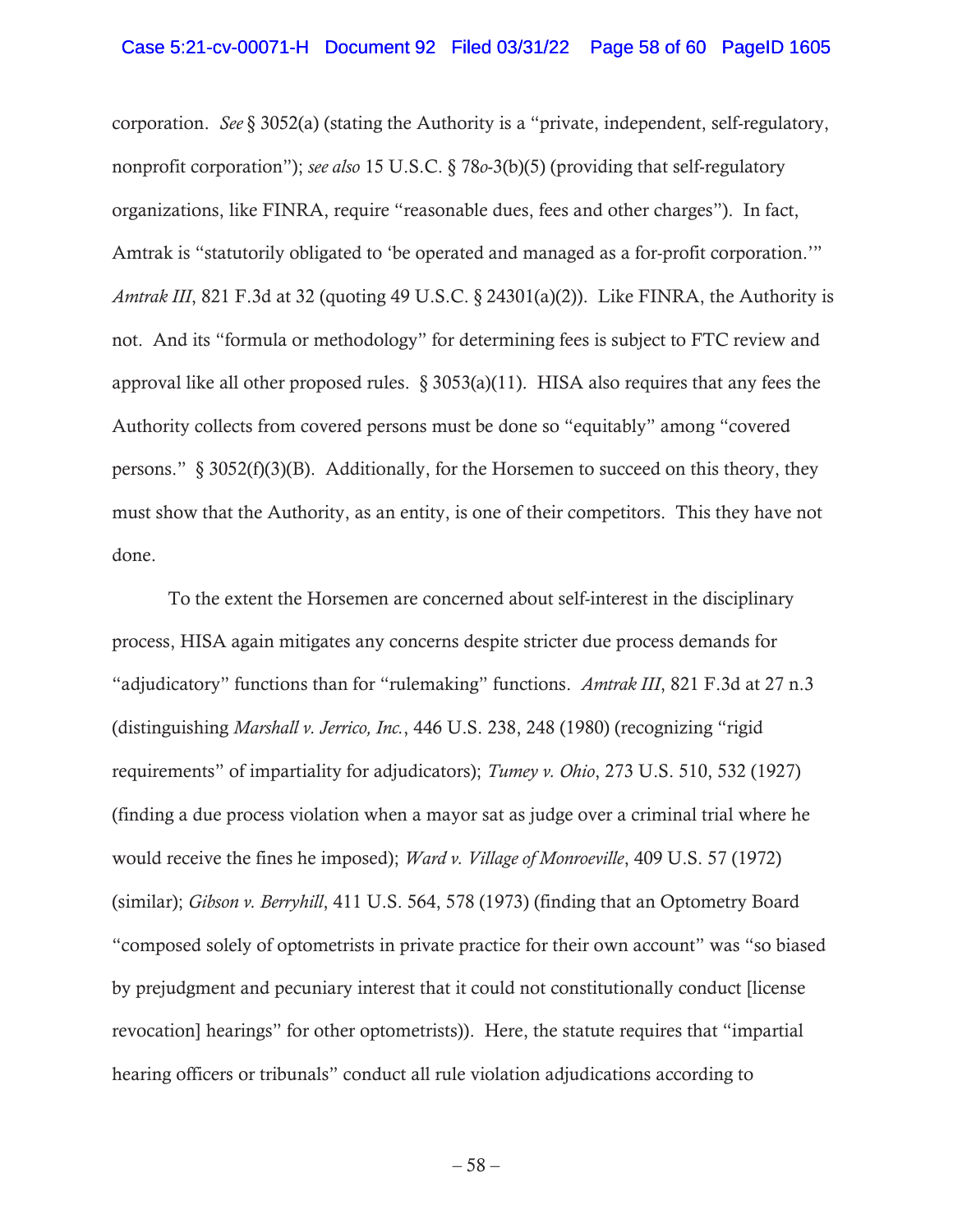### Case 5:21-cv-00071-H Document 92 Filed 03/31/22 Page 59 of 60 PageID 1606

procedures—approved by the FTC—that afford adequate due process before any sanction may be imposed.  $\S 3057(c)(1)$ –(3). Contrary to the Horsemen's characterization (Dkt. No. 54 at 32), these protections prevent the Authority from having "the unrestrained ability to decide whether another citizen's property rights can be restricted." *Boerschig*, 872 F.3d at 708. And, as detailed above, all disciplinary proceedings are subject to two layers of de novo FTC review. *See* § 3058(b)–(c).

Given the statutory protections, the Authority's nonprofit, self-regulatory nature, and its subordinate role to the FTC in the regulatory process, the Horsemen's alternative dueprocess theory fails.

## 5. Conclusion

The Court recognizes that HISA's regulatory model pushes the boundaries of publicprivate collaboration. The Court also acknowledges the dramatic change that HISA imposes nationwide on the thoroughbred horseracing industry. But that change resulted from a decision of the people through Congress. And despite its novelty, the law as constructed stays within current constitutional limitations as defined by the Supreme Court and the Fifth Circuit. Perhaps the Supreme Court or the Fifth Circuit will cabin their private-nondelegation precedent in light of HISA's reach. But this district court will not "read tea leaves to predict where [the doctrines] might end up.'" *Big Time Vapes*, 963 F.3d at 447 (quoting *Mecham*, 950 F.3d at 265). Indeed, "[d]eclaring unconstitutional an Act of Congress, duly adopted by the Legislative Branch and signed into law by the Executive, is one of the gravest powers courts exercise." *Amtrak IV*, 896 F.3d at 544. And under present articulations of the private-nondelegation doctrine, the plaintiffs' challenge must fail.